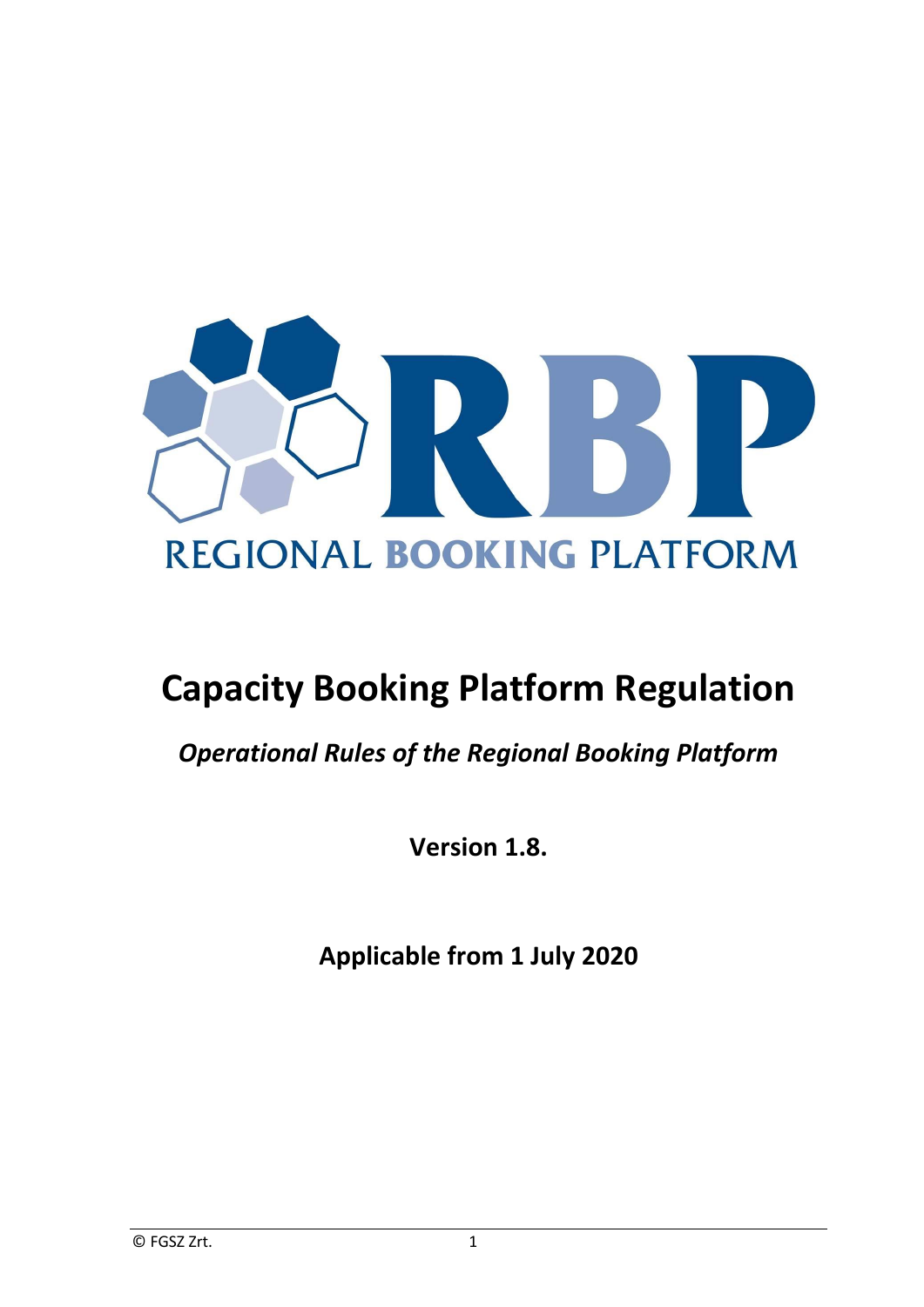

# **Table of Contents**

| 3.1. Bundled and Unbundled Capacity Allocation Mechanisms for Standard Capacity Products<br>10 |                                                                                          |  |  |  |  |  |  |  |
|------------------------------------------------------------------------------------------------|------------------------------------------------------------------------------------------|--|--|--|--|--|--|--|
|                                                                                                | 3.2. Bundled and Unbundled Capacity Allocation Mechanisms for Non-Standard Capacity      |  |  |  |  |  |  |  |
|                                                                                                |                                                                                          |  |  |  |  |  |  |  |
|                                                                                                |                                                                                          |  |  |  |  |  |  |  |
|                                                                                                |                                                                                          |  |  |  |  |  |  |  |
|                                                                                                |                                                                                          |  |  |  |  |  |  |  |
|                                                                                                |                                                                                          |  |  |  |  |  |  |  |
|                                                                                                |                                                                                          |  |  |  |  |  |  |  |
|                                                                                                | 11                                                                                       |  |  |  |  |  |  |  |
|                                                                                                |                                                                                          |  |  |  |  |  |  |  |
|                                                                                                |                                                                                          |  |  |  |  |  |  |  |
|                                                                                                | 3.10.                                                                                    |  |  |  |  |  |  |  |
|                                                                                                | 3.11.                                                                                    |  |  |  |  |  |  |  |
|                                                                                                | 3.12.                                                                                    |  |  |  |  |  |  |  |
|                                                                                                | 3.13.                                                                                    |  |  |  |  |  |  |  |
|                                                                                                | 3.14.                                                                                    |  |  |  |  |  |  |  |
|                                                                                                | 4. Overview of the Registration, Capacity Allocation and Contracting Processes of RBP 13 |  |  |  |  |  |  |  |
|                                                                                                |                                                                                          |  |  |  |  |  |  |  |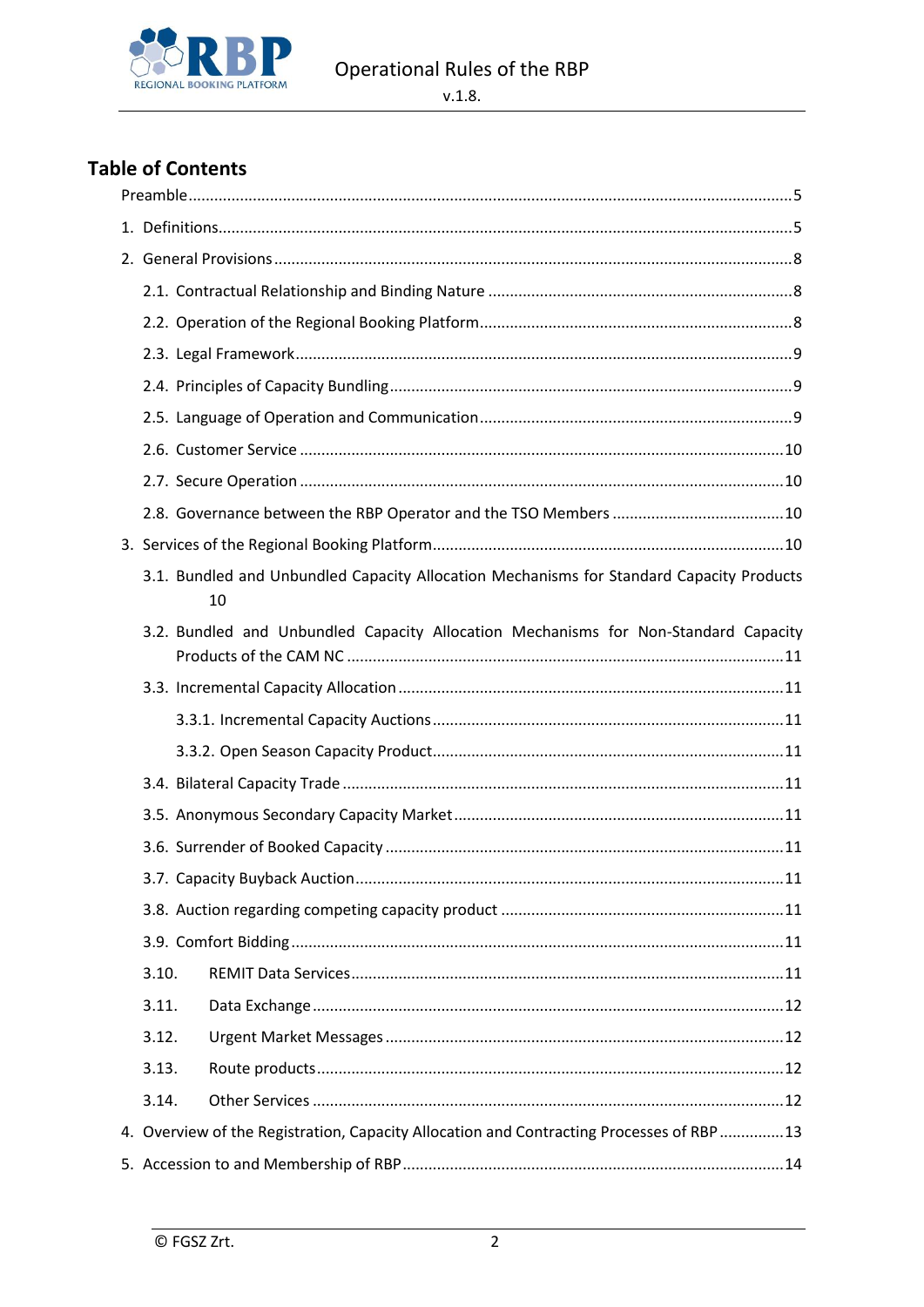

|  | 8. Conditions of Accessing TSO Members' Natural Gas Transmission Network  18         |  |  |  |  |  |
|--|--------------------------------------------------------------------------------------|--|--|--|--|--|
|  |                                                                                      |  |  |  |  |  |
|  |                                                                                      |  |  |  |  |  |
|  |                                                                                      |  |  |  |  |  |
|  |                                                                                      |  |  |  |  |  |
|  |                                                                                      |  |  |  |  |  |
|  |                                                                                      |  |  |  |  |  |
|  |                                                                                      |  |  |  |  |  |
|  |                                                                                      |  |  |  |  |  |
|  |                                                                                      |  |  |  |  |  |
|  |                                                                                      |  |  |  |  |  |
|  |                                                                                      |  |  |  |  |  |
|  |                                                                                      |  |  |  |  |  |
|  |                                                                                      |  |  |  |  |  |
|  |                                                                                      |  |  |  |  |  |
|  |                                                                                      |  |  |  |  |  |
|  |                                                                                      |  |  |  |  |  |
|  |                                                                                      |  |  |  |  |  |
|  | 9.3. Automated creation of interruptible daily and within-day capacity auctions24    |  |  |  |  |  |
|  |                                                                                      |  |  |  |  |  |
|  |                                                                                      |  |  |  |  |  |
|  | 11.1.                                                                                |  |  |  |  |  |
|  | Standard Capacity Products (allocated in a bundled or unbundled way or as<br>11.1.1. |  |  |  |  |  |
|  | bundled or unbundled capacity product / firm or interruptible)28                     |  |  |  |  |  |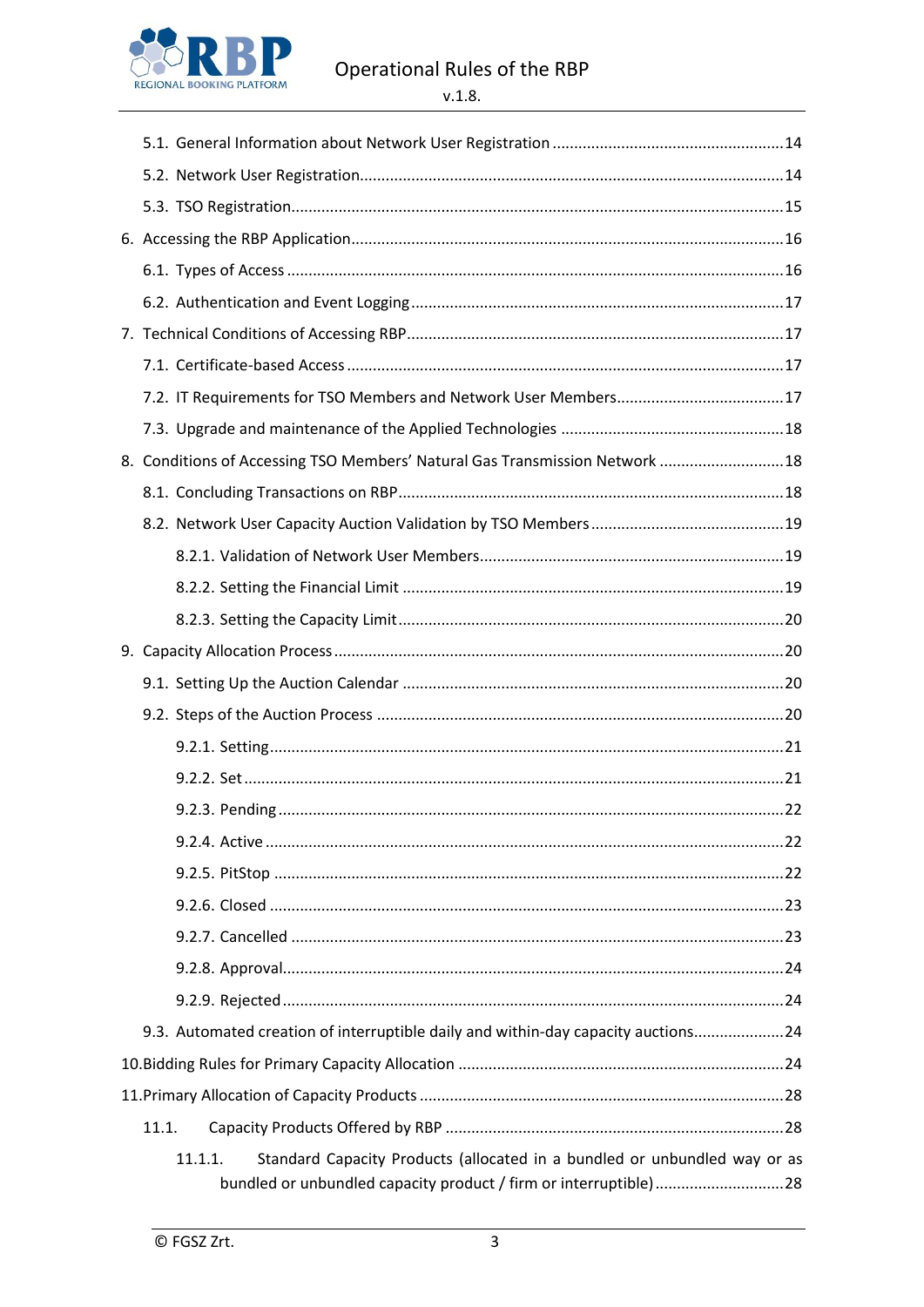

| Non-standard Capacity Products (allocated in a bundled or unbundled way or<br>11.1.2.<br>as bundled or unbundled capacity product / firm or interruptible)28 |  |  |  |  |  |  |  |  |
|--------------------------------------------------------------------------------------------------------------------------------------------------------------|--|--|--|--|--|--|--|--|
| Incremental Capacity Products (allocated in a bundled or unbundled way or as<br>11.1.3.<br>bundled or unbundled capacity product / firm or interruptible)28  |  |  |  |  |  |  |  |  |
| 11.2.                                                                                                                                                        |  |  |  |  |  |  |  |  |
| 11.3.                                                                                                                                                        |  |  |  |  |  |  |  |  |
|                                                                                                                                                              |  |  |  |  |  |  |  |  |
|                                                                                                                                                              |  |  |  |  |  |  |  |  |
|                                                                                                                                                              |  |  |  |  |  |  |  |  |
|                                                                                                                                                              |  |  |  |  |  |  |  |  |
|                                                                                                                                                              |  |  |  |  |  |  |  |  |
|                                                                                                                                                              |  |  |  |  |  |  |  |  |
|                                                                                                                                                              |  |  |  |  |  |  |  |  |
|                                                                                                                                                              |  |  |  |  |  |  |  |  |
|                                                                                                                                                              |  |  |  |  |  |  |  |  |
|                                                                                                                                                              |  |  |  |  |  |  |  |  |
|                                                                                                                                                              |  |  |  |  |  |  |  |  |
|                                                                                                                                                              |  |  |  |  |  |  |  |  |
|                                                                                                                                                              |  |  |  |  |  |  |  |  |
|                                                                                                                                                              |  |  |  |  |  |  |  |  |
| Annex I. - Network User Membership Agreement                                                                                                                 |  |  |  |  |  |  |  |  |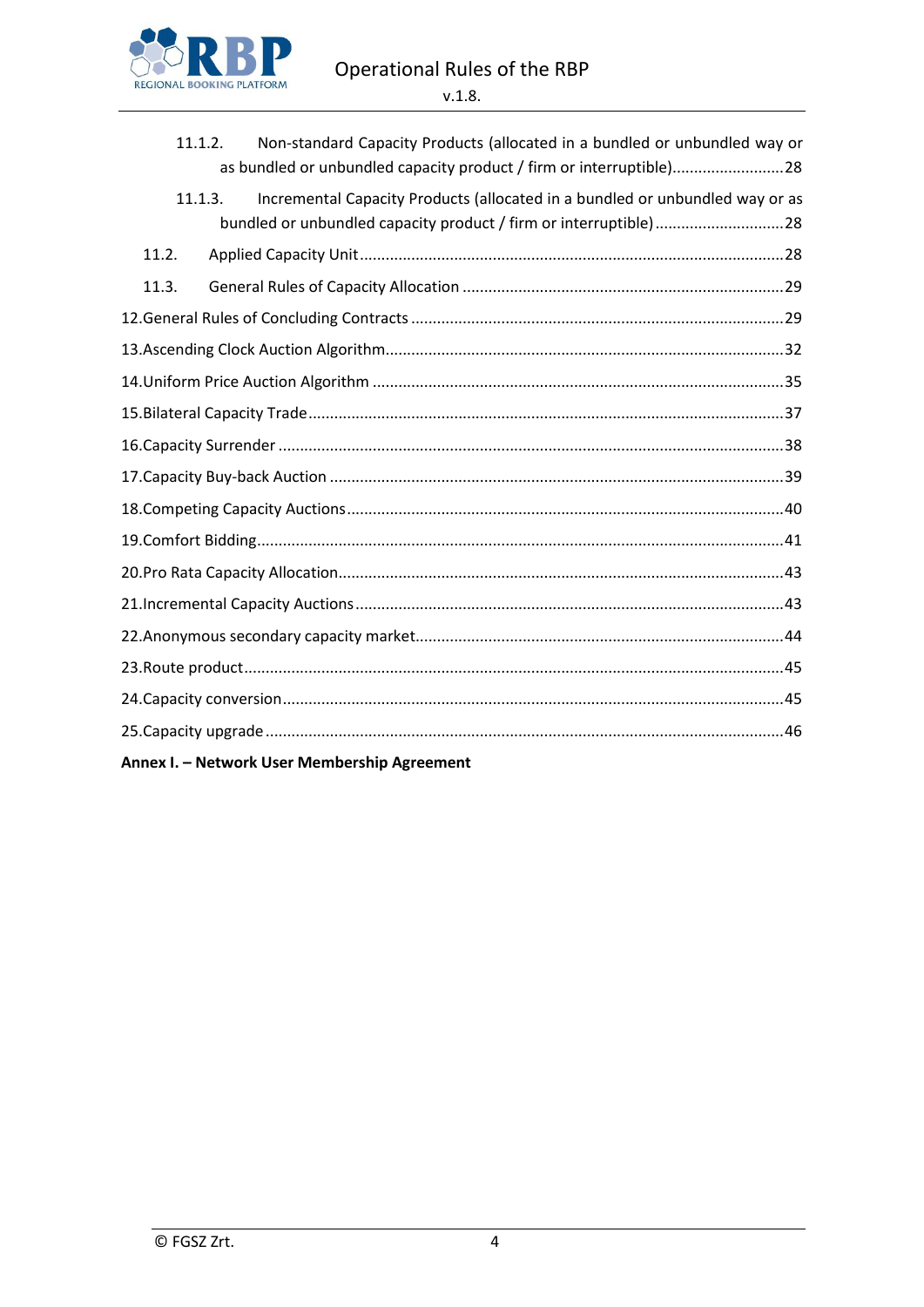

#### v.1.8.

# <span id="page-4-0"></span>**Preamble**

The Regional Booking Platform (hereinafter: RBP), as Capacity Booking Platform is an electronic capacity trading platform operated by FGSZ Natural Gas Transmission Private Company Limited by Shares (hereinafter: FGSZ Ltd). FGSZ Ltd. is a licenced independent transmission system operator according to the Law XL of 2008 on Natural Gas Supply. The Operational Rules of the Regional Booking Platform as Capacity Booking Platform Regulation (hereinafter Operational Rules) contains the rules and processes of capacity booking and capacity auctions, the terms and conditions of network user participation, the terms and conditions of contracting, and describes the capacity products and the framework of the financial guarantees regarding the Network User Members. Annex I. of the Operational Rules [\(Network User Membership Agreement\)](https://ipnew.rbp.eu/rbp.eu/FileContent/numa_with_annexes.pdf) contains the rights and obligations of the contracting parties.

The terms and conditions of the Operational Rules are binding to the RBP Operator, TSO Members and Network User Members.

TSO Members and Network User Members will be notified of eventual amendments to the Operational Rules via publication on the RBP Portal.

# <span id="page-4-1"></span>**1. Definitions**

Terms and definitions used herein shall be interpreted in the meaning of the Directive 73/2009/EC, the Regulation 715/2009/EC and the Commission Regulation (EU) 2017/459. These terms and definitions used herein refer particularly to the present Operational Rules, including Annex I.

**Applicant Network User** – shall mean a network user who intends to use the services of the Regional Booking Platform and submits the corresponding application documents to the RBP Operator.

**Applicant TSO** – shall mean a transmission system operator who intends to use the services of the RBP and submits the corresponding application documents to the RBP Operator.

**Ascending clock auction** – shall mean an auction in which a Network User Member places requested quantities against defined price steps, which are announced sequentially.

**Auction Calendar** – shall mean the table continuously displaying basic information related to the scheduling of capacity auctions, including announcement dates, starting dates and capacity products to which they apply, published by the RBP Operator based on the request and data provision of the TSO Member(s).

**Auction fee** – shall mean the amount of the allocated capacity multiplied by the auction unit price.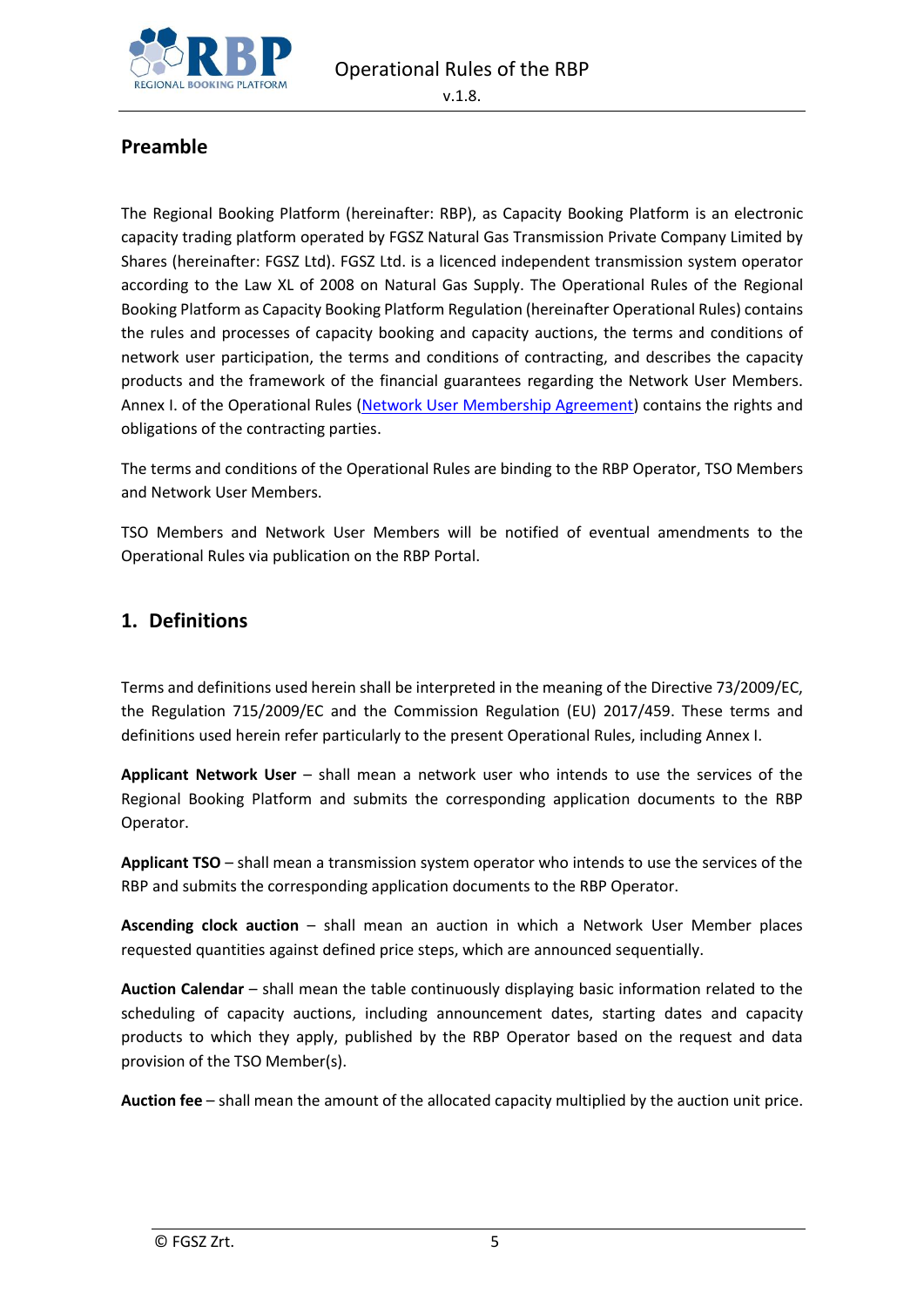

**Auction premium** – in case of ascending clock auctions, it shall mean the price step belonging to the bidding round that is regarded as the final outcome of the auction. In case of uniform price auction, it shall mean the lowest offered price accepted in the auction.

**Auction premium basis** – generally it shall mean the auction reserve price. If the basis of the auction premium is not the reserve price, the TSO has the opportunity to define the auction premium basis as a separate parameter.

**Auction Result Confirmation** – shall mean a digitally signed confirmation sent from the RBP Operator to the Network User Member(s) and / or TSO Member(s) about the establishment of a contractual relationship between the Network User Member(s) and TSO Member(s).

**Auction unit price** – shall mean the auction premium according to the final result of the capacity auction per one unit of the relevant capacity product (currency/kWh/hour/duration or currency/kWh/day/duration), expressed in monetary terms.

**Bidding round** – shall mean the period of time during Network User Members may submit, amend and withdraw bids.

**Bid limit** – a value expressed as a percentage of the relevant TSO Member's own offered capacity that uniformly determines the maximum amount of capacity Network User Members can bid for in a given auction.

**Bundled capacity** – shall mean a standard capacity product offered on a firm basis, which consists of corresponding entry and exit capacity at both sides of the relevant interconnection point. For the sake of clarity, TSO Members may voluntarily decide to allocate interruptible capacity in a bundled manner.

**Buyback order book** – shall mean the anonymous list of capacity buyback offers submitted by the Network User Members during the capacity buyback procedure.

**CAM NC** – shall mean the Commission Regulation (EU) 2017/459 of 16 March 2017 establishing a network code on capacity allocation mechanisms in gas transmission systems and repealing Regulation (EU) No 984/2013.

**Capacity sublet** – shall mean a secondary capacity transaction, in which the owner of the primary capacity ("offeror") partially or entirely assigns the right to use capacity, during which the offeror retains all contractual rights and obligations related to the capacity usage towards the transmission system operator. Within this context, the third party effectively using the assigned capacity is not in legal relationship with the transmission system operator and is not liable against the transmission system operator; the offeror guarantees the performance instead of the third party. The usage right of the capacity and the capacity contract is not transferred in the legal relationship of the transmission system operator and the offeror, the offeror retains such right and contract.

**Clearing fee** – shall mean the sum, which is the product of the clearing unit price and the capacity quantity of the successful bid.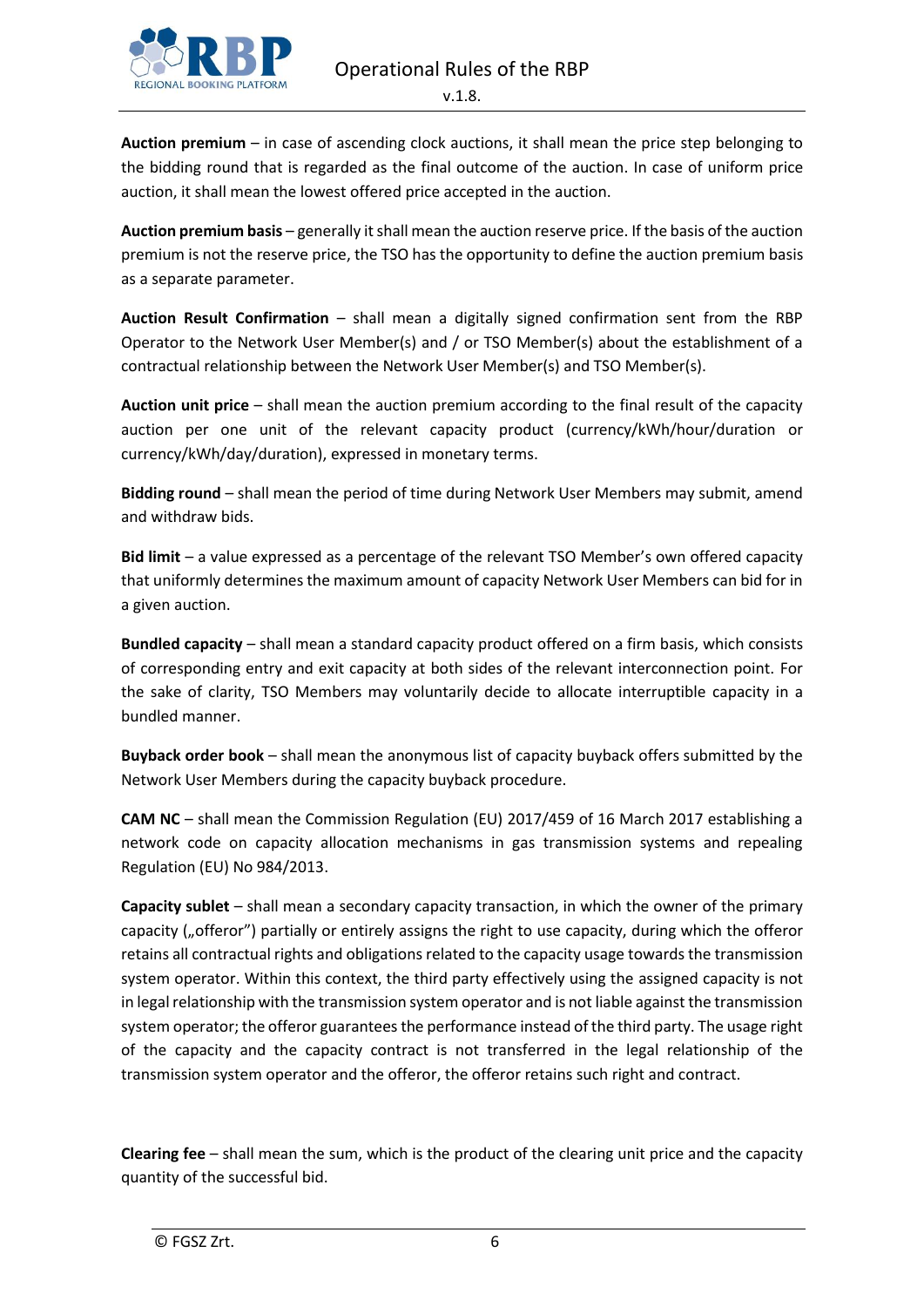

**Clearing price** – shall mean the price according to the final result of the capacity auction that consists of the reserve price and the auction premium.

**Clearing unit price** – shall mean the price according to the final result of the capacity auction per one unit of the relevant capacity product (currency/kWh/hour/duration or currency/kWh/day/duration), i.e. the clearing price expressed in monetary terms.

**CMP GL** – shall mean Commission Decision 2012/490 of 24 August 2012 on amending Annex I to Regulation (EC) No 715/2009 of the European Parliament and of the Council on conditions for access to the natural gas transmission networks.

**Competing capacities** – shall mean capacities in respect of which an available capacity offered in an auction cannot be allocated without the withdrawal in part or in full of an available capacity offered in another auction.

**First editing (publishing) deadline** – shall mean the deadline specific to each capacity product at which the RBP Operator automatically publishes the basic parameters of the relevant capacity product as uploaded by the TSO to the RBP Application. The first editing (publishing) deadline regarding certain capacity types is defined in Article 4.

**First time undersell** – shall mean an occurrence where the aggregate demand across all Network User Members is less than the capacity offered at the end of the first bidding round or any subsequent bidding round.

**Incremental capacity** – shall mean a possible future increase in technical capacity that may be offered based on investment or long-term capacity optimisation and subsequently allocated in the following cases: (a) at existing interconnection points, (b) by establishing a new interconnection point, (c) as physical reverse flow capacity at an interconnection point, which has not been offered before.

**Large price step** – shall mean a fixed or variable amount that is defined per entry/exit network point and capacity product.

**Network User Member** – a legal or natural person registered on RBP for the purpose of booking, transferring and contracting capacities allocated on the RBP and using other offered services.

**Pro rata allocation** – shall mean an allocation procedure in which the Network User Member may submit a quantity bid in a single bidding round and all Network User Members, whom capacity is allocated to, pay the reserve price.

**Regional Booking Platform (RBP)** – shall mean the electronic capacity trading platform which is a capacity booking platform complying with Law No. XL of 2008 on Natural Gas Supply and CAM NC. The RBP Application and RBP Portal jointly constitute the Regional Booking Platform.

**Regional Booking Platform Application (RBP Application)** – shall mean the Internet-based securely accessible test and production software environments of the Regional Booking Platform.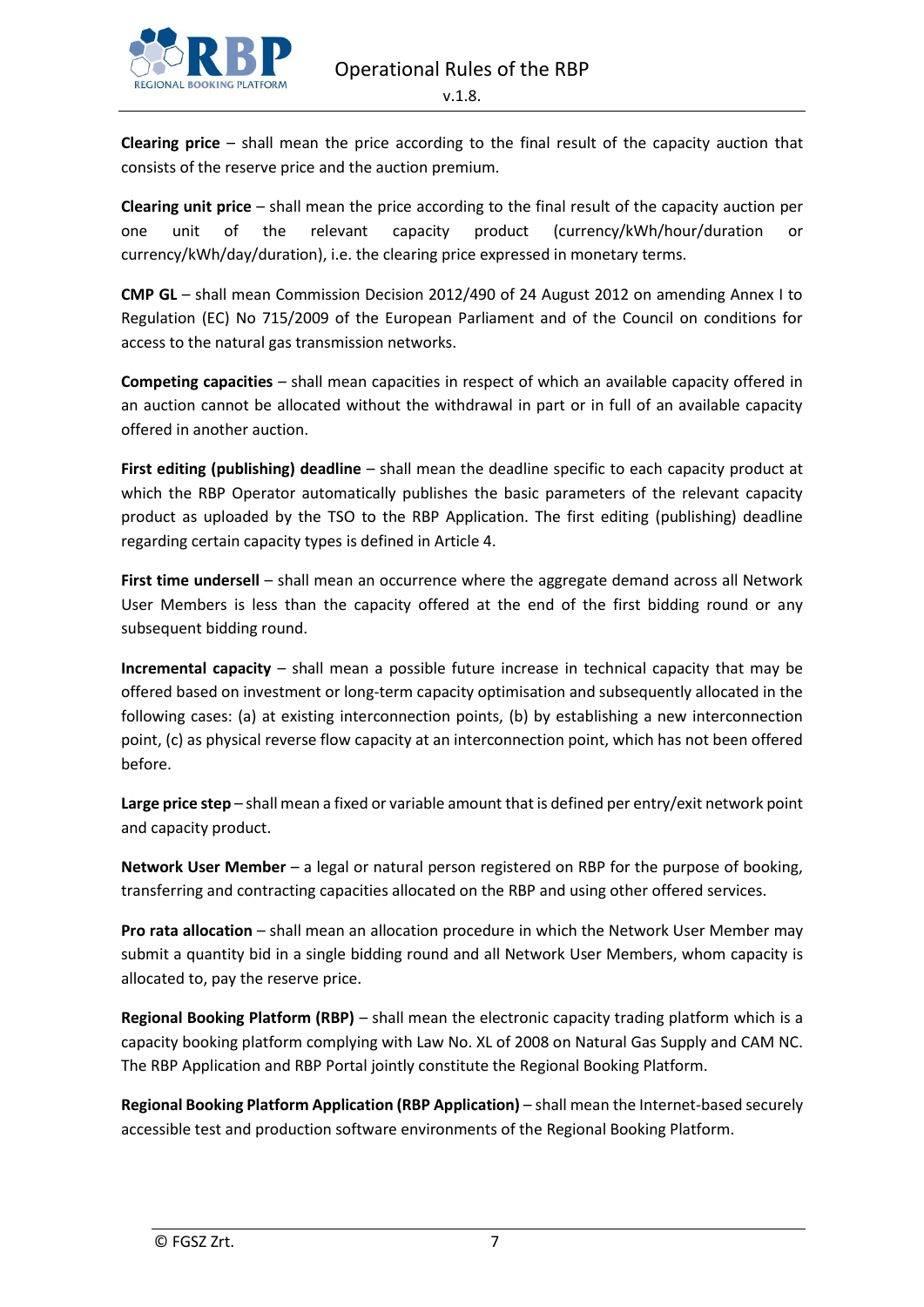

**Regional Booking Platform Operator (RBP Operator)** – shall mean the legal person operating the Regional Booking Platform, i.e. FGSZ Ltd.

**Regional Booking Platform Portal (RBP Portal)** – shall mean the Internet-based openly accessible publication and information website of the Regional Booking Platform.

**REMIT** – Regulation (EU) No 1227/2011 of the European Parliament and of the Council of 25 October 2011 on wholesale energy market integrity and transparency.

**Reserve price** – shall mean the lowest price acceptable in the auction on the basis of the national regulation on the TSO Member.

**Second editing deadline** – shall mean the deadline until which a TSO Member shall establish the relevant parameters of the capacity product and the Network User Member(s)' eligibility to participate in the capacity auction. The second editing deadline regarding certain capacity types is defined in Article 4.

**Small price step** – a fixed or variable amount that is defined per entry/exit network point and capacity product which is smaller than the large price step.

**TSO Member** – transmission system operator allocating and contracting capacities via RBP and using other offered services. FGSZ Ltd. is a TSO Member on its own right.

**Uniform price auction** – shall mean an auction in which the Network User Member in a single bidding round bids price as well as quantity, and all Network User Members, who are successful in gaining capacity, pay the price of the lowest successful bid.

**User** – shall mean the natural person who has access right to the RBP Application required by the Network User Member or the TSO Member.

# <span id="page-7-0"></span>**2. General Provisions**

#### <span id="page-7-1"></span>**2.1.Contractual Relationship and Binding Nature**

Contractual relationship shall be established between the Regional Booking Platform Operator (RBP Operator) and the Applicant TSO upon the signature of the TSO Membership Agreement by the RBP Operator and a TSO Applicant, and between the RBP Operator and the Applicant Network User Member upon the signature of the Network User Membership Agreement by the RBP Operator and a Network User Applicant, respectively. By signing the TSO Membership Agreement or the Network User Membership Agreement, an Applicant TSO becomes TSO Member whereas an Applicant Network User becomes Network User Member, accordingly.

#### <span id="page-7-2"></span>**2.2.Operation of the Regional Booking Platform**

As the operator of the Regional Booking Platform, FGSZ Ltd. is responsible for:

a) signing Membership Agreements with TSO Applicants or Network User Applicants,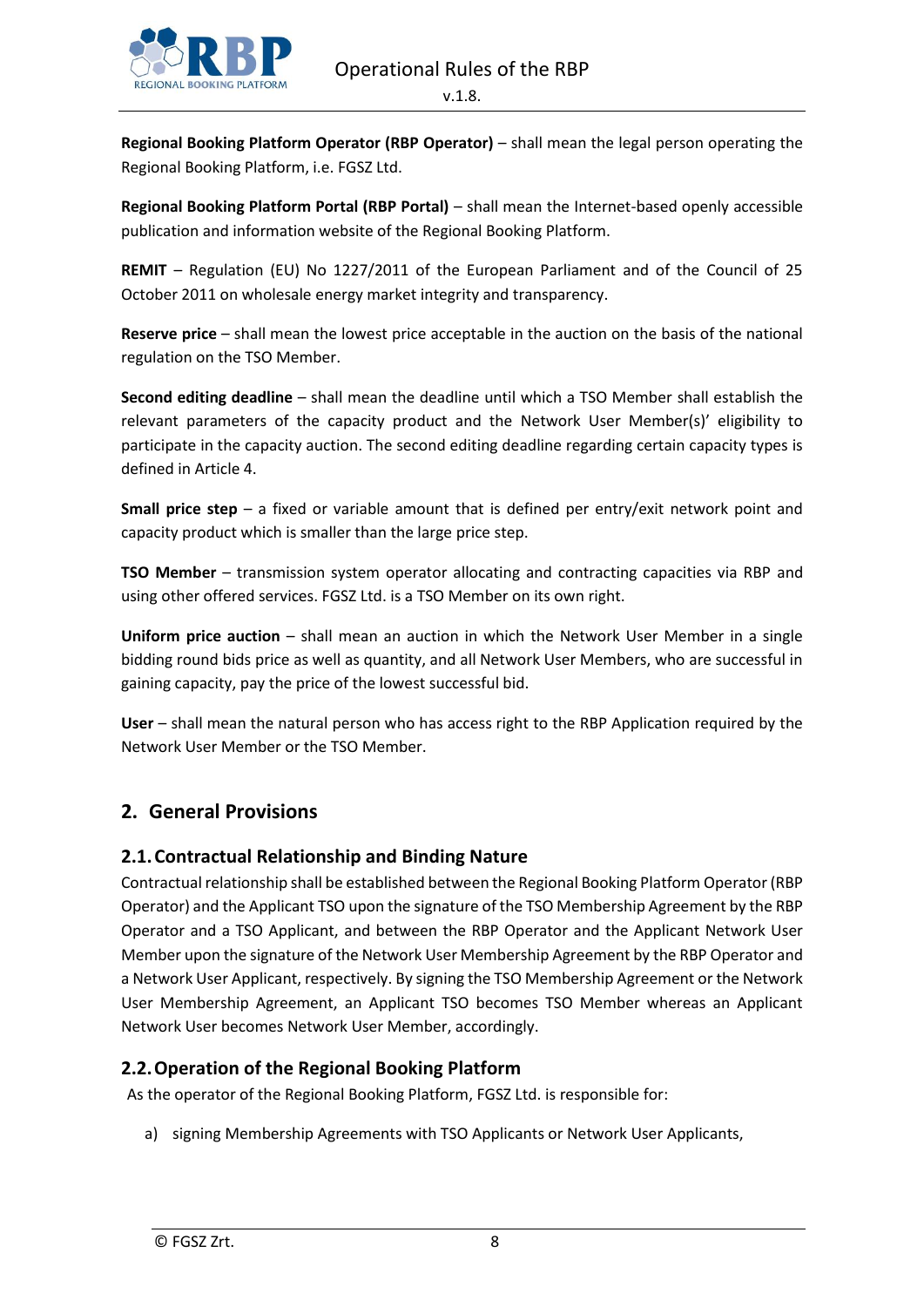

- b) assigning access rights and providing access to TSO Members and Network User Members as stipulated in the specific TSO Membership Agreement or Network User Membership Agreement,
- c) the compliance of the capacity auction processes with the Operational Rules,
- d) receiving, processing, submitting and archiving information from/to TSO Members and Network User Members concerning their transactions on the Regional Booking Platform,
- e) providing, maintaining and developing the RBP Application and the RBP Portal.

# <span id="page-8-0"></span>**2.3. Legal Framework**

RBP was designed according to CAM NC and the relevant national laws.

In addition to the provisions of CAM NC, the legal framework of the RBP operation in Hungary is regulated by Law No. XL of 2008 on Natural Gas Supply, and Decrees 8/2016. (X. 13.), 11/2016 (XI.14.), and 13/2016 (XII.20.) of the Hungarian Energy and Public Utility Regulatory Authority.

The RBP Operator shall not be held liable for any damage arising from TSO Members' or Network User Members' legal incompliance as well as incompliance with the present Operational Rules.

# <span id="page-8-1"></span>**2.4.Principles of Capacity Bundling**

In case of bundled capacity products, RBP implements the concept of 'product bundling.'

In case of bundled capacity auctions, where there are two or more TSOs on two sides of an entry/exit point, RBP applies the "one auction – two contracts" model. Each Auction Result Confirmation of successful auctions shall automatically result in two separate network usage contracts per Network User member: one between the Network User Member and the upstream TSO Member and the other between the Network User Member and the downstream TSO Member. These two separate network usage contracts are legally related and interdependent: The existence of one contract is a prerequisite for the existence of the other one, and vice versa.

RBP is able to handle more complex network points with regard to the offering and auctioning of bundled capacity products, subject to the agreement of the involved TSO Members.

#### <span id="page-8-2"></span>**2.5. Language of Operation and Communication**

#### **2.5.1. Official language of RBP**

The official language of RBP is English and Hungarian.

The [RBP Application](https://ipnew.fgsz.hu/Fgsz.Klp.Web/?locale=en) an[d RBP Portal](https://ipnew.rbp.eu/RBP.eu/#news-and-events) may be enabled to be accessible in any further languages. If a TSO Member would like to access RBP in a further language, this is possible following the development and change request protocol of the TSO Membership Agreement.

#### **2.5.2. Language of RBP Operational Rules**

The Hungarian version of the Operational Rules shall be approved by the Hungarian Energy and Public Utility Authority. Regarding TSO Members with a registered seat outside of Hungary, the English version of the Operational Rules published by the RBP Operator shall be applicable.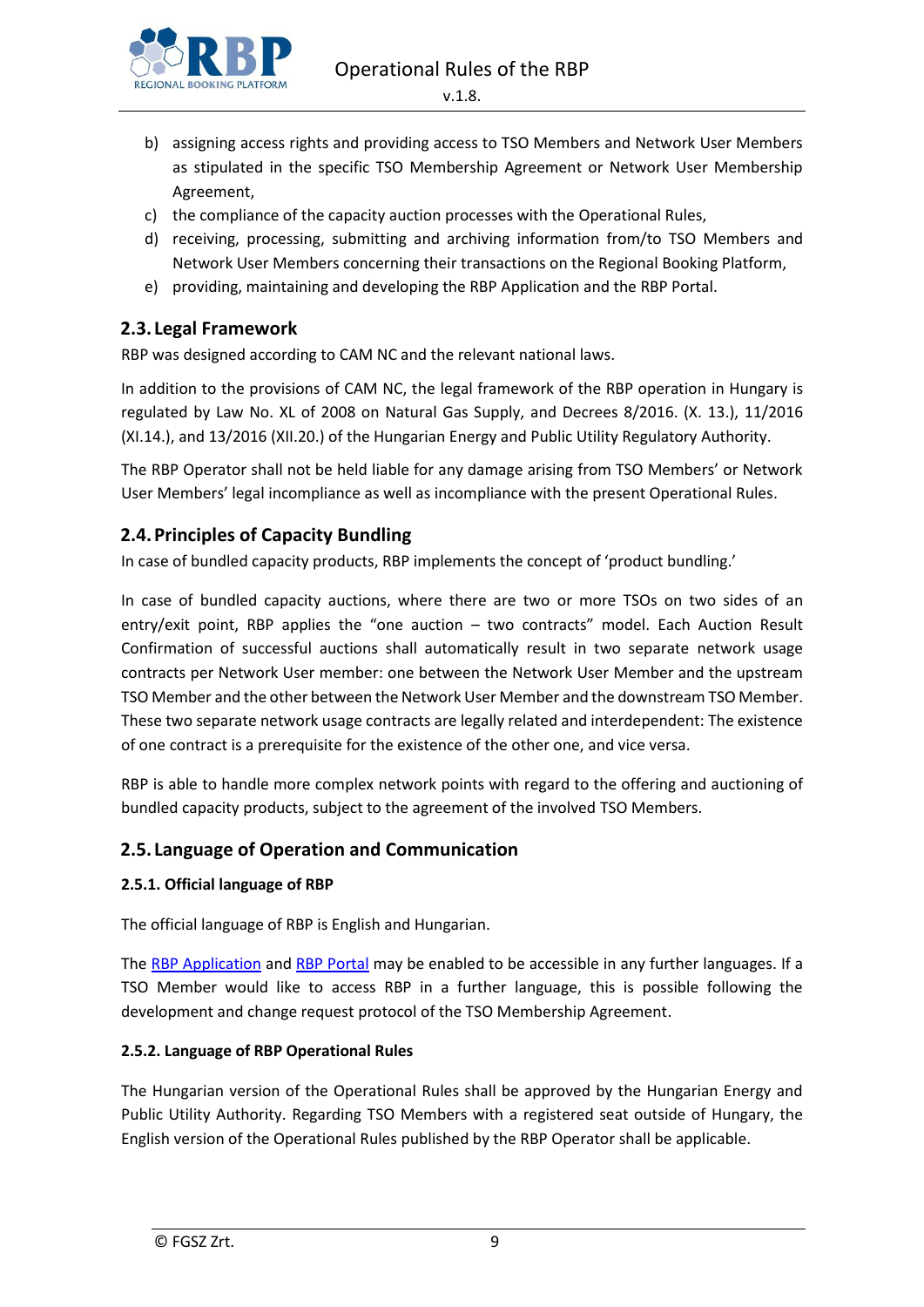

# <span id="page-9-0"></span>**2.6.Customer Service**

The RBP Operator provides a 24/7 helpdesk to its registered TSO Members and Network User Members accessible on the telephone number and via the email address published on the RBP Portal.

RBP Operator provides [a User Manual](https://ipnew.rbp.eu/rbp.eu/FileContent/network_user_manual.pdf) for the Regional Booking Platform on the RBP Portal. The RBP Operator provides the TSO User Manual directly to its TSO Members.

The RBP Application is the technical background for business transactions. Therefore, the RBP Operator can deal with and answer only technical questions and complaints with regard to RBP's operation. Other business-related issues, questions and complaints will be redirected to relevant TSO Member(s) and shall be handled according to the relevant regulations of the TSO Member(s) throughout the concerned communication channels. Technical complaints are to be reported via th[e ticketing tool](https://fgsz.topdesk.net/tas/public/login/saml) to RBP Operator. The RBP Operator shall be obliged to answer technical questions and complaints without undue delay.

# <span id="page-9-1"></span>**2.7. Secure Operation**

The RBP Operator shall be obliged to operate hot back-up systems and to apply an adequate Business Continuity Plan (BCP) and Disaster Recovery Plan (DRP).

TSO Members shall be obliged to inform the RBP Operator about all technical questions and complaints without undue delay via the ticketing tool that might serve the improvement of the operation and administration of the processes of RBP.

#### <span id="page-9-2"></span>**2.8.Governance between the RBP Operator and the TSO Members**

The RBP Operator shall operate the RBP Working Group – supported by an electronic information exchange platform – to foster information exchange on RBP-related issues, especially on the functional development of the RBP and the periodic review of the Operational Rules. The RBP Operator provides the guidelines on governance directly to its TSO Members.

# <span id="page-9-3"></span>**3. Services of the Regional Booking Platform**

# <span id="page-9-4"></span>**3.1.Bundled and Unbundled Capacity Allocation Mechanisms for Standard Capacity Products**

Based on the rules described in the CAM NC, RBP offers the possibility to adjacent TSO Members or other system operators for offering their capacity jointly in bundled auctions in the form of firm or interruptible capacity.

The application also enables to run unbundled firm or interruptible capacities by the same TSO Member(s) or other system operators.

Network Users shall be able to obtain such capacities via auctions as defined in the CAM NC.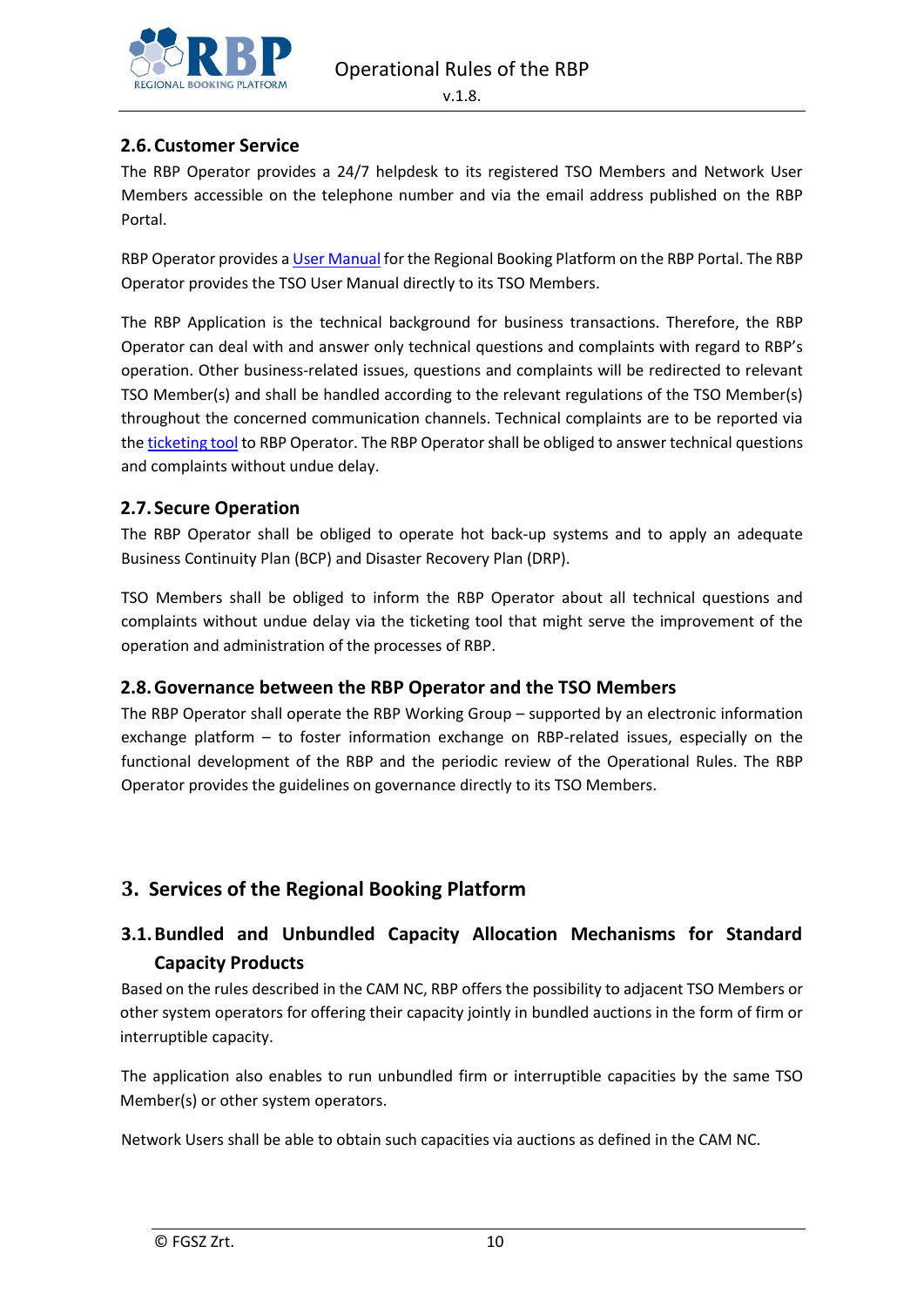

# <span id="page-10-0"></span>**3.2.Bundled and Unbundled Capacity Allocation Mechanisms for Non-Standard Capacity Products of the CAM NC**

RBP offers the possibility to allocate non-standard capacity products according to the CAM NC as well.

## <span id="page-10-1"></span>**3.3.Incremental Capacity Allocation**

#### <span id="page-10-2"></span>**3.3.1. Incremental Capacity Auctions**

RBP offers the possibility to conditionally allocate parallel offer levels according to the CAM NC auction mechanisms.

#### <span id="page-10-3"></span>**3.3.2. Open Season Capacity Product**

RBP offers the possibility to allocate Open Season capacity product.

#### <span id="page-10-4"></span>**3.4.Bilateral Capacity Trade**

RBP offers the possibility to trade allocated capacities on a bilateral (over-the-counter) basis, detailed in Article 15.

#### <span id="page-10-5"></span>**3.5.Anonymous Secondary Capacity Market**

The anonymous marketplace cleared by an external clearing house for secondary capacity trading is available through the RBP as well, detailed in Article 22.

#### <span id="page-10-6"></span>**3.6. Surrender of Booked Capacity**

RBP offers the possibility to Network User Members to surrender their booked bundled and unbundled capacities according to CMP GL, detailed in Article16.

#### <span id="page-10-7"></span>**3.7.Capacity Buyback Auction**

RBP offers the possibility for the TSO Member to call daily or within-day a buyback auction in case the TSO Member applies the CMP measure of oversubscription and buyback, detailed in Article 17.

#### <span id="page-10-8"></span>**3.8.Auction regarding competing capacity product**

RBP offers the possibility to auctions of competing capacity products in accordance with the agreement of the TSO Members,' detailed in Article 18.

#### <span id="page-10-9"></span>**3.9.Comfort Bidding**

RBP offers the possibility to Network User Members to upload bids for future ascending clock, uniform price and pro rata capacity allocation procedures as pre-defined by the Network User Member, detailed in Article 19.

#### <span id="page-10-10"></span>**3.10. REMIT Data Services**

The RBP Operator as a Registered Reporting Mechanism (RRM) approved by ACER offers the possibility to TSO Members and Network User Members to download their primary and secondary capacity transactions in the required xml format accepted by the ARIS database of ACER and report it through their own approved RRM or via the RBP Operator as an approved RRM. Network User Members are required to sig[n Annex II. of the Network User Membership Agreement](https://ipnew.rbp.eu/rbp.eu/FileContent/numa_with_annexes.pdf) in order to be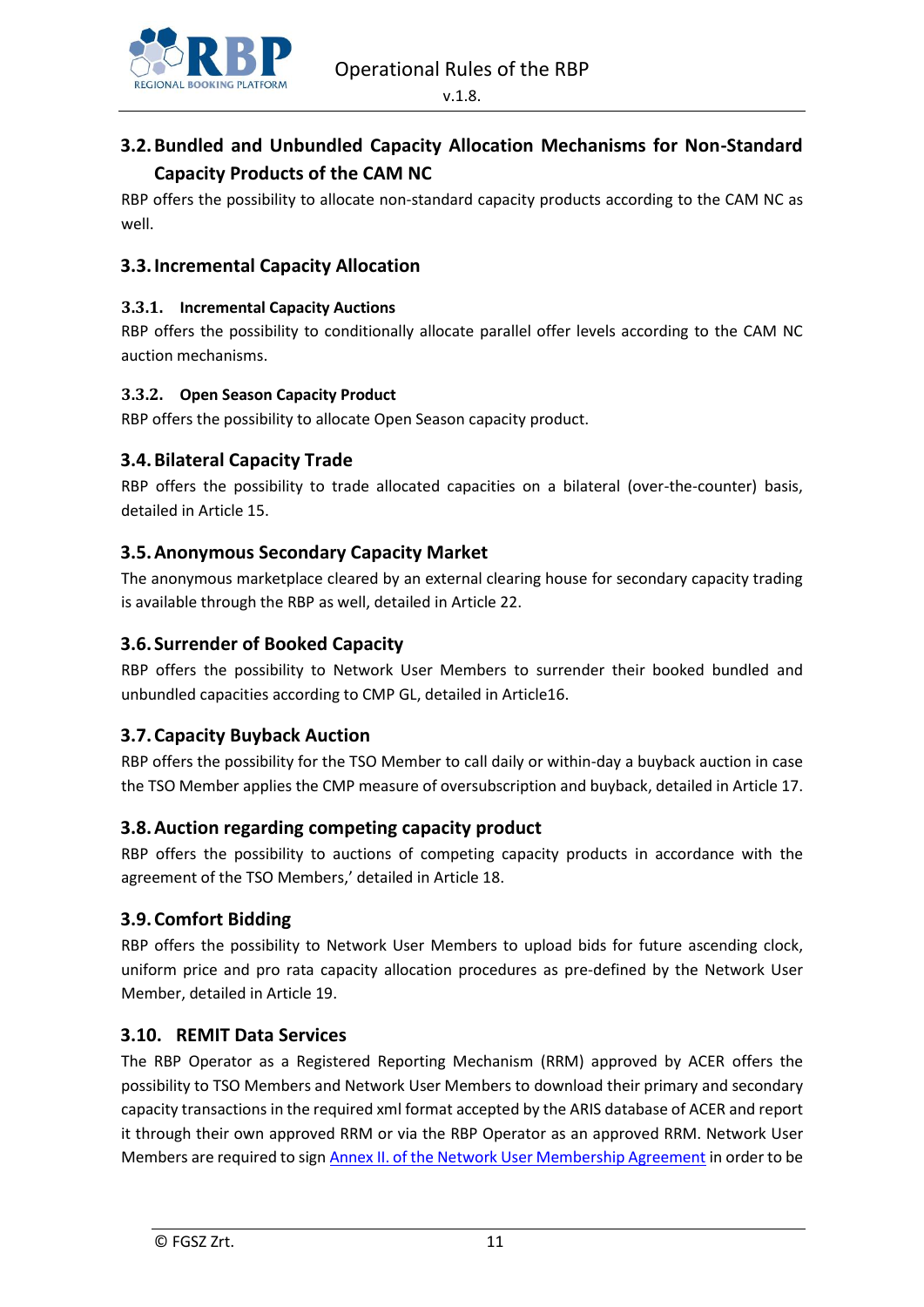

able to use the REMIT Data Services regarding the secondary market transactions performed on RBP.

# <span id="page-11-0"></span>**3.11. Data Exchange**

RBP offers the possibility to TSO Members and Network User Members to connect to RBP via the following methods:

- Interactive data exchange (https protocol)
	- o Graphic user interface
	- o Excel upload / download
- Integrated data exchange (https / SOAP protocol)
	- o Between RBP and the TSO Member's or the RBP and the Network User Member's IT system (server-server connection),
	- o Additional alternative submission channel as fall-back.
- Document-based data exchange (AS/4 protocol)
	- o Between RBP and the TSO Member's or RBP and the Network User Member's IT system (server-server connection).

# <span id="page-11-1"></span>**3.12. Urgent Market Messages**

RBP offers the possibility for the TSOs to publish Urgent Market Messages (UMM).

Information on planned or unplanned unavailability of all or any of the services offered by RBP shall be announced by the RBP Operator on the RBP Portal in th[e UMM section](https://ipnew.rbp.eu/RBP.eu/#umm) and sent via email.

Such messages can be published by the RBP Operator or the TSO Members.

#### <span id="page-11-2"></span>**3.13. Route products**

RBP offers the possibility to book capacities within a route product, as detailed in Article 23.

# <span id="page-11-3"></span>**3.14. Other Services**

The RBP Operator may offer further services based on the request of TSO Members and Network User Members according to the development and change request protocol.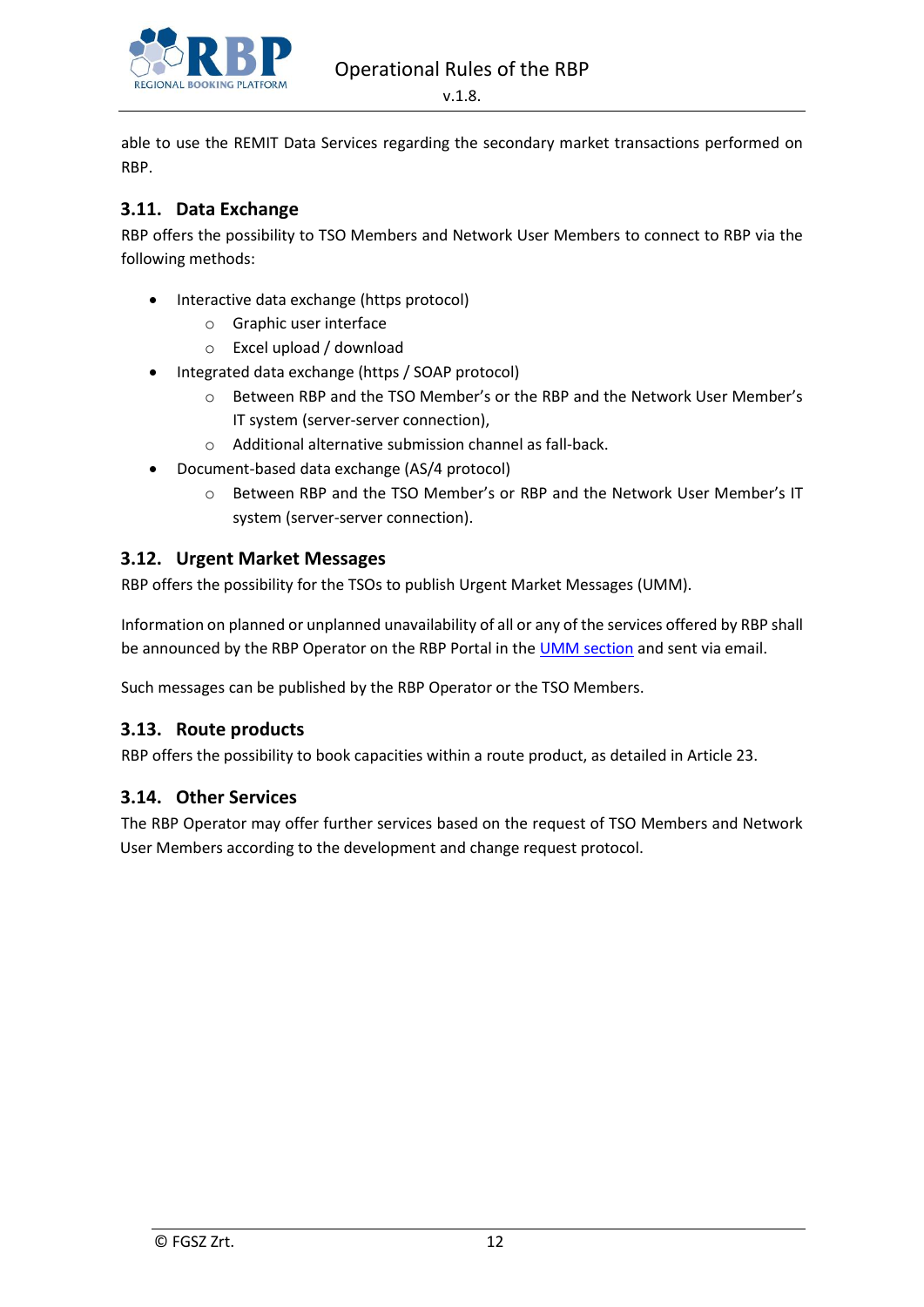

# **4. Overview of the Registration, Capacity Allocation and Contracting Processes of RBP**

| <b>Step</b>    | What?                                                                                                             | Who?                                                             | When?                                                                                                                                                                                                                                                                                                                                                                                   | How?                                |
|----------------|-------------------------------------------------------------------------------------------------------------------|------------------------------------------------------------------|-----------------------------------------------------------------------------------------------------------------------------------------------------------------------------------------------------------------------------------------------------------------------------------------------------------------------------------------------------------------------------------------|-------------------------------------|
| 1/a            | <b>Becoming TSO Member</b><br>of RBP                                                                              | Applicant TSOs and RBP<br>Operator                               | Anytime                                                                                                                                                                                                                                                                                                                                                                                 | Offline (paper-based contract)      |
| 1/b            | <b>Becoming Network User</b><br>Member of RBP                                                                     | <b>Applicant Network Users</b><br>and RBP Operator               | Anytime                                                                                                                                                                                                                                                                                                                                                                                 | Starting registration on RBP Portal |
| $\overline{2}$ | Entity setup                                                                                                      | <b>RBP Operator</b>                                              | Upon the successful accession of Applicant TSOs and Applicant Network Users                                                                                                                                                                                                                                                                                                             | Online on RBP Application           |
| 3              | Setup of Auction<br>Calendar                                                                                      | <b>RBP Operator</b>                                              | Anytime based upon the relevant information provided by the TSO                                                                                                                                                                                                                                                                                                                         | Online on RBP Application           |
| 4              | <b>Creating Auctions</b>                                                                                          | <b>RBP Operator</b>                                              | After the provision of the Auction Calendar                                                                                                                                                                                                                                                                                                                                             | Online on RBP Application           |
| 5/a            | First editing (publishing)<br>deadline - expressed in<br>time before the start of<br>the auction                  | <b>TSO Members</b>                                               | In case of yearly capacities: 1 month (firm), 1 week (interruptible)<br>In case of quarterly capacities: 2 weeks (firm) and 1 week (interruptible)<br>In case of monthly capacities: 1 week (firm and interruptible)<br>In case of daily capacities: 80 minutes (firm), 8 minutes (interruptible)<br>In case of within-day capacities: 10 minutes (firm), 8 minutes (interruptible)     | Online on RBP Application           |
| 5/b            | Capacity bundling                                                                                                 | <b>RBP Operator</b>                                              | Immediately upon the expiry of the above deadlines (for bundled capacities<br>only)                                                                                                                                                                                                                                                                                                     | Online on RBP Application           |
| 5/c            | Second (final auction<br>parameter) editing<br>deadline - expressed in<br>time before the start of<br>the auction | <b>TSO Members</b>                                               | In case of yearly capacities: 65 minutes (firm), 5 minutes (interruptible)<br>In case of quarterly capacities: 65 minutes (firm), 5 minutes (interruptible)<br>In case of monthly capacities: 65 minutes (firm), 5 minutes (interruptible)<br>In case of daily capacities: 8 minutes (firm), 3 (interruptible)<br>In case of within-day capacities: 6 minutes (firm), 3 (interruptible) | Online on RBP Application           |
| 6/a            | Auction execution                                                                                                 | <b>RBP Operator</b>                                              | Starting date: according to the auction calendar<br>Internal timing: according to CAM NC timings<br>(In case of non-standard capacity products, both starting dates and the<br>internal timing of the capacity auctions may deviate from the CAM NC rules)                                                                                                                              | Online on RBP Application           |
| 6/b            | <b>Bidding</b>                                                                                                    | <b>Network User Members</b>                                      | According to CAM NC timings<br>In case of non-standard capacity products, they may deviate from the CAM NC<br>rules)                                                                                                                                                                                                                                                                    | Online on RBP Application           |
| 7/a            | Establishing contractual<br>relationship                                                                          | <b>Between TSO Members</b><br>and Network User<br><b>Members</b> | Upon the closure of the auction via the Auction Result Confirmation                                                                                                                                                                                                                                                                                                                     | Online on RBP Application           |
| 7/b            | Contract management                                                                                               | <b>TSO Members and</b><br><b>Network User Members</b>            | According to the internal rules of the TSO Members / Network User Members                                                                                                                                                                                                                                                                                                               |                                     |

<span id="page-12-0"></span>Deadlines defined in the table are published only for informative purposes; they may be modified according to the agreement between the TSO Members and the RBP Operator, of which the Network User Members will be informed separately in the RBP Application / Auction Calendar.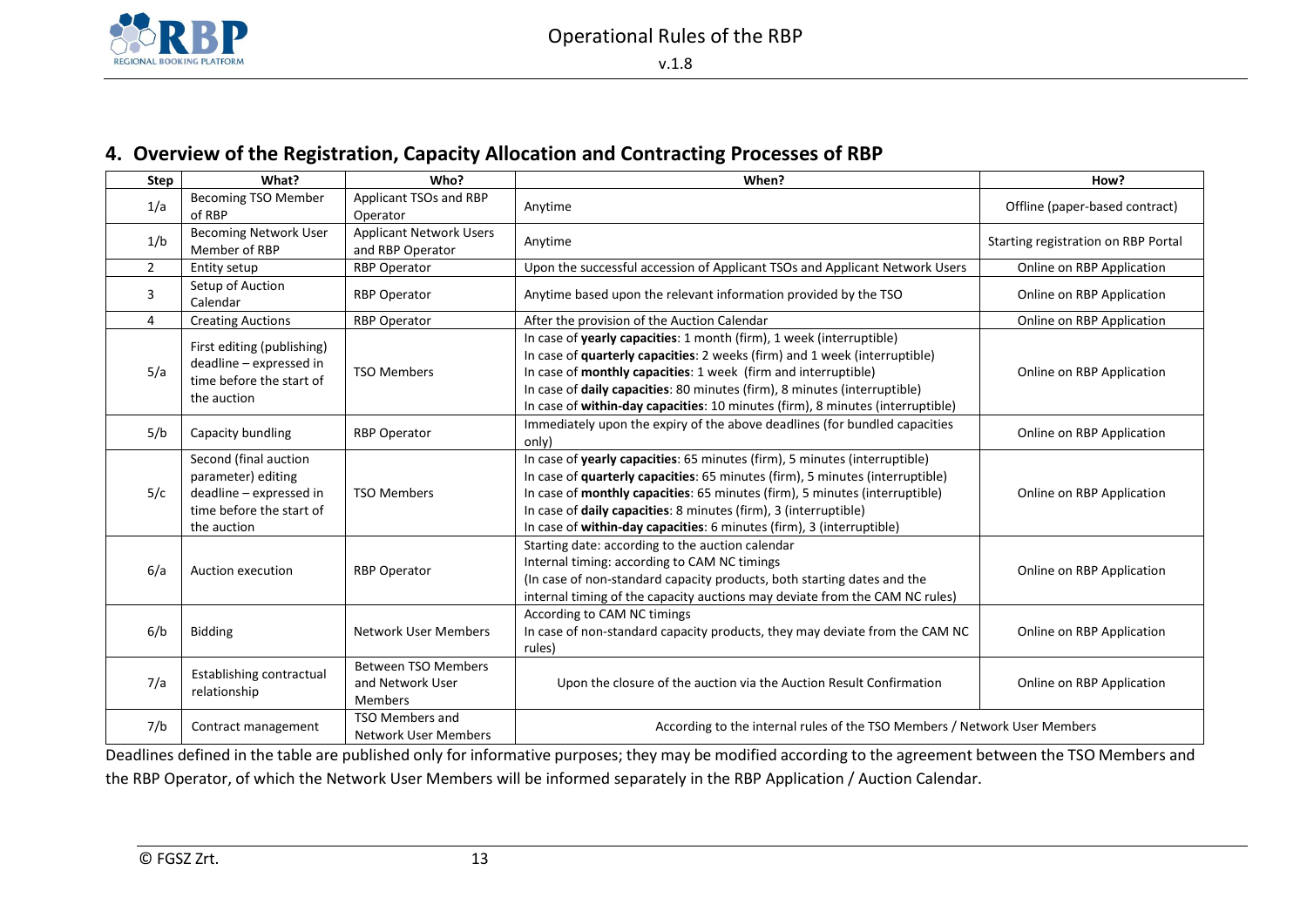

# <span id="page-13-0"></span>**5. Accession to and Membership of RBP**

Any legal or natural person shall be entitled to register themselves on RBP in a transparent and nondiscriminatory way. The TSO Membership Agreement contains the rights and obligations of the TSO Members, while the Network User Membership Agreement contains the rights and obligations of the Network User Members.

The RBP membership shall not be transferrable or assignable.

#### <span id="page-13-1"></span>**5.1.General Information about Network User Registration**

Network User Applicants shall register by submitting online the completed Registration Form to the RBP Operator. In the Form, the Applicant has to agree and accept the terms and conditions of the Network User Membership Agreement, as well as the present Operational Rules.

The secure area of RBP can be accessed using electronic certificates issued by a trusted provider. The access is personalized and is related to natural person representing the Applicant Network User. As neither TSO Members, nor the RBP Operator are trusted providers, Applicant Network Users are required to acquire electronic certificate(s) from trusted providers in order to be able to submit a completed Network User Registration Form.

On the RBP Portal, only duly completed Registration Form can be saved. The RBP Operator shall notify immediately the Applicant if any questions arise relating to the registration process. The Registration shall become effective based on the signature and submission of the Network User Membership Agreement. The RBP Operator is not verifying whether an Applicant Network User or a registered Network User Member is eligible to book capacities in any network point accessible via the Regional Booking Platform. Such verification shall be carried out solely by the relevant TSO Member(s).

For the sake of clarity, the RBP Operator does not grant to the Applicant Network User or to a registered Network User Member access to the TSO Member(s)' auctions. Network User Members' participation on any auction depends solely on the respective TSO Member's approval.

# <span id="page-13-2"></span>**5.2.Network User Registration**

The steps of the registration are as follows:

- i. Applicant Network Users shall submit their registration to the RBP Operator. The Network User Registration Form, including also the registration of the first user of the Network User, can be found on the RBP Portal [\(https://ipnew.rbp.eu/RBP.eu\)](https://ipnew.rbp.eu/RBP.eu).
- ii. Incomplete or incorrectly filled-in form shall be automatically refused.
- iii. Applicant Network Users shall submit the duly signed Network User Membership Agreement in 2 (two) copies. RBP Operator shall duly countersign and send back one of the copies to the Applicant Network User. The Network User Membership Agreement can be found on RBP Portal [\(https://ipnew.rbp.eu/RBP.eu\)](https://ipnew.rbp.eu/RBP.eu).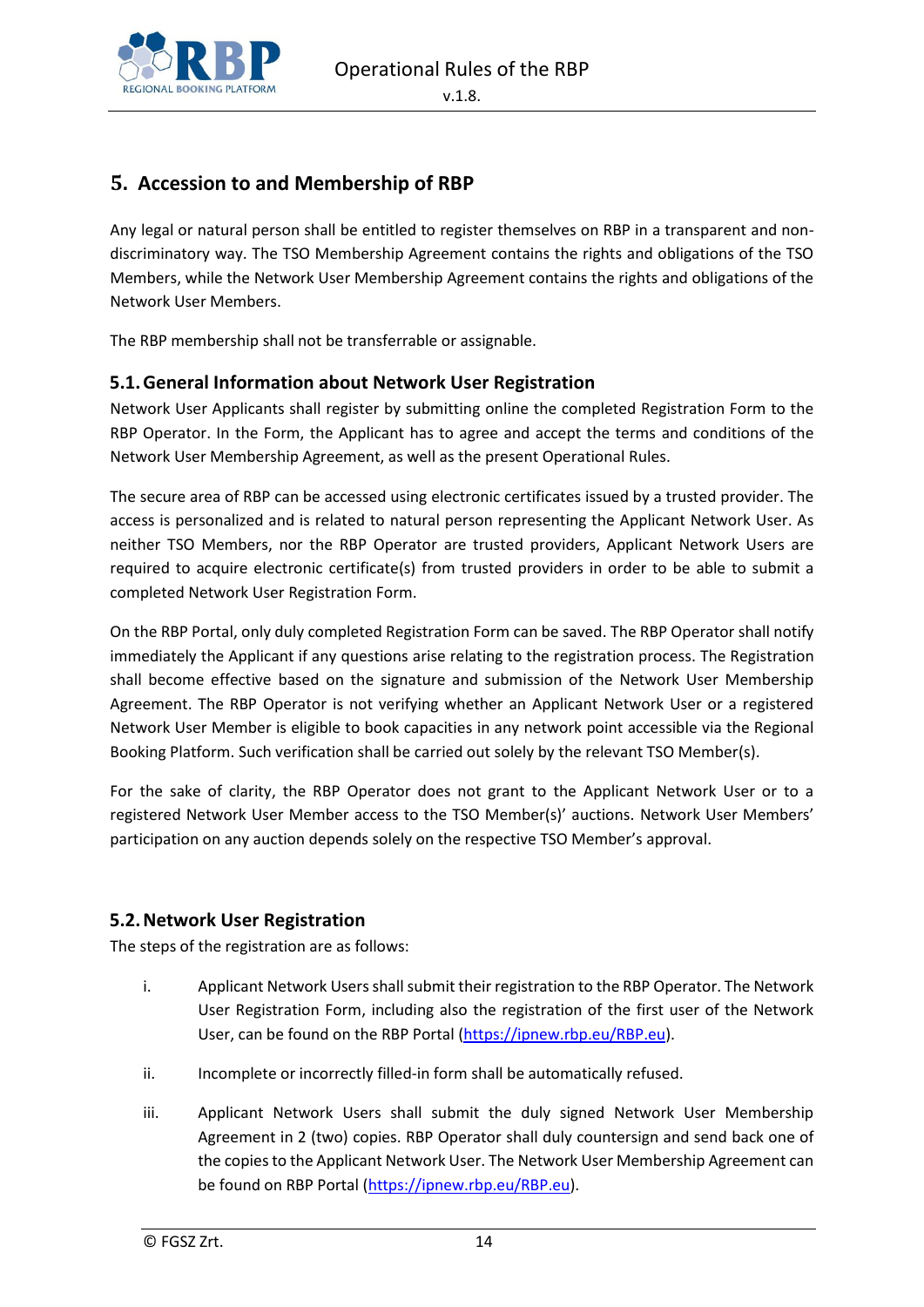

iv. In line with the requirements of Article 9(4) of Regulation (EU) No 1227/2011, the market participants referred to in paragraph 1 of Article 9 of Regulation (EU) No 1227/2011 shall be registered with the national regulatory authority and present in the European Register of Market Participants prior to entering into a transaction which is required to be reported to the Agency in accordance with Article 8(1) of Regulation (EU) No 1227/2011. This provision is relevant for the access to EU TSO Members' services offered through RBP.

In line with the requirements of Article 10(2) of Regulation (EU) No 1348/2014 and ACER Decision 01-2012, the registration of the market participants in ACER CEREMP shall be supplemented by an EIC code and this code shall be used for REMIT reporting purposes. This provision is relevant for the access to EU TSO Members' services offered through RBP.

The Applicant Network User must provide its ACER code and the corresponding EIC code in the Network User Registration Form. Applications not supplied with an ACER code shall not be processed by the RBP Operator. This provision is relevant for the access to EU TSO Members' services offered through RBP.

Applications not supplied with an EIC (relevant for all applications inside or outside of the EU) or supplied by EIC code that does not correspond to the EIC of the applicant present in ACER CEREMP (relevant for applications inside the EU) shall not be processed by the RBP Operator.

- v. RBP Operator's address is:
	- Postal address: FGSZ Zrt., Hungary 8600, Siófok, Tanácsház u. 5. Attention: RBP Operation
	- E-mail address[: rbp@fgsz.hu](mailto:rbp@fgsz.hu)
	- Phone: +36 70 938 7961
- vi. An Applicant Network User shall become Network User Member upon the confirmation of the receipt of the Network User Membership Agreement by the RBP Operator.
- vii. The RBP Operator shall publish the name of the Network User Members on the RBP Portal.
- viii. The RBP Operator shall inform the TSO Member(s) operating the relevant network point(s) via e-mail about a Network User Member's accession to RBP. Network User Members' participation on any auction depends solely on the respective TSO Member's approval.

# <span id="page-14-0"></span>**5.3.TSO Registration**

i. The RBP Operator and the TSO Member(s) shall conclude the TSO Membership Agreement. The TSO Membership Agreement and its annexes detail the operational, technical and financial terms and conditions of RBP access. RBP Operator shall provide the draft TSO Membership Agreement upon written request of the interested TSO(s).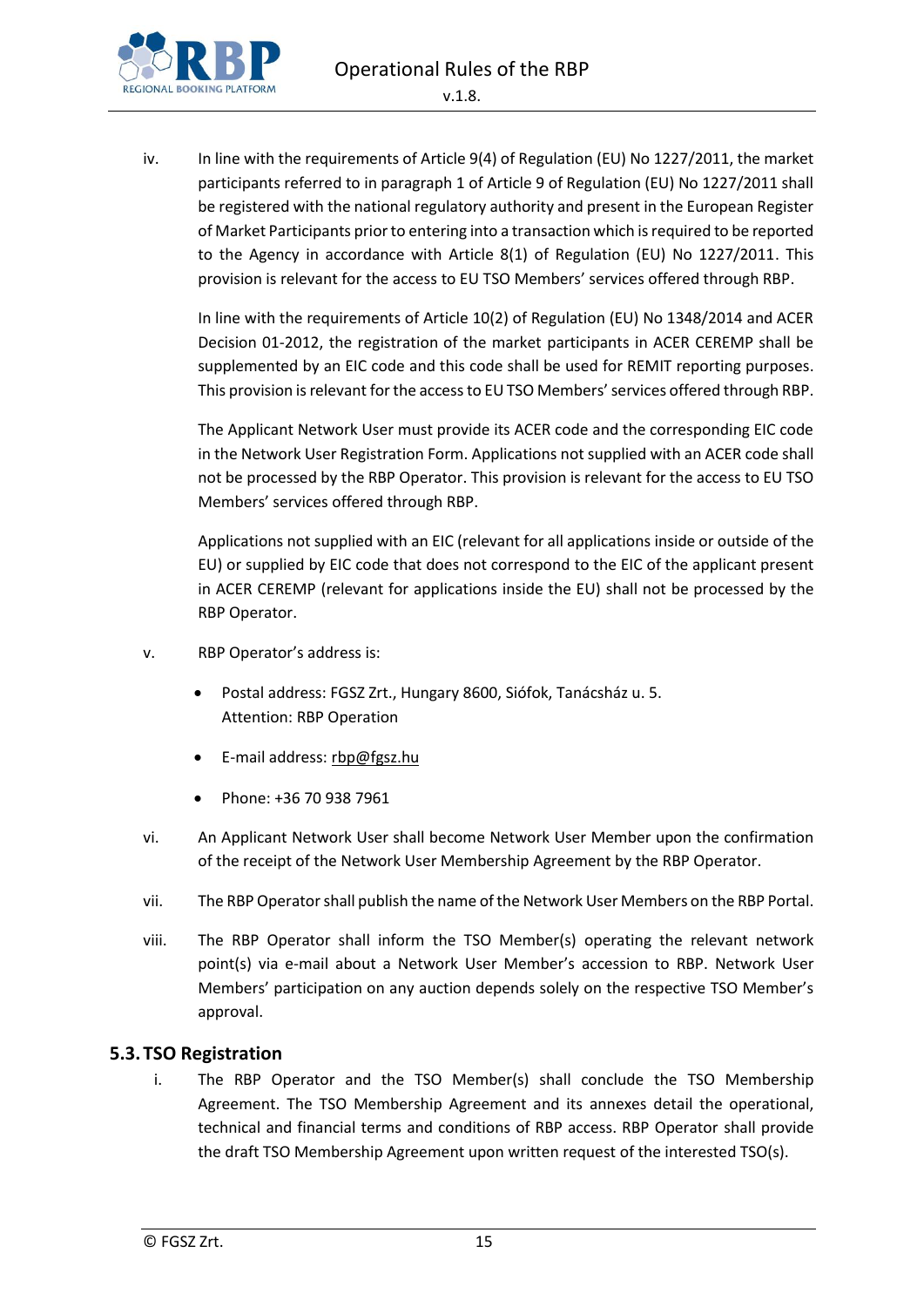

- ii. On optional basis, TSO Members may conclude the Cooperation Agreement that shall mean an agreement on the allocation via RBP, of bundled or unbundled, firm or interruptible capacities at the TSO Members' joint interconnection point. Upon request, the RBP Operator may provide a sample Cooperation Agreement to the TSO Members.
- iii. The RBP Operator shall publish the name of the TSO Members on the RBP Portal in the [section Members and IPs.](https://ipnew.rbp.eu/RBP.eu/#members-and-ips)

# <span id="page-15-0"></span>**6. Accessing the RBP Application**

The access to the RBP Application is based on electronic certificate issued by a trusted provider. All TSO Members and Network User Members are responsible for the procurement and maintenance of their electronic certificates and all TSO Members and Network User Members bear responsibility for the activity of the persons acting on their behalf.

#### <span id="page-15-1"></span>**6.1.Types of Access**

Types of RBP Application access are the following:

- i. RBP application administrator role: allocated to the RBP Operator, with the right to create and manage (start, pause, close, cancel) auctions (read and write rights).
- ii. TSO Administrator role: allocated to TSO Members, with the right to set up, parameterize and follow capacity auctions and access static content relevant to the TSO Member on RBP and perform administrative tasks related to the Users of the TSO Member (read and write rights).
- iii. TSO Controller role: allocated to TSO Members, with the right to control the financial limit for the Network User Members, follow capacity auctions and access static content relevant to the TSO Member on RBP (read only rights).
- iv. Network User Administrator role: allocated to registered Network User Member, with the right to participate in capacity auctions and access static content relevant to the Network User Member on RBP. They are also responsible for the Network User Member's User administration, and Network User management (read and write, plus administrator rights).
- v. Network User Bidder role: allocated to registered Network User Members, with the right to participate in capacity auctions and access static content relevant to the Network User Member on RBP (read and write rights).
- vi. Network User Controller role: allocated to registered Network Users, with the right to follow capacity auctions, where another representative of the Network User is a bidder, and access static content relevant to the Network User Member on RBP (read only rights).

Access to public information on the RBP Portal is available without electronic certificate.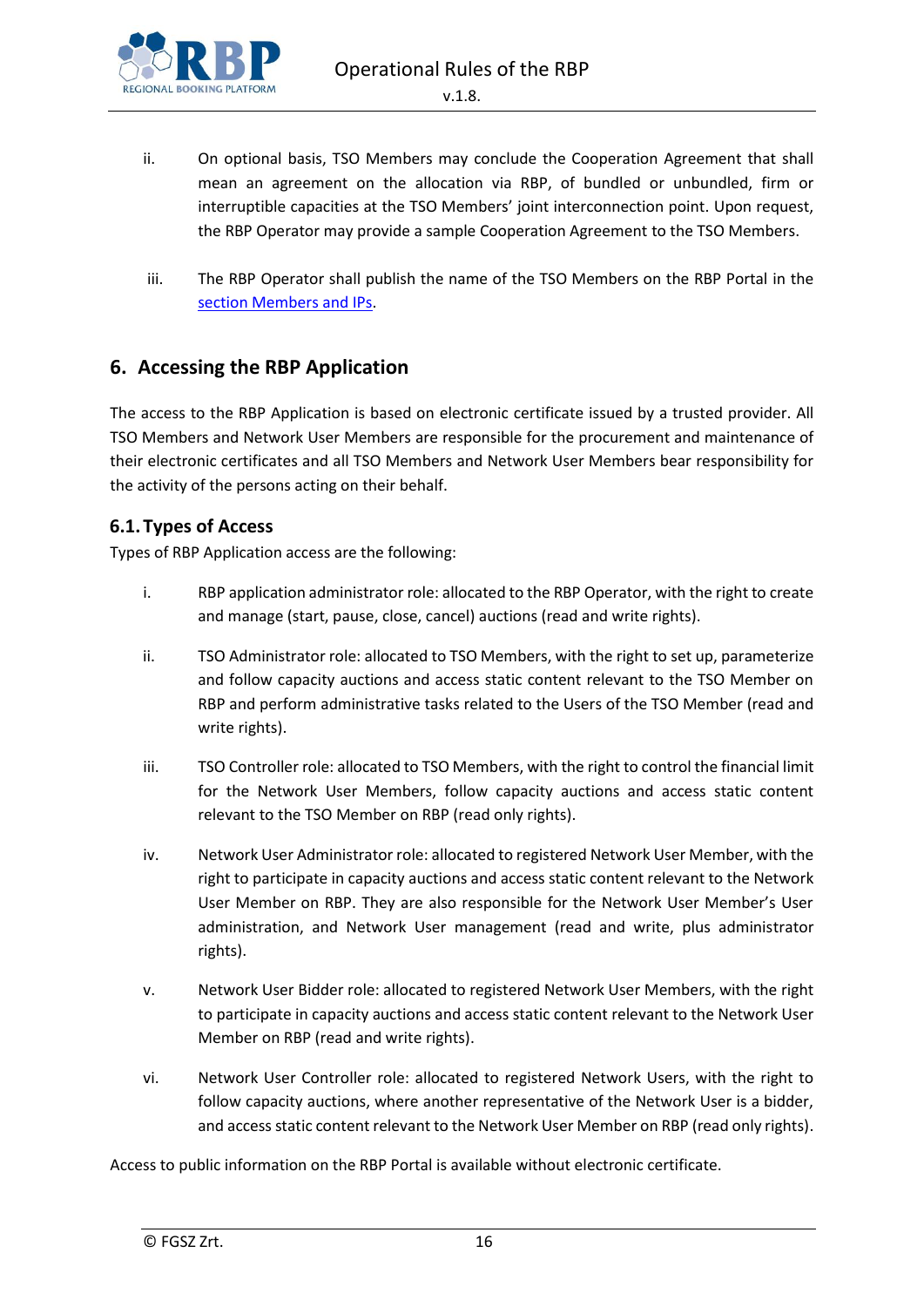

Upon accession the RBP Operator shall grant the requested Network User Administrator rights to the representative(s) of the Network User who are responsible for managing the users of the Network User Member.

Upon accession the RBP Operator shall grant the requested rights to the TSO Administrator(s) of the TSO Members.

Members shall notify immediately the RBP Operator of any change to the list of their authorised representatives. Network User Members and TSO Members shall bear all responsibility of late notification of such changes of representatives.

#### <span id="page-16-0"></span>**6.2. Authentication and Event Logging**

All natural persons representing the RBP Operator, a TSO Member or a Network User Member are identified through personal electronic certificate. All actions carried out on RBP by any of the abovementioned parties are logged and stored.

The usage of the personal electronic certificate(s) falls under the sole responsibility of the respective TSO Member or Network User Member. TSO Members and Network User Members shall keep their certificates safe from any unauthorized access.

In case of any loss or abuse of any of its electronic certificates, TSO Member or Network User Member shall immediately notify the RBP Operator about such event via registration of the incident in the ticketing tool or email t[o rbp@fgsz.hu.](mailto:rbp@fgsz.hu) The RBP Operator shall suspend the access rights of the relevant personal electronic certificate(s) immediately after receiving such request from the TSO Member or Network User Member.

The RBP Operator shall not be responsible for any damages arising out of the late notification of loss or abuse of personal electronic certificate(s).

Based on the request of the relevant TSO Member(s) or Network User Member(s) in case of dispute or regulatory control, the RBP Operator shall reconstruct the RBP Application's event log at any given time from any given user's point of view either as a written log or as a graphic display.

# <span id="page-16-1"></span>**7. Technical Conditions of Accessing RBP**

#### <span id="page-16-2"></span>**7.1. Certificate-based Access**

The RBP can be accessed by using a certificate for electronic identification, issued by a trusted provider. Formal requirements and the manual on the Use of Electronic Certificates of the Regional Booking [Platform](https://ipnew.rbp.eu/rbp.eu/FileContent/use_of_electronic_certificate_on_the_rbp.pdf) are accessible on the RBP Portal.

#### <span id="page-16-3"></span>**7.2. IT Requirements for TSO Members and Network User Members**

Hardware and software configuration requirements on the TSO Members' and Network User Member's part:

- disposal of an up-to-date computer,
- pdf reader,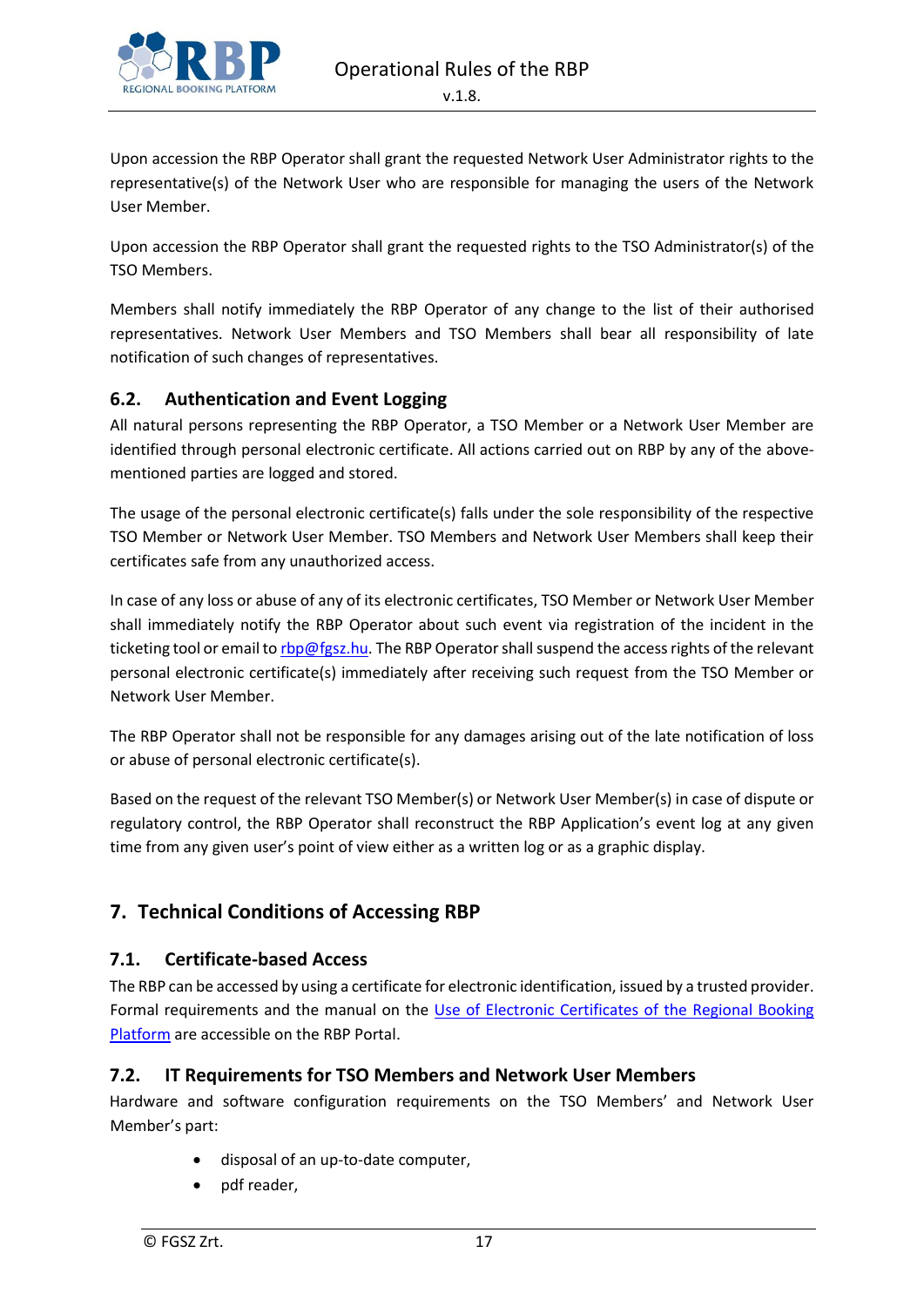

- a common and up-to-date web browser (e.g. Edge or Chrome),
- MS Office application (or equivalent),
- MS Windows 10 or a higher version, or equivalent operation system,
- broadband Internet connection,
- 1920\*1080 screen resolution (recommended).

#### <span id="page-17-0"></span>**7.3. Upgrade and maintenance of the Applied Technologies**

The RBP Operator reserves the right to upgrade its applied hardware and software technologies. The RBP Operator shall notify minimum 15 days prior to the changes of the applied hardware and software technologies and about the consequences affecting TSO Members' and Network User Members' RBP access and usage. In case of significant changes planned by the RBP Operator that would affect TSO Members' and Network User Members' already established automated connection, the affected RBP members shall be duly informed within a time allowing them to prepare and perform the needed changes at their side (if needed) and preserve their compliance with the regulation requirements. The RBP Operator is entitled to perform maintenance on the RBP Application, during which the access to the RBP Application may be partially or completely restricted. This information shall be announced via UMM and the RBP Application's login screen. The RBP Operator shall apply its best effort to select time slot(s) with the least significant impact on the business transactions and shall minimize the time necessary for carrying out maintenance activities. The RBP Operator is not liable for any damages caused by the partial or complete unavailability of the RBP Application during maintenance.

# <span id="page-17-1"></span>**8. Conditions of Accessing TSO Members' Natural Gas Transmission Network**

Terms and conditions of accessing a TSO Member's natural gas transmission network are governed by the national regulation and terms and conditions of the relevant TSO Member.

#### <span id="page-17-2"></span>**8.1. Concluding Transactions on RBP**

RBP enables TSO Members to validate Network User Members to conclude commercial transactions in case these comply with the TSO Member's eligibility criteria. Network User Members that do not comply with the national regulation of the given TSO Member shall not participate in capacity auctions, secondary capacity and CMP transactions. A Network User Member's compliance with the relevant TSO Member's national regulation and terms and conditions shall solely be assessed and validated by the relevant TSO Member. Relevant national regulations shall be published by the TSO Member on the TSO Member's website (e.g. but not exclusively: network code, general terms and conditions, network usage sample contracts etc.). The provision and accessibility of such documents is the sole responsibility of the TSO Member.

The TSO Member may explicitly require a legally binding declaration from the Network User Member for accepting its general terms and conditions or similar documents as defined by the TSO Member. Such acceptance may be required from the Network User Member in case of the following transactions applicable to all communication channels (graphic user interface, Excel file, server-server connection):

- Bidding for primary capacity,
- Bidding for incremental capacity,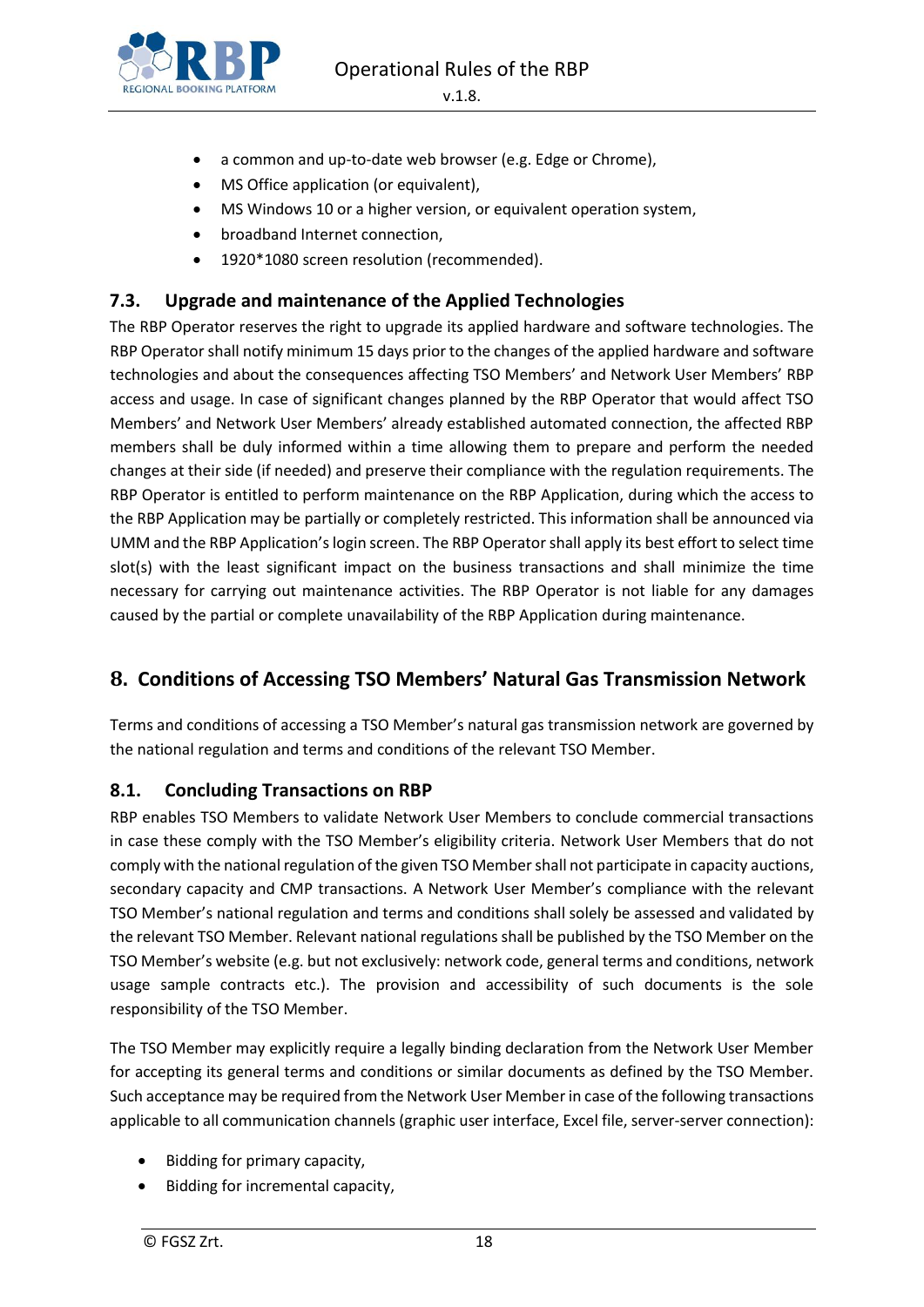

- Capacity conversion,
- Capacity upgrade,
- Bilateral secondary capacity market transaction,
- Anonymous secondary market transaction,
- Capacity surrender.

#### <span id="page-18-0"></span>**8.2. Network User Capacity Auction Validation by TSO Members**

TSO Member(s) shall allow Network Users' participation in its capacity auctions in case the Network Users fulfil the criteria of the relevant TSO Member.

#### <span id="page-18-1"></span>**8.2.1. Validation of Network User Members**

TSO Members shall verify and validate whether Network User Members are eligible network users on the TSO Member's network according to the relevant national regulation and terms and conditions of the TSO Member. Only such verified and successfully validated Network User Members shall be entitled to participate in capacity auctions, which the TSO can set up until the second editing deadline.

#### <span id="page-18-2"></span>**8.2.2. Setting the Financial Limit**

- i. TSO Members shall set a financial limit according to the national regulations relevant to the TSO Member, up to which the Network User is allowed to make bids. The financial limit shall be applied to all bids that were submitted to simultaneously running capacity auctions.
- ii. The TSO Member determines the value (0 or higher) of the financial lock multiplier per capacity product applicable during each auction, including specific locks in case of incremental capacity auction.
- iii. In case of auctions in 'Active', 'Pending' or 'Waiting for Approval' status, the TSO Member may lock the amount from the Network User's financial limit on the basis of the submitted bid(s). The amount to be locked shall be determined by multiplying the value of the bid submitted by the Network User Member (i.e. reserve price multiplied by the auction premium belonging to the given bidding round and the bid quantity) and the financial lock multiplier.

In case of ascending clock auctions, in a large price step bidding round, the higher of the Network User's valid bids: bids submitted in the subsequent large price step bidding rounds or the bid submitted in the previous closed bidding round shall be locked. In a small price step bidding round, the higher of the Network User's valid bid: the bids submitted in the subsequent small price step bidding rounds or the bid submitted in the previous closed bidding round shall be locked.

In case of a uniform price auction, the total value of the Network User's bids (the value of maximum 10 bids in an auction) multiplied by the given financial lock multiplier shall be locked from the financial limit. If the sum of the capacities indicated in the Network User Member's bids submitted in an auction exceeds the amount of the capacity offered in the given auction, the bids shall be ranked in descending order on the basis of the auction premium, and those bids are locked the total value of which does not exceed the amount of the offered capacity.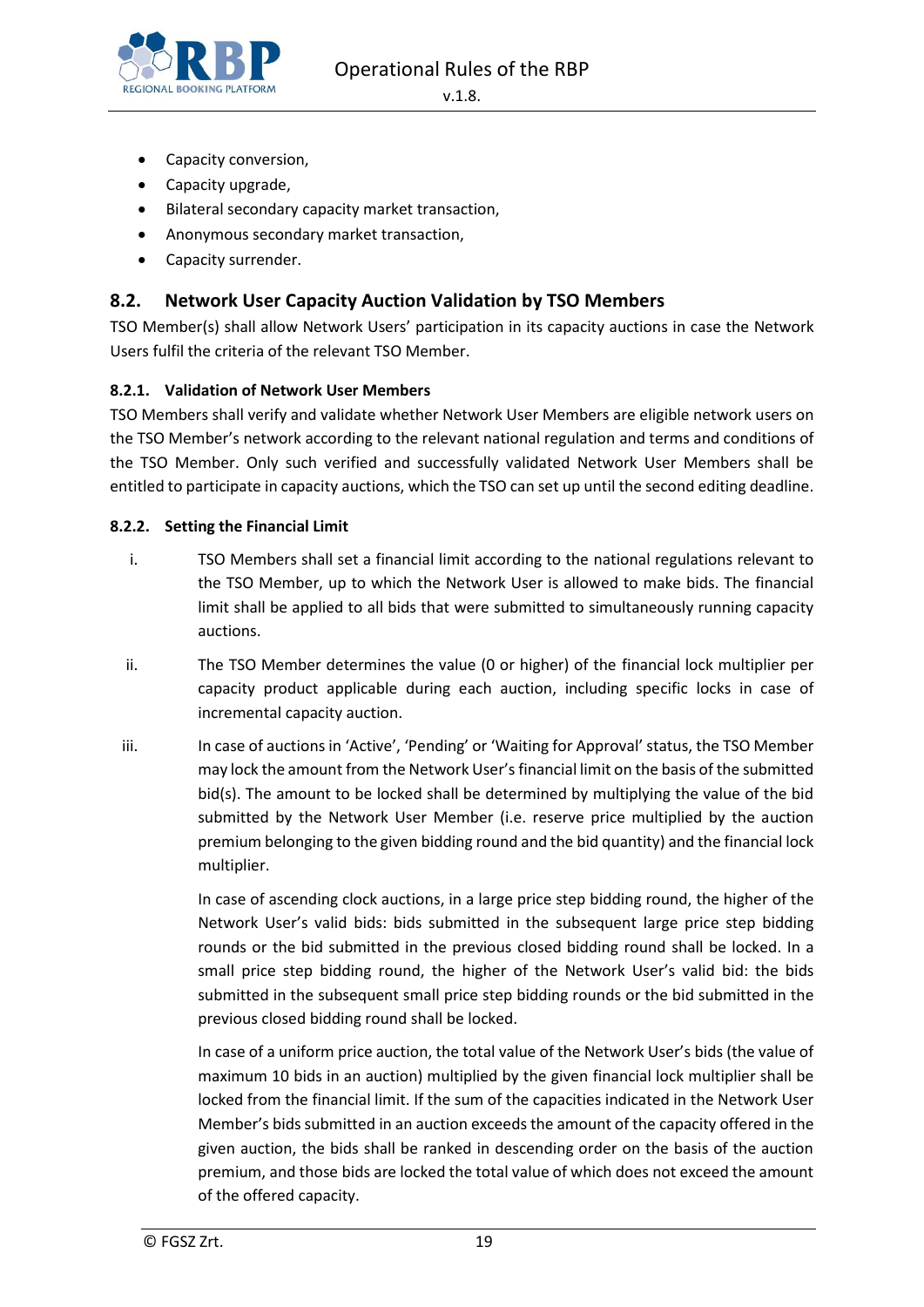

In case of pro rata allocation procedure, the value of the bid multiplied by the given financial lock multiplier shall be locked.

Shall the monetary value to be locked exceed the Network User Member's granted financial limit, the given bid shall be automatically refused by the RBP Application.

iv. The TSO Member shall establish a separate financial limit for each and every Network User Member in the RBP Application. Both the TSO Member and the Network User Member can transparently follow the evolution of the financial limit on the RBP Application, including the status and of lockings and unlocking. Locks related to successful bids shall be released by the TSO Members after the relevant auction is closed. Locks related to unsuccessful bids shall be released after the relevant auction is closed.

#### <span id="page-19-0"></span>**8.2.3. Setting the Capacity Limit**

TSO Members may optionally set a capacity limit according to the national regulations based on CAM NC Article 2(6), relevant to each capacity auction, up to which each Network User is allowed to submit bids in the relevant auction.

# <span id="page-19-1"></span>**9. Capacity Allocation Process**

#### <span id="page-19-2"></span>**9.1. Setting Up the Auction Calendar**

In case of bundled capacity products, TSO Members shall agree upon the capacity products (network point and duration) and the relevant auction dates for the capacity products they want to allocate via the RBP, on the basis of the Auction Calendar published by the ENTSOG. This agreement (Auction Calendar) shall be communicated to the RBP Operator in a timely manner.

In case of unbundled capacity products, the TSO Member communicates the auction calendar defined by the relevant TSO Member's rules to the RBP Operator in a timely manner.

Without prejudice to the scheduled automatic publication of the capacity auctions, upon the expressed request of the TSO Member, the RBP Operator shall publish the TSO Member's Auction Calendar on the RBP Portal. After creating the auctions in accordance with Article 4, the RBP Operator enables the editing of the auction parameters for the TSO Member(s).

#### <span id="page-19-3"></span>**9.2. Steps of the Auction Process**

The Regional Booking Platform enables TSO Members to set up electronic capacity auctions online following the steps below. Auctions in RBP have different statuses according to the current stage of the auction (setup) process:

- Setting
- Set
- Pending
- Active
- PitStop (ascending clock auctions)
- Closed
- **Cancelled**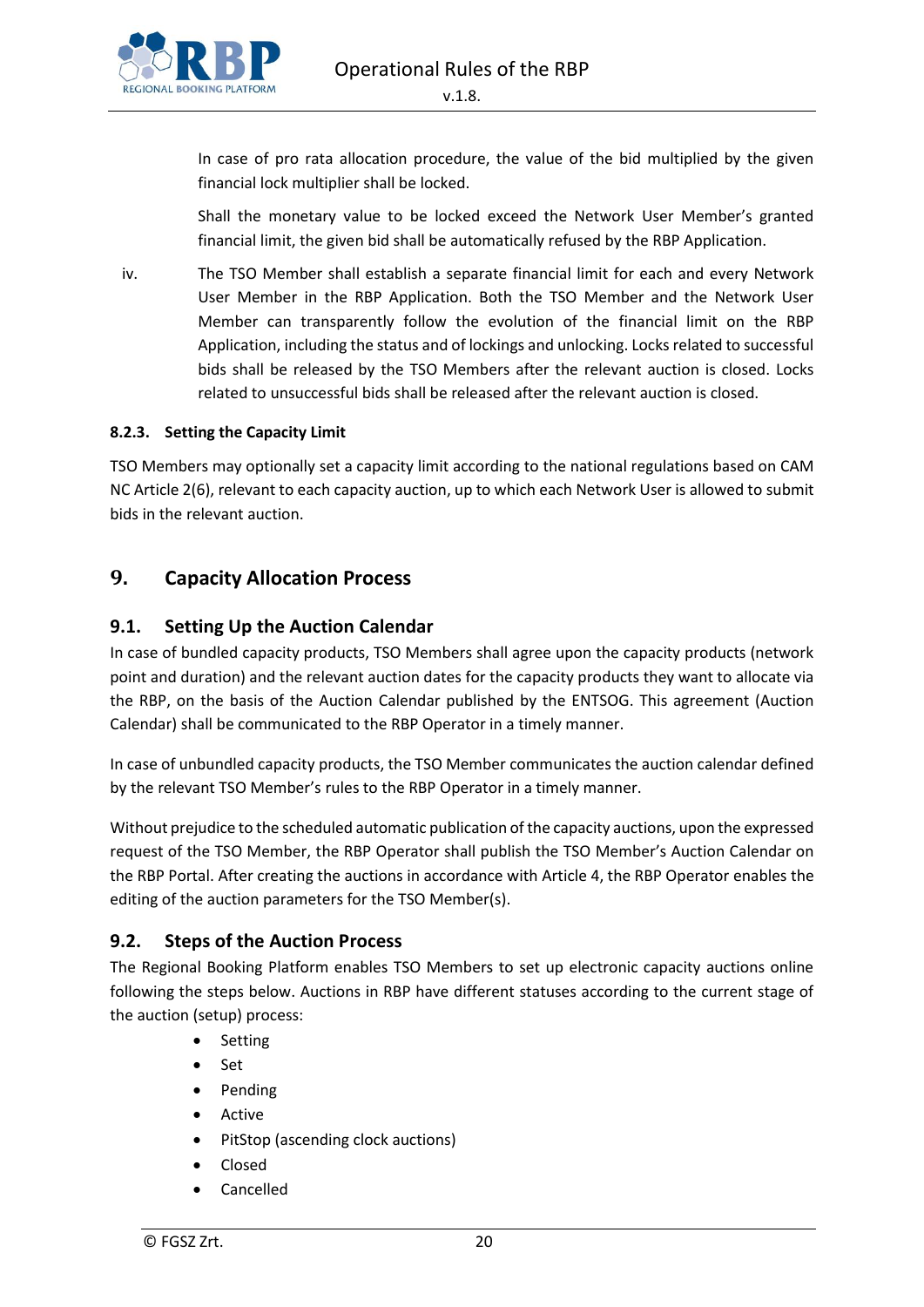

- Approved (incremental capacity auctions)
- Rejected (incremental capacity auctions)

## <span id="page-20-0"></span>**9.2.1. Setting**

The 'Setting' status shall mean an auction created by the RBP Operator that was already edited by at least one TSO Member or both TSO Members (in case of bundled capacities), but the data upload by the TSO Member(s) are incomplete or the auction has not yet passed the first editing (publishing) deadline. TSO Members shall be obliged to provide the following data for each individual capacity auction:

- Available capacity at the given network point,
- Reserve price (applicable tariff set by the national regulator),
- Large price step and the small price step (in case of ascending clock auction),
- Bid limitation (%) optional,
- Auction notes ("additional text") optional.

The above parameters can be edited by the TSO Member(s) until the deadlines defined in Subarticle 5/a of Article 4 (first editing (publishing) deadline) or as agreed between the TSO Member and the RBP Operator, considering a minimum technical lead time.

Upon the expiry of the first editing (publishing) deadline, the RBP Operator notifies the Network Users on behalf of the TSO Member(s) via the RBP Portal and via email about the offered capacity, the reserve price and the small and large price steps in case of ascending clock auctions.

In case of bundled capacities, the following processes are carried out:

- a) matching the capacity available for bundling uploaded by the TSO Members. If there is a difference between the uploaded data, the RBP Operator shall apply the lesser rule, and the difference of the uploaded capacity amounts is offered automatically as unbundled capacity in a separate auction on the RBP Application.
- b) matching the large and small price step data uploaded by the TSO Members.
	- i. In case of capacity auctions where price steps are expressed as a percentage, if there is a difference between the uploaded data, the RBP Operator shall apply the lesser rule to the large price step.
	- ii. In case of capacity auctions where price steps are expressed as an absolute amount, the RBP Operator shall apply the sum of the price steps uploaded by the TSO Members.

Capacity auctions being in the 'Setting' status do not constitute a binding offer by the TSO Member(s).

Auctions being in the 'Setting' status are displayed both in the RBP Application and on the RBP Portal.

TSO Members have the possibility to display additional information related to each specific network point on the RBP Portal.

#### <span id="page-20-1"></span>**9.2.2. Set**

Capacity auction referring to either bundled or unbundled capacities become 'Set' after the expiry of the first editing (publishing) deadline.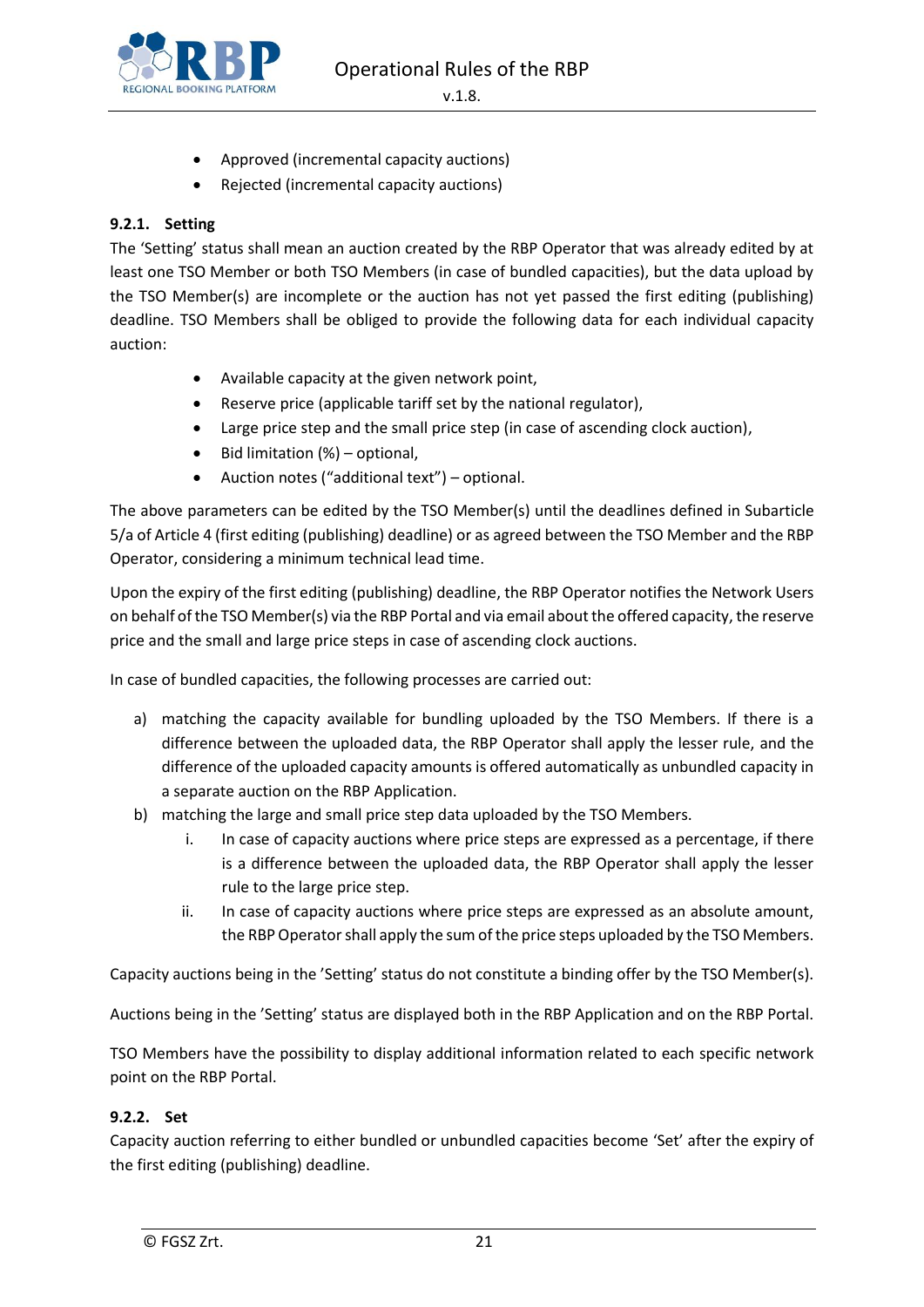

The RBP Operator shall publish the parameters of a 'Set' auction on RBP Portal and create a digitally signed confirmation to the TSO Member(s) regarding the parameters of the auction only after the last saved edition of the TSO Member before the relevant auction. After an auction has become 'Set,' the following data can be modified by the TSO Member(s) and are automatically re-published in the RBP Application and on the RBP Portal:

- Available capacity at the given network point,
- Reserve price (applicable tariff set by the national regulator),
- Large price step and small price step (in case of ascending clock auction),
- Network User Members eligible to participate (appearing only in the RBP Application to the TSO Members).

TSO Member(s) and Network User Members shall be notified about the final auction parameters by the RBP Operator via publication on the RBP Portal and email. In case of amending data during the 'Set' status, the TSO Member may optionally notify the public via Urgent Market Message.

Auctions being in the 'Set' status are displayed both in the RBP Application and on the RBP Portal.

#### <span id="page-21-0"></span>**9.2.3. Pending**

Auctions become 'Pending' following the expiry of the second editing deadline.

All capacity and tariff data of an auction being in 'Pending' status is displayed in the RBP Application's Auctions menu.

Capacity auctions being in the 'Pending' status constitute an offer by the TSO Member(s) after the last saved edition of the TSO Member, unless the auction is cancelled.

Parameters of an auction in 'Pending' status cannot be edited any more.

Auctions being in the 'Pending' status are displayed in the RBP Application.

#### <span id="page-21-1"></span>**9.2.4. Active**

An auction is 'Active' when an auction round is open and Network User Members may place bids.

Upon the closure of an auction round being 'Active', the last saved bid of the Network User Member constitutes a binding bid, which cannot be modified or withdrawn after the closure of the relevant auction round.

Auctions being in the 'Active' status are displayed both in the RBP Application and on the RBP Portal.

#### <span id="page-21-2"></span>**9.2.5. PitStop**

A multi-round (ascending clock) auction is in 'PitStop' phase if the first time undersell did not occur in the relevant bidding round. Network User Members may not place, modify or withdraw bids in this status.

Auctions being in the 'PitStop' status are displayed both in the RBP Application and on the RBP Portal and email notification is sent as well.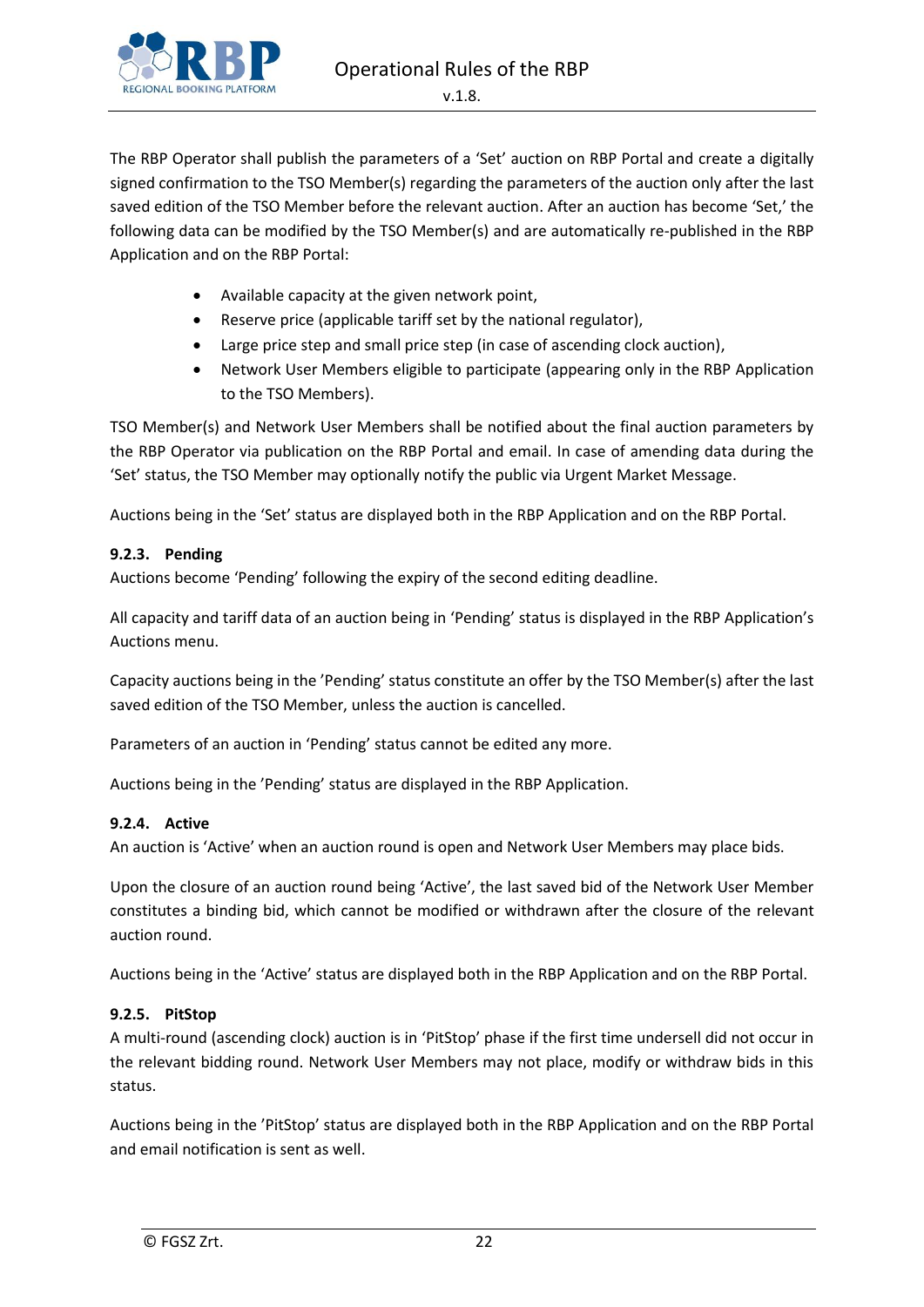

#### <span id="page-22-0"></span>**9.2.6. Closed**

An auction is 'Closed'

- a) with a valid result when, pursuant to the allocation methodology in Article 13, Article 14 or Article 20 a capacity allocation procedure was completed and capacity was allocated according to the results of the relevant capacity auction, or
- b) with an invalid, null and void result, when another auction starts for a part of the same service period:
	- i. the annual capacity auction for the given gas year is protracted until creating the auction for the first quarterly capacity product within the relevant gas year would start, or
	- ii. a quarterly capacity auction for a quarter is protracted until creating auction for the first monthly capacity product with a service period within the relevant quarter would start, or
	- iii. a monthly capacity auction is protracted until creating the auction for the first daily capacity product with a service period within the relevant month would start.

At the end of the relevant capacity auction, the RBP Application displays the 'Closed' status, which information is available for the relevant TSO Member(s) and Network User Members. The Auction Result Confirmation contains the exact date of the auction closure.

Upon the closure of an auction round being 'Active', the last saved bid of the Network User Member constitutes a binding bid, which cannot be modified or withdrawn after the closure of the relevant auction round. In case of capacity auctions closed with a valid result, a Network User's last saved bid constitutes a binding bid, which cannot be modified or withdrawn.

Auctions being in the 'Closed' status are displayed both in the RBP Application and on the RBP Portal and also distributed via email.

#### <span id="page-22-1"></span>**9.2.7. Cancelled**

A capacity auction becomes 'Cancelled' if the RBP Operator cancels the auction between its official publication deadline ('Set' status) on RBP and its closure ('Closed' status) upon the written request of the relevant TSO Member(s).

This status is published also in the case the RBP's auction services are not available. If an occasion affects the publication services of RBP as well, the 'Cancelled' status will be published immediately after the end of the occasion.

Capacity auctions set up by the TSO Members with 0 capacity quantity during or before the 'Set' status are published as 'Cancelled' and with 0 offered capacity. TSO Members may also cancel a running capacity auction. In such cases the TSO Members may publish an Urgent Market Message to inform the stakeholders.

All data and bids uploaded into a 'Cancelled' auction shall be considered null and void for both the TSO Member(s) and Network User Member(s) and shall not produce any legal effect.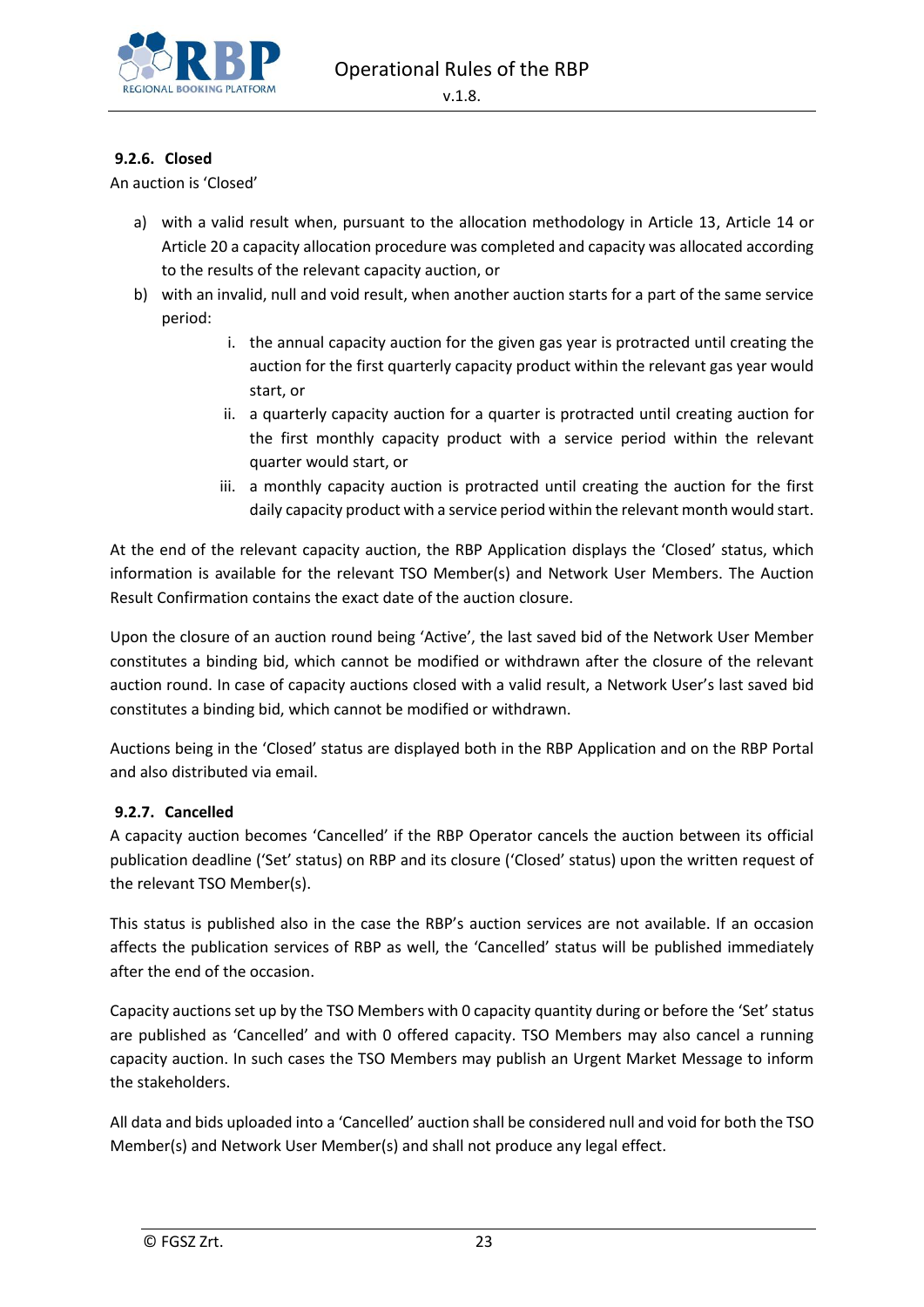

Auctions being in the 'Cancelled' status are displayed both in the RBP Application and on the RBP Portal.

#### <span id="page-23-0"></span>**9.2.8. Approval**

The status of an incremental capacity auction becomes 'Approval' when the concerned auction is closed but it is not yet evaluated (approved or rejected unanimously) by the relevant TSOs.

Auctions being in the 'Approval' status are displayed both in the RBP Application and on the RBP Portal.

#### <span id="page-23-1"></span>**9.2.9. Rejected**

The status of an incremental capacity auction becomes 'Rejected' when the relevant TSOs unanimously reject the relevant auction.

Auctions being in the 'Rejected' status are displayed both in the RBP Application and on the RBP Portal.

#### <span id="page-23-2"></span>**9.3. Automated creation of interruptible daily and within-day capacity auctions**

A TSO Member setting may optimally enable the creation of interruptible daily and within-day capacity auctions in case the respective capacity auction for the firm capacity product is fully booked. In case this functionality is enabled, the TSO Member shall upload the auction parameters (capacity and tariff) to the newly created interruptible auctions.

# <span id="page-23-3"></span>**10. Bidding Rules for Primary Capacity Allocation**

Network User Members can place bids at the given auction in the following way:

- i. Network User Members may bid manually in RBP's graphic interface (https://ipnew.rbp.eu/RBP.eu) by selecting the required capacity product and filling in the appropriate fields and finally saving the bid(s) when the auction status is 'Active.'
- ii. Network User Members may bid in Excel file using the corresponding Excel upload function.
- iii. Network User Members may bid via server-server connection. Such bidding is also possible using electronic certificates by the person authorised to represent the relevant Network User Member. Bids uploaded via server-server connection also constitute binding bids and have the legal effect as described in Article 12. vii) of the present Operational Rules.
- iv. Network User Members may place bids using the 'Comfort Bidding' function by defining the appropriate comfort product and its validity and giving the required capacity and price parameters before the auction is in the 'Active' status.
- v. A manually entered bid may be saved only if all required fields are filled in, the monetary value of the bid to be locked is within the Network User Member's financial limit and the volume of the capacity required complies with the volume rules described in Article 13 of the present Operational Rules. Incomplete or unsaved bids are technically refused by the RBP Application and such bids do not participate in the relevant capacity auction.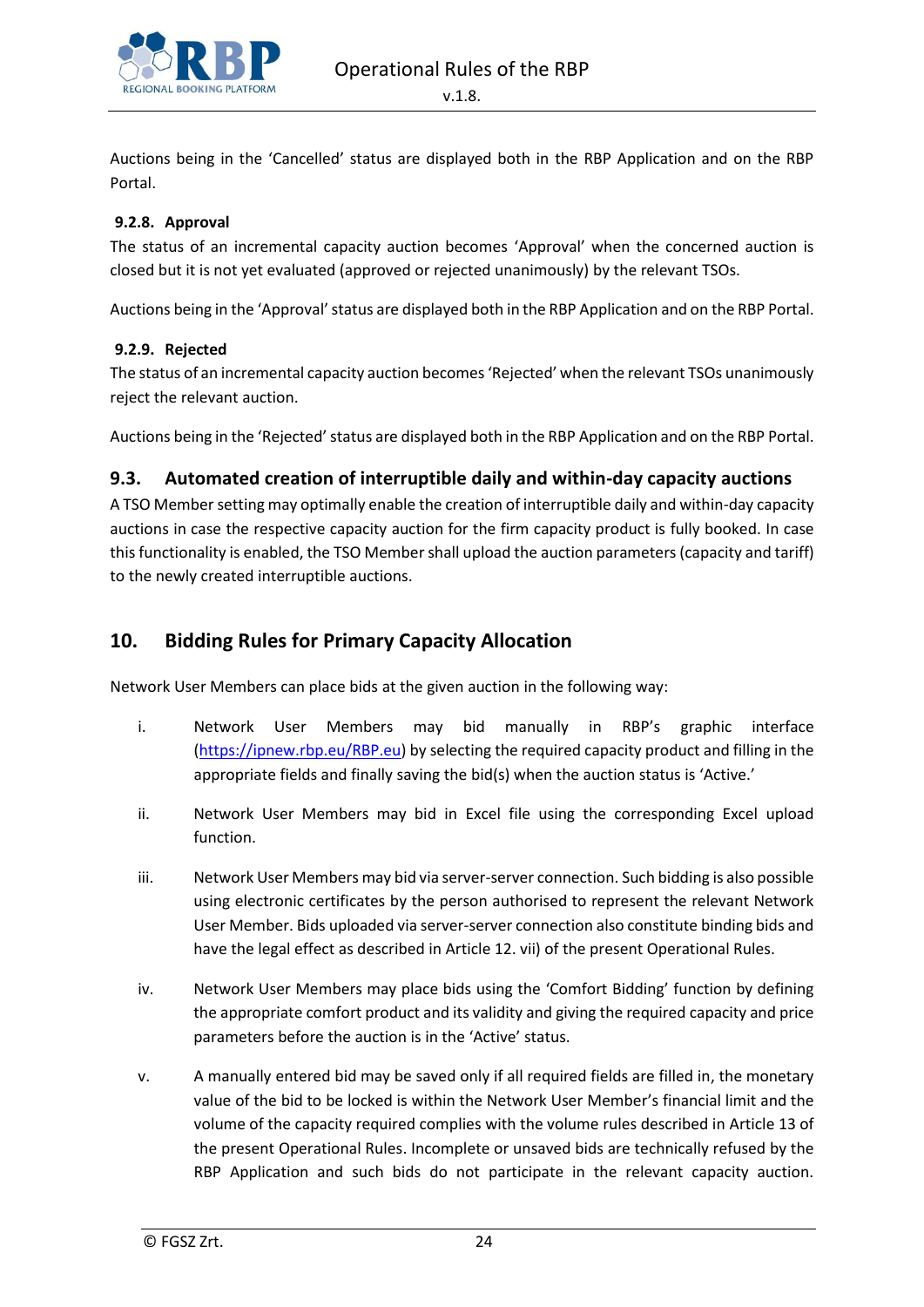

Incomplete or unsaved bids are refused by the RBP Application; such bids do not participate in the given capacity auction.

- vi. Bids uploaded in Excel format or via server-server connection are automatically saved given that these pass the formal, financial limit validations of the RBP Application and the volume of the capacity required complies with the volume rules described in Article 13 of the present Operational Rules. If a bid uploaded these ways have a formal error or the monetary value to be locked is higher than the available financial limit of the given Network User Member, bids submitted in a batch will all be refused by the RBP Application.
- vii. Network User Members have the possibility to place bids, to withdraw them and to make corrections on the bids within the time frame of the auction round via their registered Network User bidders or Network User administrators (users with read and write rights).
- viii. In case of ascending clock auctions, Network User Members may enter quantity bids expressed in kWh/h or kWh/day to each large and small price step as pre-defined by TSO Members. A bid quantity must be a non-negative integer number.
- ix. Shall the small price step phase occur in an ascending clock auction after a first time undersell, the Network User Members' range of the bids for the small price step phase is limited by the quantities entered by the Network User Members for the large price steps defining the range of the small price steps.
- x. In case of uniform price auctions, Network User Members may enter quantity bids expressed in kWh/h or kWh/day. The price element of a bid means the auction premium on top of the reserve price.
- xi. In case of pro rata allocation, Network User Members may enter quantity bids expressed in kWh/h or kWh/day.
- xii. Network User Members may bid with multiple representatives on multiple auctions in RBP at the same time.
- xiii. Network User Members may also bid on one specific auction with multiple representatives. Such bids shall be taken into account collectively per Network User Member according to the relevant auction algorithm.
- xiv. Network User Members shall not be allowed to enter an ascending clock auction as a new participant after the first round of it has been closed.
- xv. Network User Members' bid(s) become legally binding if a valid bid is saved at the time of the closure of each 'Active' auction round in case of an ascending clock auction and at the time of the closure of the auction in case of ascending clock and uniform price auctions and pro rata allocations with a valid result. After such saving and closure of the 'Active' auction rounds that of the auctions there is no more possibility to make modifications or withdraw the bids.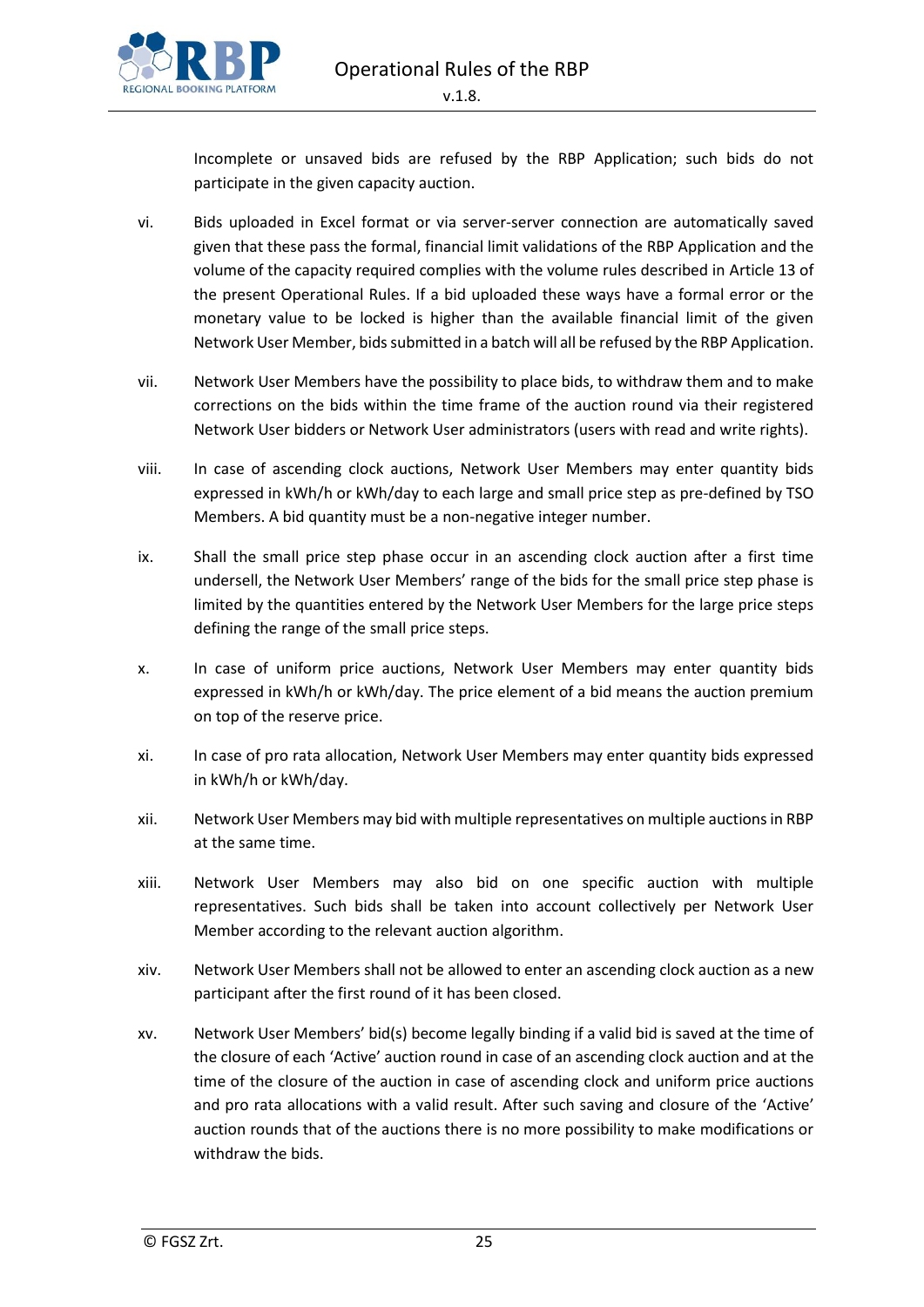Operational Rules of the RBP



- xvi. Network User Members shall be allowed to bid for capacities of one or more network points within the frame of the financial limit(s) set by the TSO Member(s). Network User Member's last valid bid at the closing of any 'Active' auction round is considered as an irrevocable bid to reserve the relevant capacity product. Network User Members acknowledge that valid bids are considered to be irrevocable offers to book capacity on the relevant capacity auction, which, without any further action by the Network User Member, shall establish valid network usage contract with the relevant TSO Members offering capacity products to be allocated via RBP.
- xvii. Network usage contracts between a TSO Member and a Network User Member are subject to national regulations and the TSO Member's terms and conditions. By participating in a capacity auction on the Regional Booking Platform, Network User Member acknowledges the full knowledge and acceptance of the relevant national regulations and the terms and conditions of TSO Member applicable for capacity booking.
- xviii. Network User Members may see the aggregated sum of all Network User Members' bids (total capacity units requested) only after the 'Active' auction round (in case of ascending clock auction) or the auction (ascending clock and uniform price auction) has been closed.
- xix. Large and small price steps are pre-defined by the TSO Members and may not be edited by Network User Members.
- xx. Large and small price steps are expressed in percentage or in absolute terms, which means the auction premium on top of the reserve price the Network User Member is committed to pay for the given price step.
- xxi. In case of unbundled capacity, the payable clearing unit price (CUP) by the Network User shall be:
	- a. the sum of the reserve price and the reserve price multiplied by the auction premium (if any) when the auction premium is expressed in percentage.
		- If the price element of a bid by the Network User Member is X, defined by the small or large price steps in case of ascending clock auctions and by the Network User Member's bid itself in case of uniform price auctions, and
		- If reserve price is A, then:  $CUP = A + A^*X$

Network User Members shall pay the fee calculated from the clearing unit price of A+A\*X for the relevant TSO Member operating the relevant network point.

- b. the sum of the reserve price and the auction premium (if any) when the auction premium is expressed in absolute terms.
	- If the price element of a bid by the Network User Member is X, defined by the small or large price steps in case of ascending clock auctions and by the Network User Member's bid itself in case of uniform price auctions, and
	- If reserve price is A, then:  $CUP = A + X$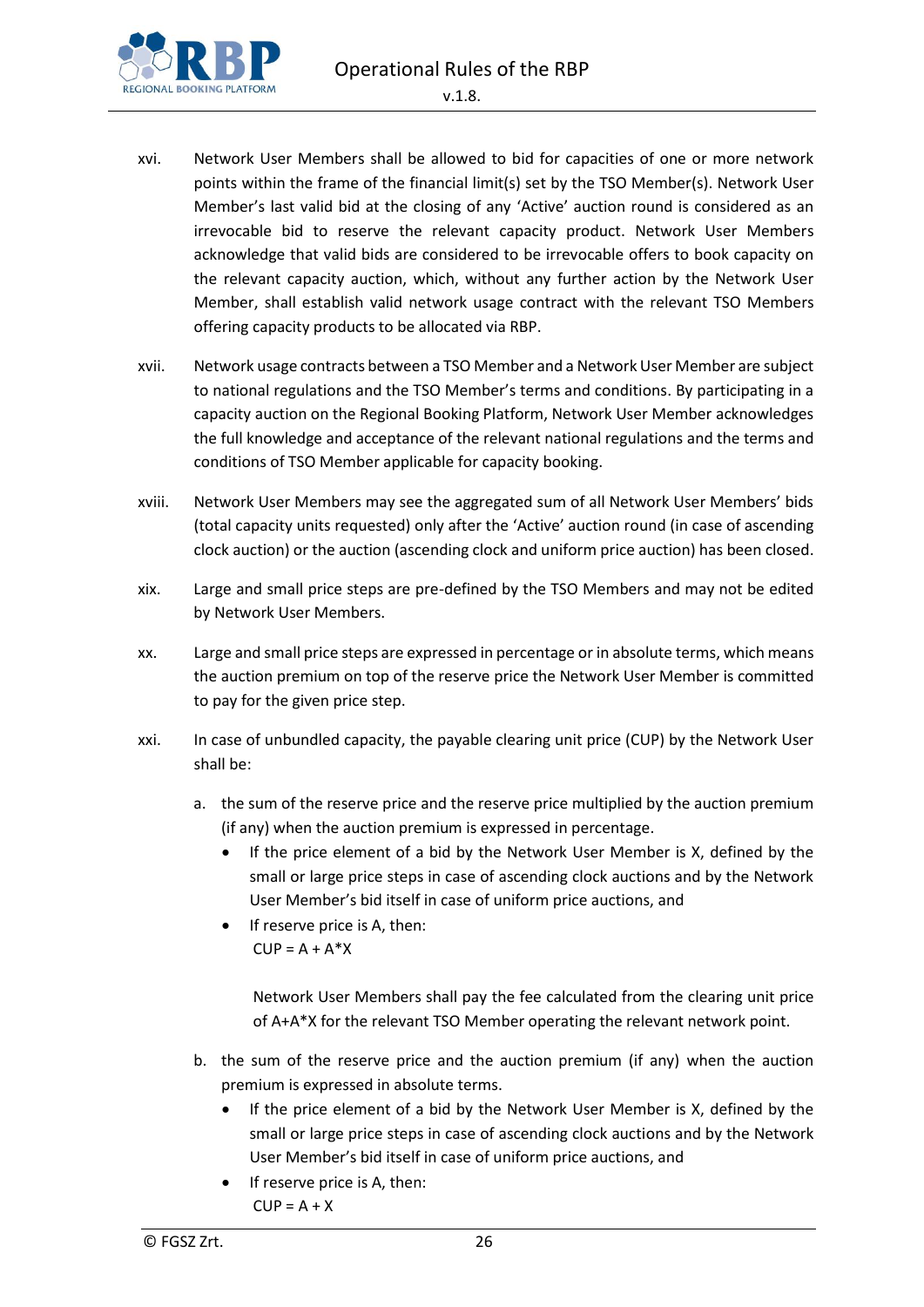

Network User Members shall pay the fee calculated from the clearing unit price of A+X for the relevant TSO Member operating the relevant network point.

- xxii. In case of bundled capacity, the payable clearing unit price (CUP) by the Network User shall be:
	- a. the sum of the reserve prices and the reserve price multiplied by the auction premium (if any) when the auction premium is expressed in percentage.
		- If the price element of a bid by the Network User Member is X, defined by the small or large price steps in case of ascending clock auctions and by the Network User Member's bid itself in case of uniform price auctions, and
		- If reserve prices are A and B, then:  $CUP = A + A^*X + B + B^*X$

Reserve prices A and B may be expressed by TSO Members in two different currencies.

Network User Member shall pay A+A\*X fee calculated from the clearing unit price to one TSO Member whereas B+B\*X to the other TSO Member operating the relevant network point.

- b. the sum of the reserve price and the auction premium (if any) when the auction premium is expressed in absolute terms.
	- If the price element of a bid by the Network User Member is X, defined by the small or large price steps in case of ascending clock auctions and by the Network User Member's bid itself in case of uniform price auctions, and
	- If reserve price is the sum of reserve prices A and B defined by the TSO Members, then:

 $CUP = (A + B) + X$ 

The reserve prices shall be expressed by the TSO Members in the same currency in accordance with their agreement. The currency is defined on the basis of the actual daily closing exchange rate published by the European Central Bank.

Network User Member shall pay A+X\*A clearing unit price to the TSO Member operating the relevant network point whereas B+B\*X to the other TSO Member operating the other relevant network point. Parameters A and B reflect the split ratio of the two TSO Members' auction premium that shall be the ratio of the reserve prices or the fifty-fifty split ratio.

xxiii. The RBP Operator and the TSO Member are not obliged to check whether a bid is submitted by the Network User Member and shall not be liable for the content of the bid submitted the by Network User Member. These are the sole responsibility of the Network User Member.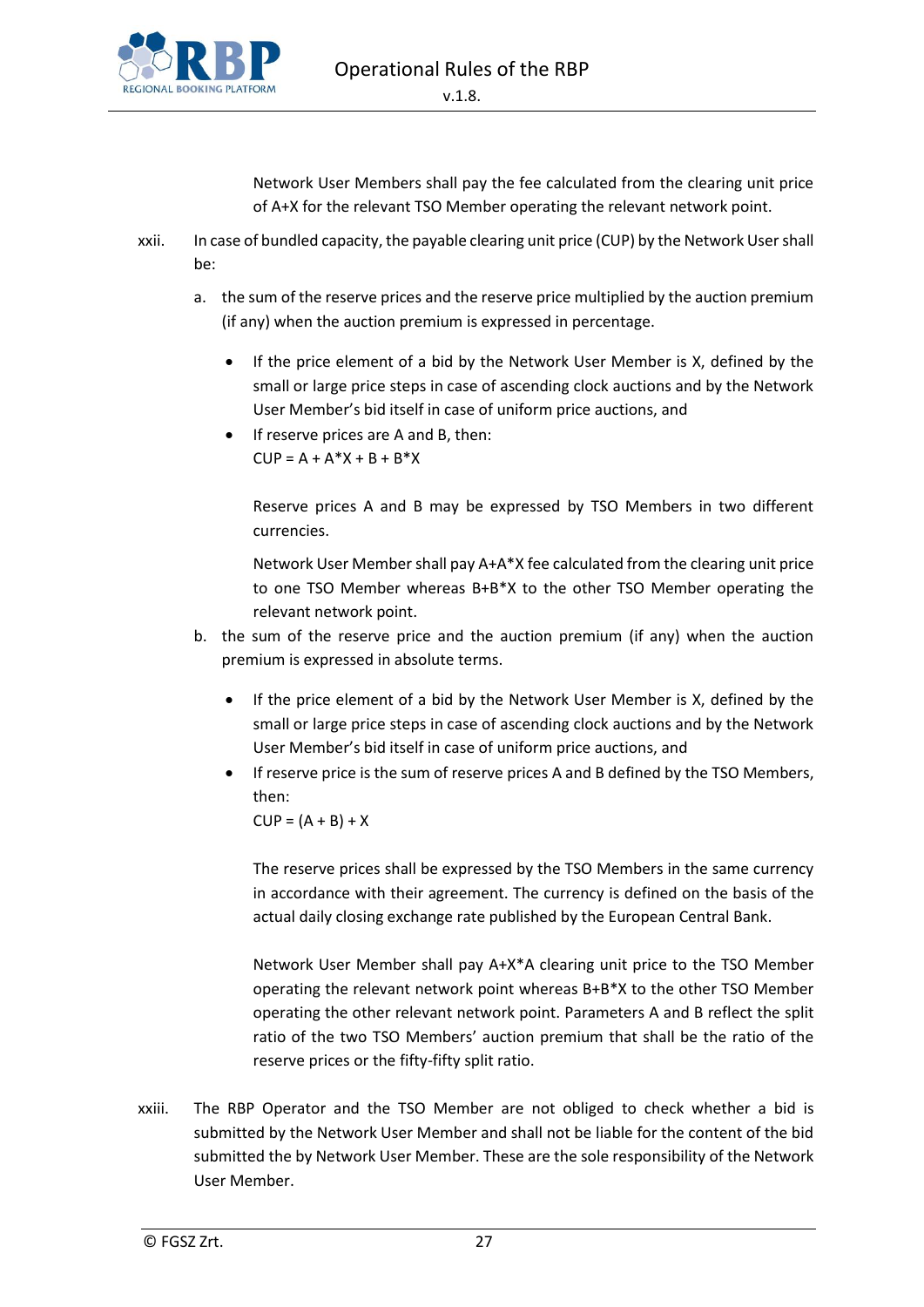

v.1.8.

# <span id="page-27-0"></span>**11. Primary Allocation of Capacity Products**

# <span id="page-27-2"></span><span id="page-27-1"></span>**11.1. Capacity Products Offered by RBP**

# **11.1.1.Standard Capacity Products (allocated in a bundled or unbundled way or as bundled or unbundled capacity product / firm or interruptible)**

- Yearly standard capacity product,
- Quarterly standard capacity product,
- Monthly standard capacity product,
- Daily standard capacity product,
- Within-day standard capacity product.

## <span id="page-27-3"></span>**11.1.2. Non-standard Capacity Products (allocated in a bundled or unbundled way or as bundled or unbundled capacity product / firm or interruptible)**

- Capacity product with freely definable duration,
- Capacity product with non-standard quality (related to firmness, interruptibility or other usage condition),
- Capacity products resulting in more than 2 network usage contracts (multi-bundled / route capacity).

# <span id="page-27-4"></span>**11.1.3.Incremental Capacity Products (allocated in a bundled or unbundled way or as bundled or unbundled capacity product / firm or interruptible)**

- Parallel offer levels for standard incremental capacity products,
- Parallel offer levels for non-standard incremental capacity products,
- Standard Open Season Capacity Product (with or without built-in bidding conditions),
- Non-standard Open Season Capacity Product (with or without built-in bidding conditions).

#### <span id="page-27-5"></span>**11.2. Applied Capacity Unit**

- i. The capacity offered shall be expressed in energy units per unit of time. The following units shall be used for the capacities offered and allocated according to CAM NC: kWh/h or kWh/day.
- ii. Optionally, TSO Members may offer capacities in the following units:  $m^3/h$ ,  $m^3/d$ .
- iii. Other units of allocation are available based on additional agreement between the RBP Operator and the respective TSO Member: MWh,  $m^3$ , 1000  $m^3$ , piece, lot, bundle, LNG unloading slot.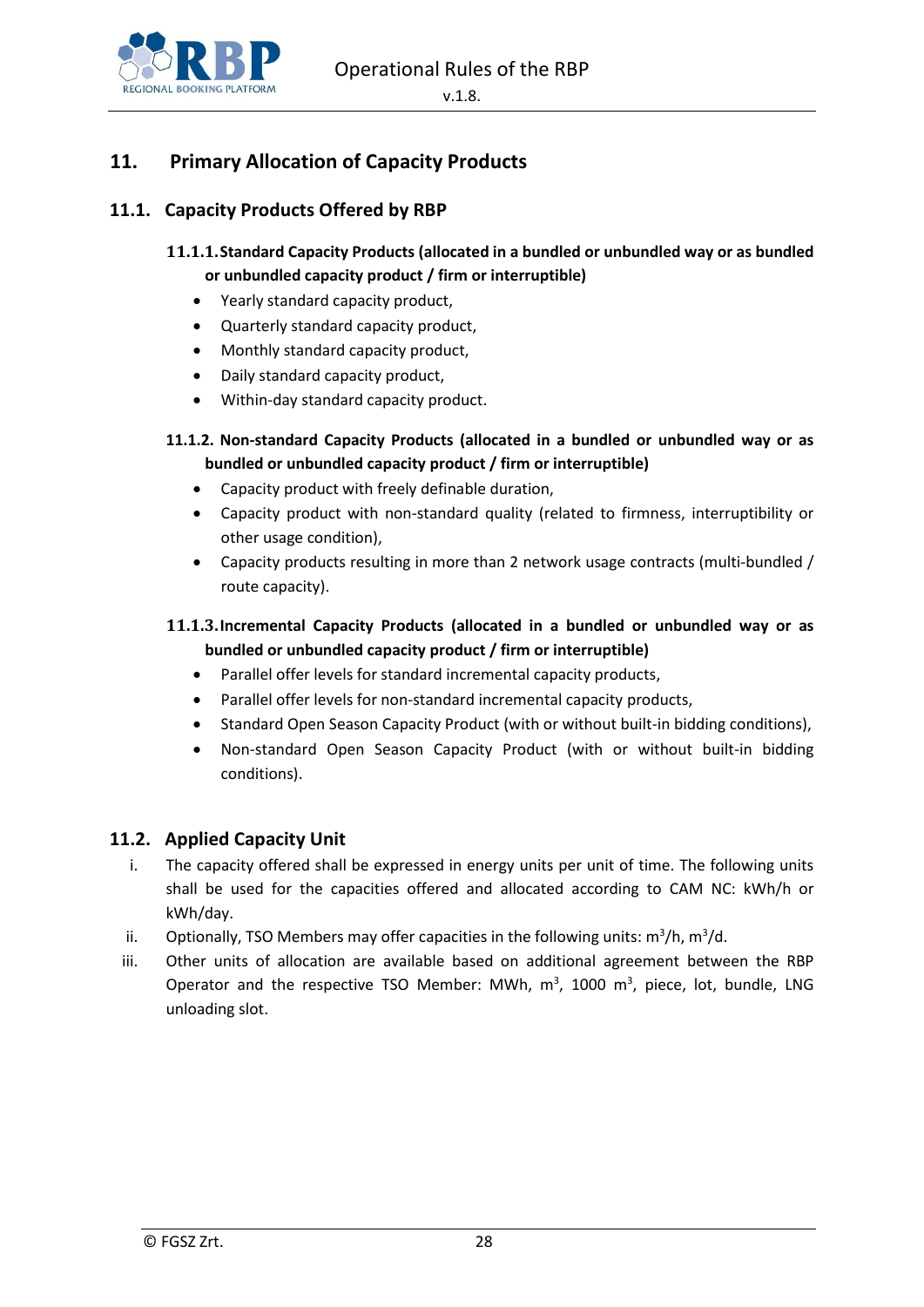

# <span id="page-28-0"></span>**11.3. General Rules of Capacity Allocation**

- i. Capacity products are allocated and contracted on the RBP Application compliant to CAM NC procedures as a default.
- ii. Annual yearly, annual quarterly, rolling quarterly and rolling monthly capacity products are allocated on the Regional Booking Platform by ascending clock auction process.
- iii. Day-ahead and within-day capacity products are allocated on Regional Booking Platform by uniform price auction process.
- iv. Ascending clock shall be held only on weekdays, uniform price auctions and pro rata allocation shall also be held on weekends, public and banking holidays, unless otherwise regulated in the EU legislation or in the national regulation relevant to the TSO Member.
- v. TSO Members shall be responsible for the timely upload of their available capacities, applicable tariffs and large and small price steps for capacity auctions, as well as for the setup of the relevant Network User Members eligible to participate in the auctions.
- vi. The RBP Operator shall be obliged to refuse the participation of Network User Members in a capacity auction, which were not validated by the relevant TSO Members prior to the relevant capacity auction.
- vii. The RBP Operator is obliged to refuse bids of Network User Members that would result in an exposure greater than the financial limit of the Network User Members set by the relevant TSO Members.

# <span id="page-28-1"></span>**12. General Rules of Concluding Contracts**

- i. TSO Members acknowledge that uploading capacity products onto the RBP Application, without any further act by the TSO Member, shall be considered as an irrevocable and binding offer to sell such products via RBP Application through the relevant auction process to the Network User Members that submit successful bid(s) at the end of the relevant capacity auction. The fact of such uploading of the capacity product is indicated by the 'Set' status of an auction.
- ii. By uploading the capacity products onto RBP Application TSO Member acknowledges and approves that the TSO Member's contractual conditions of its future network usage contracts to be concluded via RBP Application through the relevant auction procedure are the following:
	- a. in case of bundled capacities, the capacity product offered by the TSO Member will undergo a bundling procedure, during which the original capacity product of the TSO Member loses its original stand-alone (unbundled) feature and will be linked to the corresponding product of the adjacent TSO Member. The 'Set' status indicates that the capacity bundling has taken place;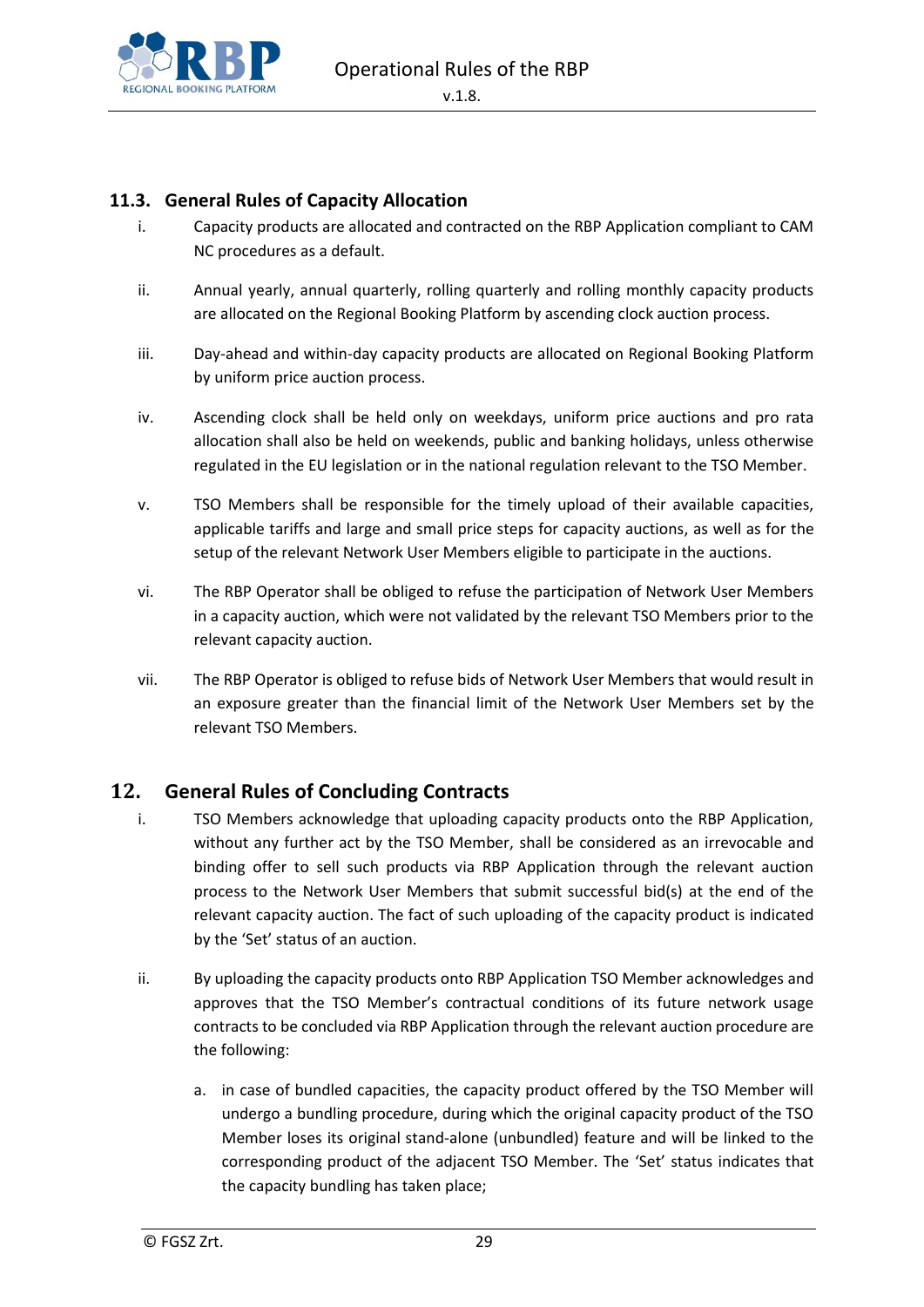

- b. the content of the Auction Result Confirmation;
- c. all relevant contractual terms and conditions (other than the ones described in the Auction Result Confirmation) to be applied by the TSO Member and Network User Member are subject to the TSO Member's relevant and publicly disclosed contractual rules.
- d. a bundled capacity auction results in 2 (two) contracts for the Network User Member; one with each of the TSO Members jointly offering capacity.
- iii. TSO Members shall publish on their website the relevant terms and conditions referring to the relevant auction procedure resulting in network usage contracts (other than those stipulated in the Auction Result Confirmation). It is the TSO Member's sole responsibility to inform Network User Members about the contractual terms and conditions in advance. All responsibility regarding losses and disputes resulting from of the failure of the fulfilment of such obligation shall be carried by the relevant TSO Member(s). Except for FGSZ Ltd.'s capacity auctions in Hungary, the RBP Operator shall not be responsible for any damage and claims arising from such non-compliance of the TSO Member(s).
- iv. Network User Members shall be aware of the contractual terms and conditions of the relevant TSO Member, whose product(s) the Network User is intended to bid for, before the start of the auction procedure. By entering the auction procedures on the Regional Booking Platform, Network User Members declare to acknowledge and accept the contractual terms and conditions of the relevant TSO Members. Such contractual terms and conditions are available on the website of the TSO Member in due time before the auction procedure starts, to be applied for the network usage contracts concluded via auction procedures of the RBP Application.
- v. Network User Members acknowledge and accept that their placed bids may be modified and withdrawn within an open auction round indicated with the 'Active' status.
- vi. Network User Members acknowledge and accept that their successfully submitted and saved bid(s) become binding and irrevocable after the closure of the relevant auction round.
- vii. Successful bid(s) shall result in valid network usage contract(s) with the relevant TSO Member(s) according to the result of the relevant auction (validated by the Auction Result Confirmation) and the available terms and conditions of the relevant TSO Member(s).
- viii. The allocation results of the auction shall be confirmed via an automatic system message confirmation (Auction Result Confirmation) to each participant of the auction; right after the auction is closed. The result of the auction itself substantiates valid network usage contracts with successfully bidding Network User Members. The Auction Result Confirmation generated in electronic way and electronic form shall be part of the network usage contract.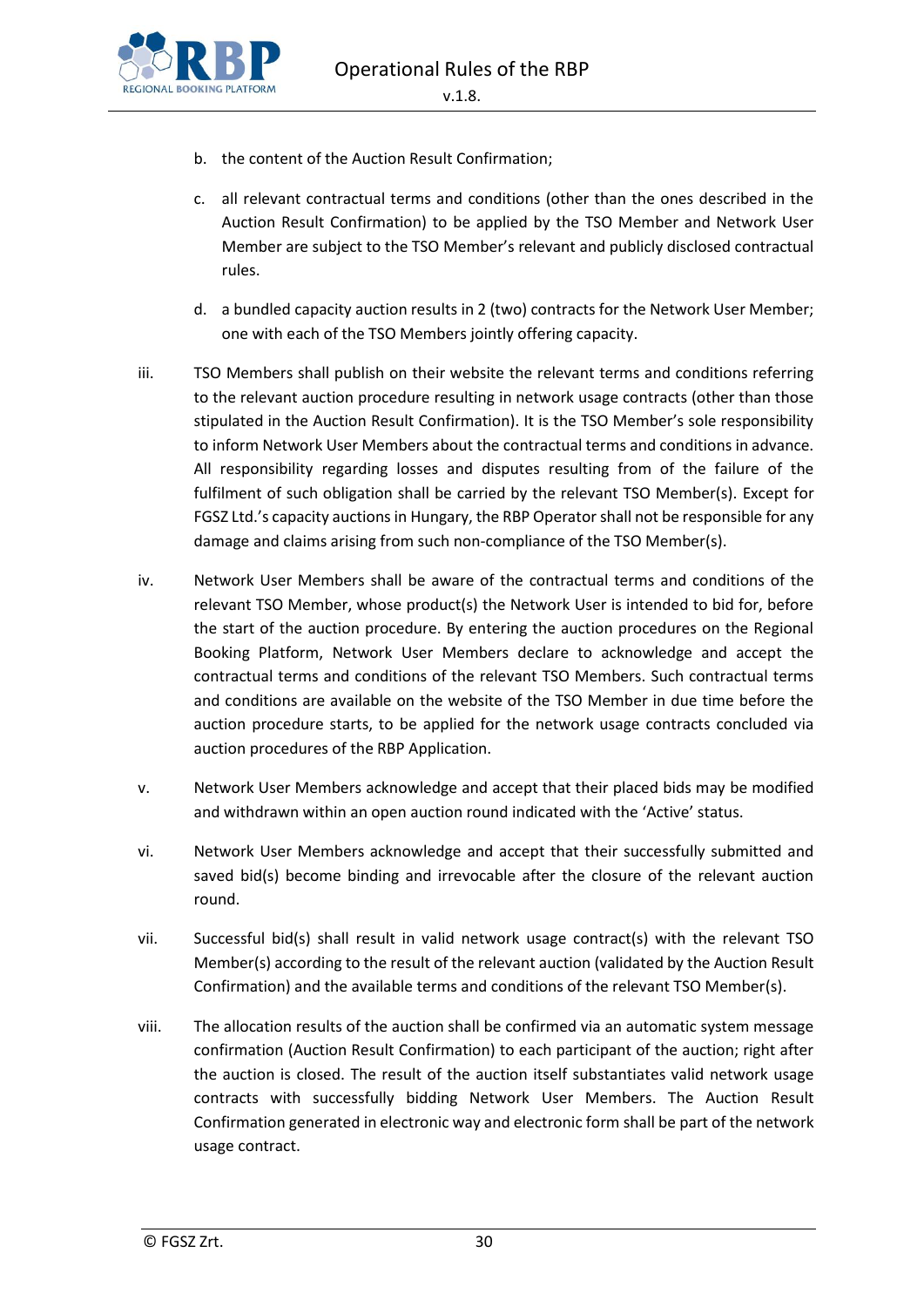Operational Rules of the RBP



- ix. The RBP Operator's system message confirmation (Auction Result Confirmation) contains all the important information of the network usage contracts that are essential for the contractual parties to be aware of, i.e. the contractual terms and conditions. The said system message confirmation is validated by the digital signature of the RBP Operator, which ensures that the Parties' network usage contracts confirmed in the system message confirmation are authentic, valid and free from any unauthorised influence.
- x. The Auction Confirmation message sent by the RBP Operator to the Network User Members and TSO Member(s) shall contain the following data:
	- Network User Member's identification data, as contracting Party,
	- TSO Member's identification data, as contracting Party,
	- Auction identification,
	- Auction start date and time,
	- Auction closed date and time,
	- Description of the network point (name, EIC, flow direction, the network point's nomination identification),
	- Description of the capacity product (service duration, product type, quality, direction, standard, capacity type),
	- Data of the bid(s) (identification, timestamp, bid quantity, auction premium, and in case of uniform price auctions the minimum quantity),
	- Data of the capacity allocated to the Network User Member (allocated quantity, reserve price, capacity fee, auction premium base, auction premium, auction unit price, auction fee, clearing price, clearing unit price, clearing fee),
	- The data of the concerned balancing groups, in case the TSO Member applies balancing groups (balancing group IDs, the capacity allocated to the balancing groups),
	- Reference to the fact that other contractual terms and conditions are applicable according to the TSO Member's relevant national regulation and terms and conditions.
- xi. TSO and Network User Members acknowledge, agree and accept the fact that the above system message (Auction Result Confirmation) resulting from capacity auctions conducted on the Regional Booking Platform are authentic electronic network usage contracts that are valid without any further act.
	- a. Capacity products allocated as bundled capacities create network usage contracts that enter into force simultaneously by the Auction Result Confirmation of the relevant capacity auction;
	- b. a bundled capacity shall not lose its bundled attribute, it can only be transferred to third Parties jointly, preserving the bundled form of the capacities, where only quantitative break-up is possible. Network User shall be obliged to enter into secondary capacity transactions that guarantees the above condition;
- xii. Network Users are entitled to request paper-based copies of the network usage contracts including all relevant attachments and appendices from the relevant TSO Member(s). The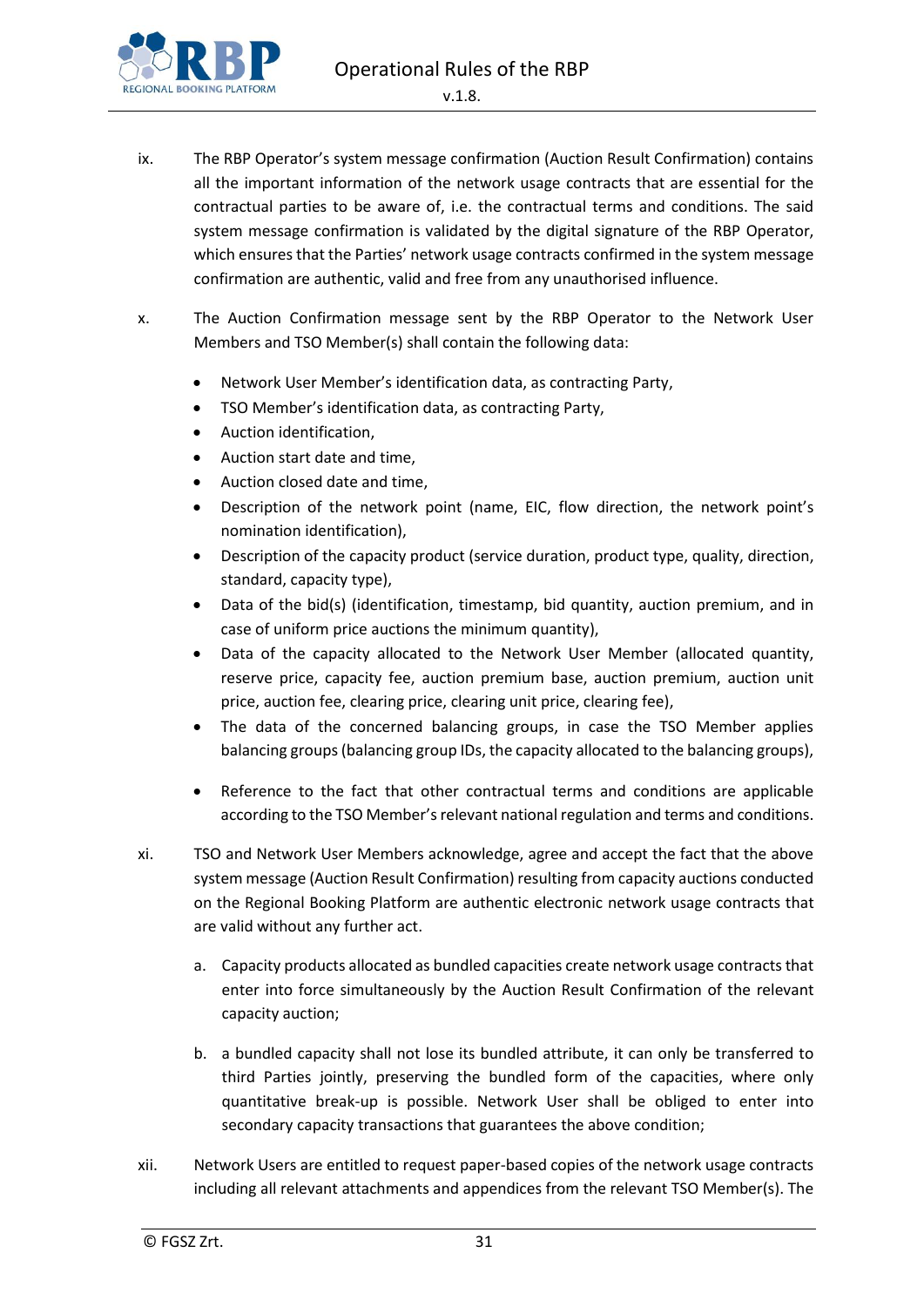

issuance of the paper-based copies by TSO Member(s) does not affect the validity of the electronic network usage contracts. Contractual data and details thereof shall not be different from the conditions set in the RBP Auction Result Confirmation.

- xiii. The RBP Application ensures the identification of the electronic contracts by using a unique identification number for each transaction.
- xiv. An archive containing a copy of all electronic contracts is stored on the RBP Application. The RBP Operator guarantees the safe storage of the electronic contracts, which means protection against any unauthorised access, illegal attack or any modification of the electronically signed documents. The RBP Operator warrants that the electronic contracts are authentic and comply with the result of the auctions and the network usage contracts of the related TSO Members. The RBP Operator ensures that the electronic contracts are available for the relevant TSO Member and Network User Members for at least 10 years.
- xv. The RBP Operator warrants that any personal information received and processed in connection with the conclusion and performance of the contract in question, or acquired in any other way with reference to the contract, is treated in accordance with the applicable legal regulations on the protection of personal data, in particular with the provisions of Act CXII of 2011on the Right of Informational Self Determination and on Freedom of Information (Privacy Act) and Regulation EU 2016/679 of the European Parliament and of the Council on the protection of natural persons with regard to the processing of personal data (GDPR). The TSO Members and the Network User Members may access the RBP Operator's privacy notice at the <https://ipnew.rbp.eu/RBP.eu/#privacy-policy> web page.
- xvi. Aggregated information on the auction results shall be published on the RBP Portal.
- xvii. According to the 1348/2014/EU (REMIT IR) decree the RBP Operator keeps the transaction of data generated on RBP available for the Network User Members as well as the TSO Members on the basis of a separate agreement.
- xviii. RBP Operator (as RRM) reports data on the Network User Member secondary capacity allocation transactions performed in RBP at the request of the Network User after the conclusion of the [Data reporting agreement](https://ipnew.rbp.eu/rbp.eu/FileContent/numa_with_annexes.pdf) as referred to in paragraph 1 of Article 6 of the REMIT IR.

# <span id="page-31-0"></span>**13. Ascending Clock Auction Algorithm**

- i. Ascending Clock auctions shall enable Network User Members to place volume bids against escalating prices announced in consecutive bidding rounds, starting at the Reserve Price.
- ii. The first bidding round, with an associated price equal to the Reserve Price, shall have a duration of 3 hours. Subsequent Bidding Rounds shall have a duration of 1 hour. There shall be a period of 1 hour between Bidding Rounds.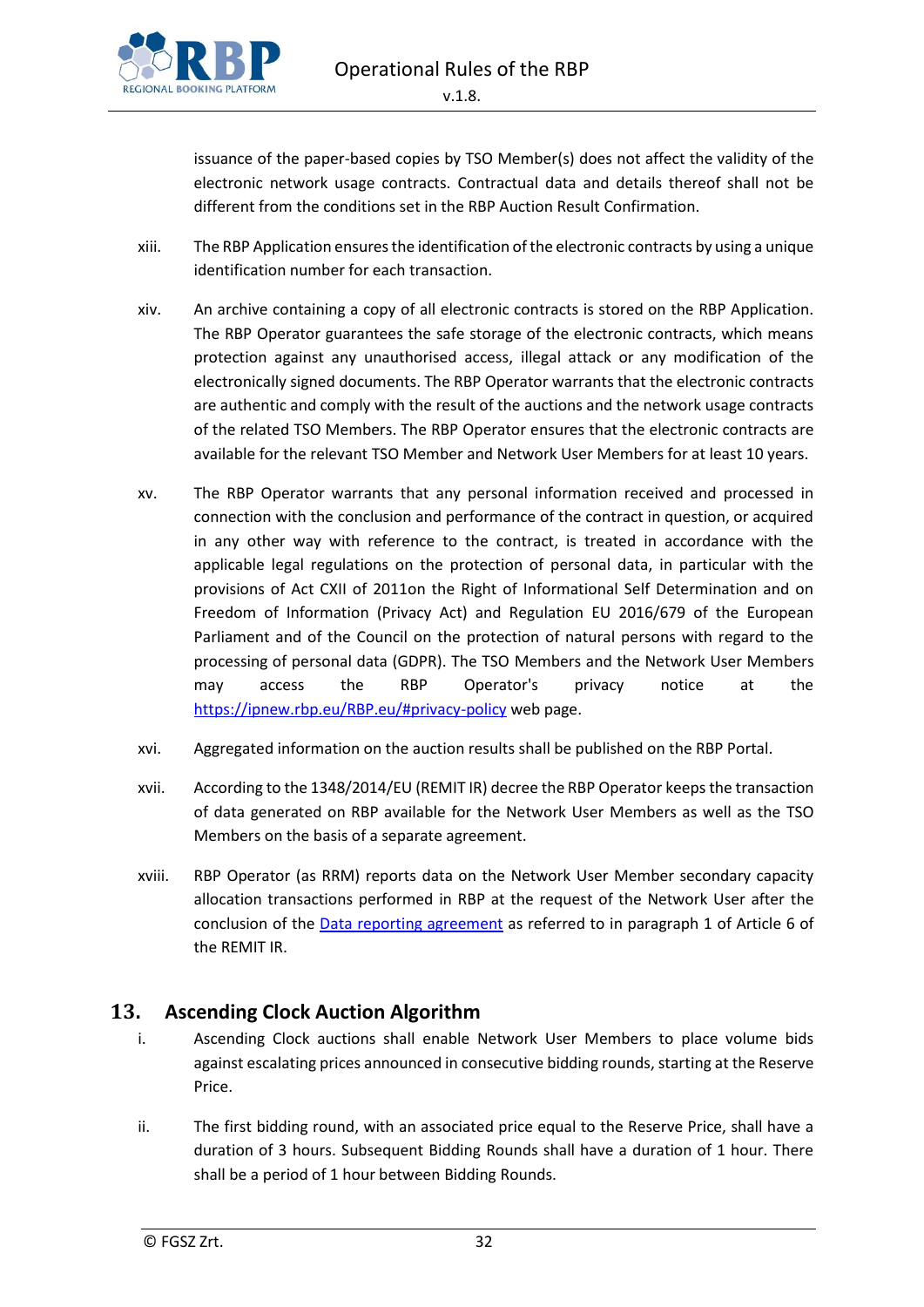

- iii. A bid shall specify:
	- a. the identity of the Network User applying;
	- b. the concerned entry/exit point and direction of the flow;
	- c. the capacity product for which the capacity is applied for;
	- d. per price-step, the amount of capacity for the respective capacity;
	- e. product applied for;
	- f. the data regarding the balancing groups, in case the TSO Member applies balancing groups. In this case, multiple bids can be submitted in a given auction round if balancing groups differ in these bids.
- iv. A bid shall be considered valid and legally binding if it is submitted by a Network User Member and complies with all provisions of this Article.
- v. For Network User Members to participate in an auction, it shall be mandatory to place a volume bid in the first and the preceding bidding round.
- vi. Via the RBP Application, TSO Members shall provide Network User Members with the option to enter early bids against any large price step.
- vii. Once the relevant bidding round closes, no modification, withdrawal or variation to valid bids shall be accepted, as valid bids shall be considered irrevocable from this point on. RBP application, as a closed system, ensures all the TSO Members and Network User Members about the exclusion of the possibility of any alteration. All valid bids are considered to be binding commitments of a Network User Member to book capacity to the amount requested per announced price.
- viii. The volume bid in any bidding round per Network User Member shall be equal or smaller to the capacity offered in a specific auction. The volume bid per Network User Member at a specific price shall be equal to or less than the volume bid placed by this Network User in the previous round, except where paragraph xvi applies.
- ix. Bids may be freely entered, modified and withdrawn during a Bidding Round, providing all bids comply with paragraph viii. Valid bids shall remain valid until modified or withdrawn within the Bidding Round.
- x. A large price step and a small price step shall be defined per entry/exit point and per capacity product and published in advance of the relevant auction. The small price step shall be set such that an increase by an integer number of small price steps is equal to an increase by a large price step.
- xi. The determination of the large price step shall seek to minimise, as far as reasonably possible, the length of the auction process. The determination of the small price step shall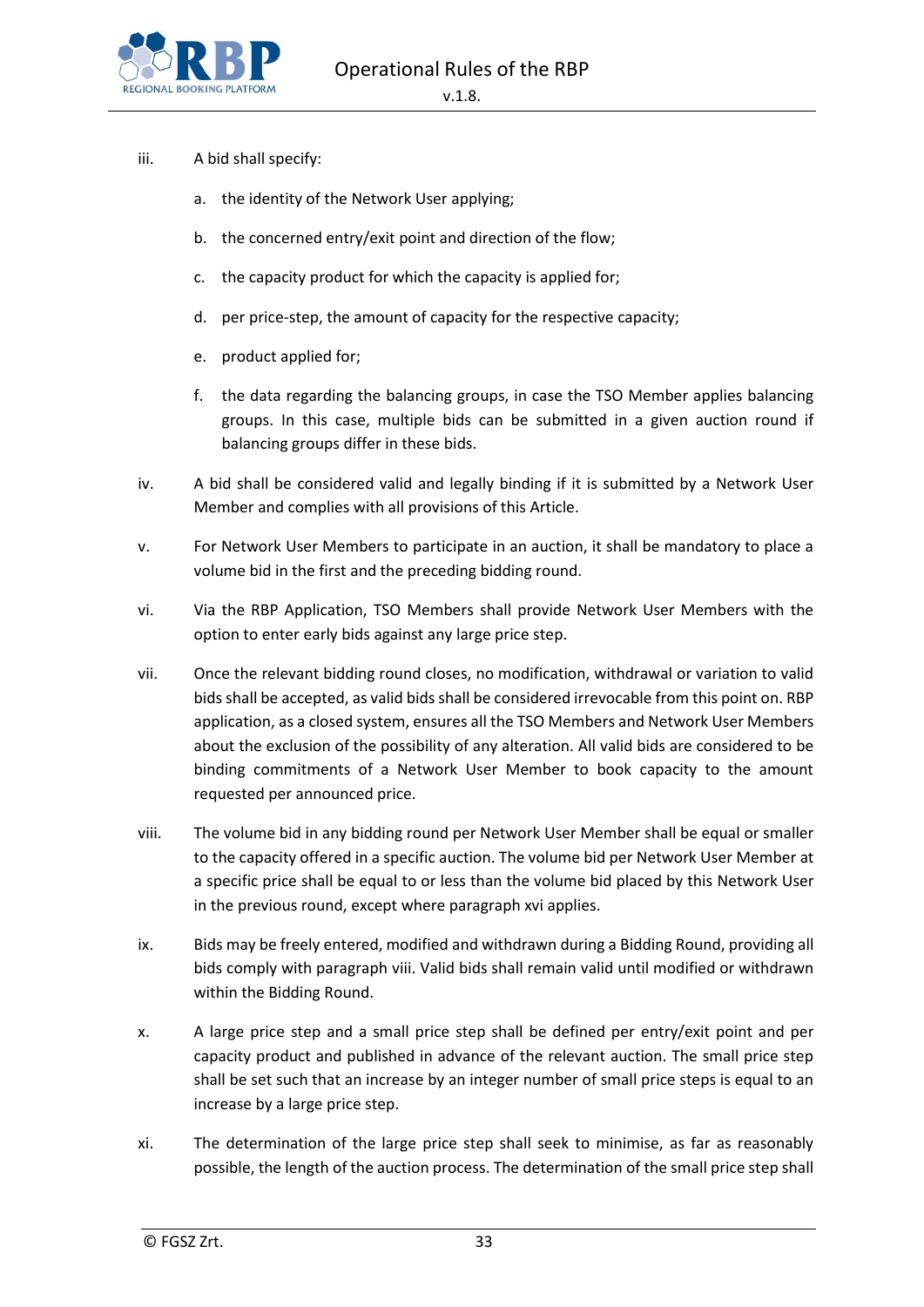

seek to minimise, as far as reasonably possible, the level of unsold capacity where the auction closes at a price higher than the reserve price.

- xii. If the aggregate demand across all Network User Members is less than or equal to the capacity offered at the end of the first bidding round, the auction shall close.
- xiii. If the aggregate demand across all Network User Members is greater than the capacity offered at the end of the first bidding round or a subsequent bidding round, a further bidding round shall be opened with a price equal to the price in the previous bidding round, plus the large price step.
- xiv. If the aggregate demand across all Network User Members is equal to the capacity offered at the end of the second bidding round or a subsequent bidding round, the auction shall close.
- xv. If a first time undersell occurs, a price reduction shall take place and a further bidding round shall be opened. The further bidding round will have a price equal to the price applicable in the bidding round preceding the first time undersell, plus the small price step. Further bidding rounds with increments of the small price step shall then be opened until the aggregate demand across all Network User Members is less than or equal to the capacity offered, at which point the auction shall close.
- xvi. The volume bid per Network User Member in the first bidding round where small price steps are applied shall be equal to or less than the volume bid placed by this Network User Member in the bidding round which preceded the first-time undersell. The volume bid per Network User Member in all bidding rounds where small price steps are applied shall be equal to or greater than the volume bid placed by this Network User Member during the bidding round in which the first-time undersell occurred.
- xvii. If the aggregate demand across all Network User Members is greater than the capacity offered in the bidding round with a price equal to that which led to the first time undersell, minus one small price step, the auction shall close. The clearing price shall be the price that led to the first time undersell and the successful bids shall be those submitted during the original bidding round in which the first time undersell occurred.
- xviii. After each bidding round, the demand of all Network User Members in a specific auction shall be published as soon as reasonably possible in an aggregated form.
- xix. The price announced for the last bidding round in which the auction closes shall be considered as the clearing price of the specific auction, except cases where paragraph xvii applies.
- xx. All Network User Members who have placed valid volume bids at the clearing price are allocated the capacity according to their volume bids at the clearing price. Successful Network User Members shall pay the clearing price of the specific auction, and any other possible charges applicable at the time when the capacity allocated to them can be used.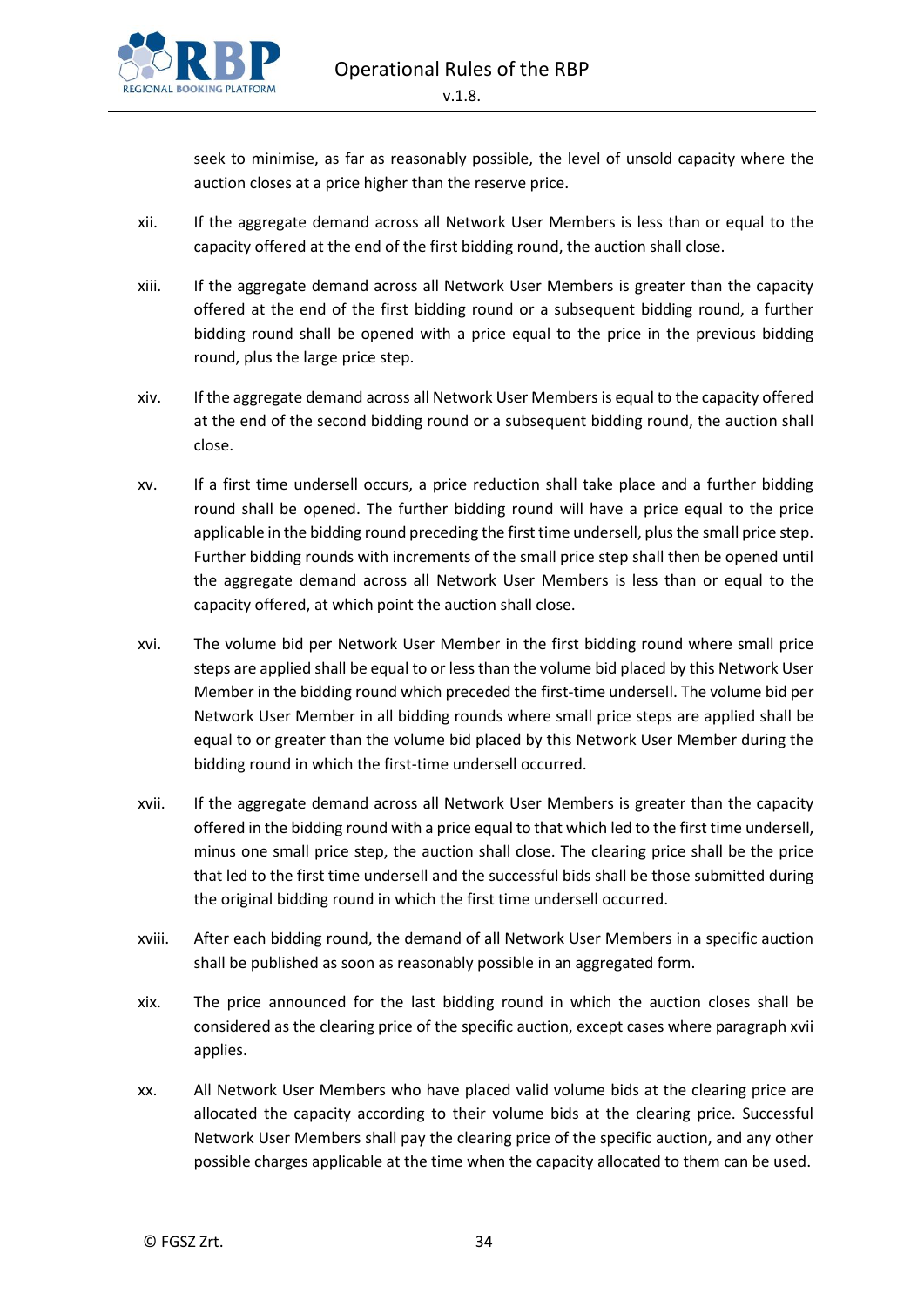Operational Rules of the RBP



- xxi. Following every closed auction, the final auction result including the aggregation of allocated capacities and the clearing price shall be published. Successful Network User Members shall be confirmed about the amount of capacities they are allocated via automatic system message. Individual information shall be communicated only to concerned parties.
- xxii. If an ascending clock auction has not ended by the scheduled publication deadline (according to the auction calendar) of the next auction for capacity covering the same period, the first auction shall close and no capacity shall be allocated. The capacity shall be offered in the next relevant auction.
- xxiii. Bids placed on an auction, which was closed out of any above reason of failure do not has any legally binding effect on the Parties after closure of the auction, and nor it concludes any network usage contracts.
- xxiv. Automatic checks ensure that Network Users cannot place invalid bids in any ascending clock auction taking place in the Regional Booking Platform.
- xxv. Bids uploaded to the RBP Application but not saved do not have legally binding effect and do not participate in the relevant capacity auction. Bids uploaded via Excel file or serverserver connection are legally binding and are to be considered saved if these successfully pass the relevant automatic checks.
- xxvi. In case of yearly ascending clock auctions, the TSO Members have the possibility to upload the yearly unbundled capacity limits according to CAM NC Article 19(5).
- xxvii. Aggregated auction results are published on the RBP Portal.

# <span id="page-34-0"></span>**14.Uniform Price Auction Algorithm**

- i. In a uniform price auction, there is a single bidding round in which the Network User Member bids price as well as quantity.
- ii. During the bidding round of a given auction, Network User Members may submit up to 10 bids, each with a different price. Each bid shall be treated independently from other bids. After the closure of the bidding round, remaining bids may not be amended or withdrawn. Bids may be submitted in Excel file, comfort bidding or via server-server connection.
- iii. A bid shall specify:
	- a. the identity of the Network User Member applying;
	- b. the concerned entry/exit point and direction of the flow;
	- c. the capacity product for which the capacity is applied for;
	- d. the amount of capacity for the respective capacity product applied for;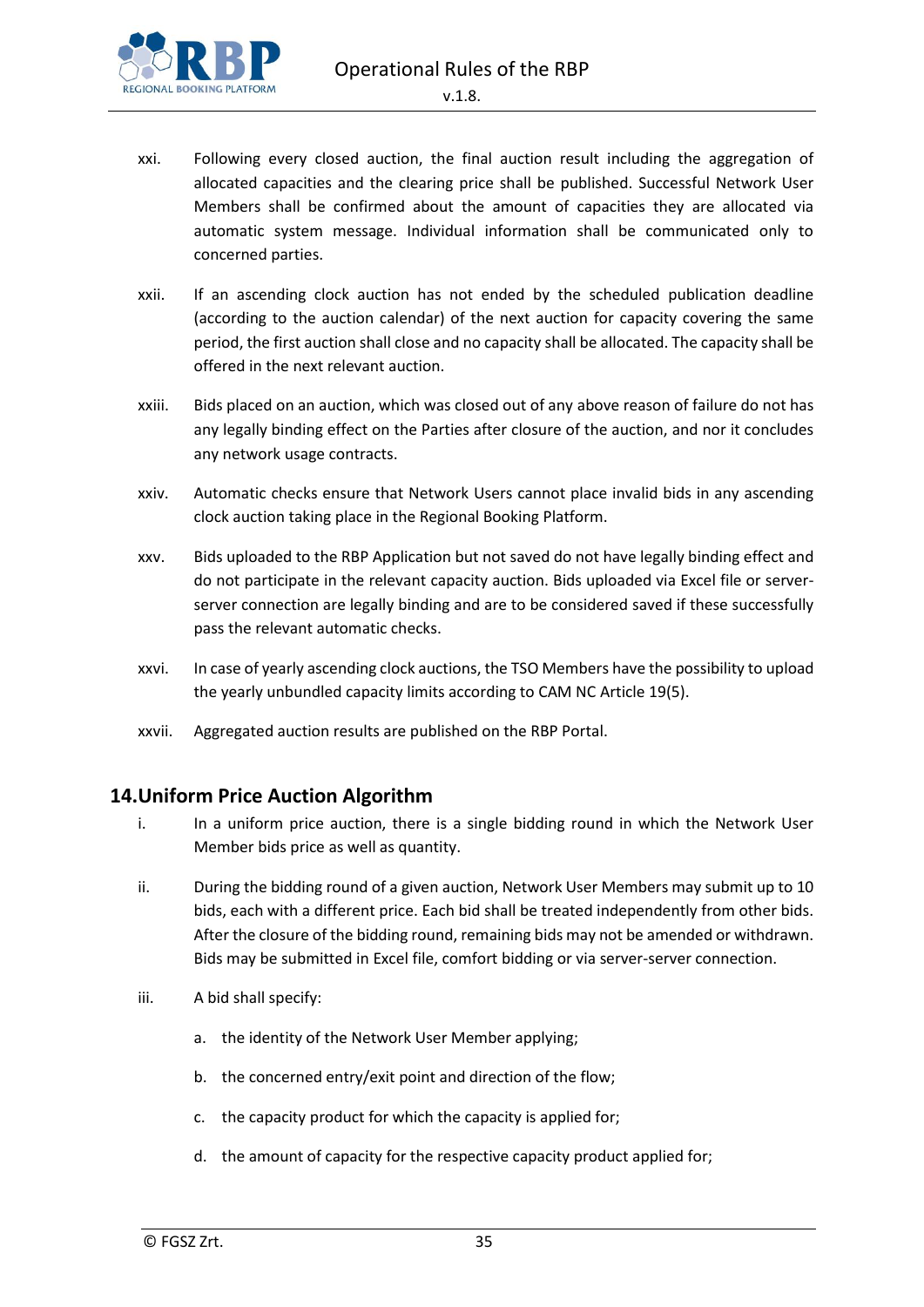Operational Rules of the RBP



- e. the minimum amount of capacity for the respective standard capacity product which the Network User Member is willing to be allocated according to the relevant algorithm in case the Network User Member is not allocated the amount requested in accordance with point (d). If the Network User does not set a minimum amount of capacity, it is interpreted by the system as the Network User accepts any amount of capacity.
- f. the bid prices which shall mean the reserve price expressed in percentage or in absolute terms, shall not be less than the reserve price applicable for the relevant capacity product and which the Network User Member is willing to pay in respect of the capacity applied for;
- g. the data concerning the balancing group, in case the TSO Member applies balancing groups. In this case, multiple bids can be submitted for the same price level if balancing groups differ in these bids.
- iv. The RBP Application shall rank all bids relating to a given capacity product according to their bid price, the highest price ranking first.
- v. All remaining bids at bidding round closing time shall be considered as binding on those Network User Members that are allocated at least the minimum amount of capacity requested in accordance with point (e) of paragraph iii.
- vi. Following the ranking of the bids in accordance with paragraph iv, and subject to paragraphs vii to x, capacity shall be allocated to the bids in function of their price ranking. All bids for which capacity is allocated shall be considered as successful. After the allocation of capacity, the remaining unallocated capacity shall be reduced by such quantity.
- vii. Following the application of paragraph vi and subject to paragraph ix, where the amount of capacity bid for by a Network User Member exceeds the remaining unallocated capacity (after capacity has been allocated to network users placing higher bids), this Network User Member shall be allocated capacity equal to the remaining unallocated capacity.
- viii. Following the application of paragraph vii and subject to paragraph ix, where each of two or more bids specifies the same bid price, and the amount of relevant capacity remaining applied for in aggregate under such bids exceeds the remaining unallocated amount, the remaining unallocated amount shall be allocated pro rata to the amounts applied for in each such bid.
- ix. Where the amount to be allocated in respect of a bid pursuant to paragraph vi, vii or viii is less than the minimum amount of capacity according to paragraph iii(e), the bid shall be disregarded and become null and void, and a revised allocation shall be made between remaining equal price bid(s) under paragraph viii, or (as the case may be) an allocation shall made in respect of the next priced bid, pursuant to paragraph vi.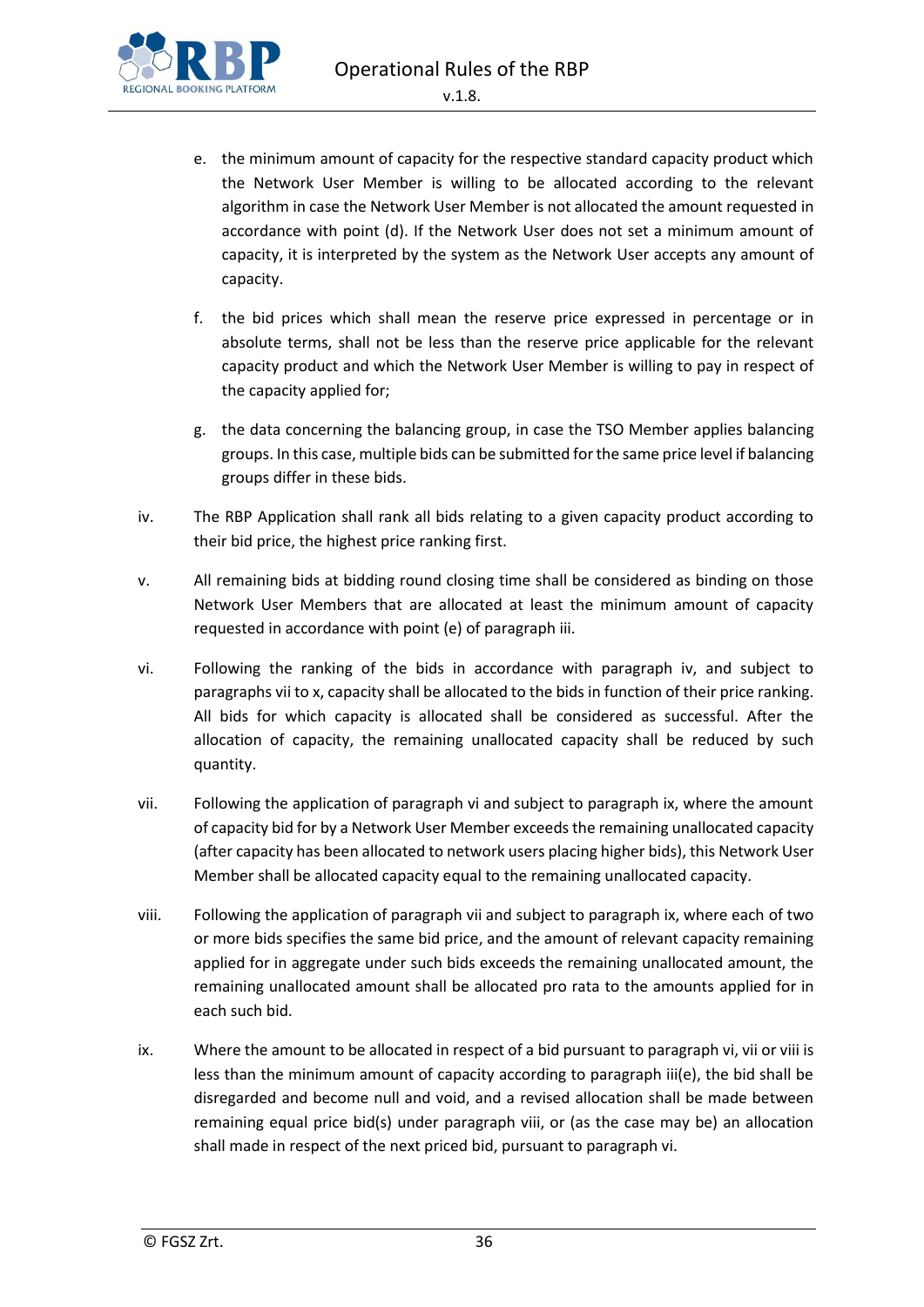

- x. Where the remaining amount to be allocated in respect of any bid pursuant to paragraphs vi, vii, viii or ix is equal to zero no further capacity shall be allocated to the remaining bids. Those bids shall be considered unsuccessful.
- xi. The clearing price shall be defined as the price of the lowest successful bid, if the demand exceeds the offer at the reserve price. In all other cases, the clearing price shall be equal to the reserve price. Successful Network User Members shall pay the clearing price of the specific auction, and any other possible charges applicable at the time when the capacity allocated to them can be used.
- xii. Automatic checks ensure that Network Users cannot place invalid bids in any uniform price auction taking place in the Regional Booking Platform.
- xiii. Bids uploaded to the RBP Application but not saved do not have legally binding effect and do not participate in the relevant capacity auction. Bids uploaded via Excel file or serverserver connection are legally binding and are to be considered saved if these successfully pass the relevant automatic checks.
- xiv. On request of Network User Members the RBP Operator shall automatically roll over their unsuccessful bids submitted during a daily auction to the first within-day auction.
- xv. Aggregated auction results are published on the RBP Portal.

# <span id="page-36-0"></span>**15.Bilateral Capacity Trade**

- i. Network User Members have the right to conclude bilateral capacity transactions on RBP.
- ii. In case of bilateral capacity transaction, the usage rights of the concerned capacity are transferred between the Network User Members, or the capacity contract is transferred (assignment) or the capacity sublet is registered between the Network User Members, as permitted by the relevant TSO Member(s).
- iii. Only the disposing Network User Member may initiate the bilateral capacity transaction.
- iv. Uploaded bilateral capacity offers may be withdrawn by the disposing Network User Member until the acceptance by the receiving Network User Member.
- v. Automated checks by the TSO Member(s) ensure that the disposing Network User Member has the corresponding amount of capacity and the receiving Network User Member is entitled to receive and use the capacity in the given TSO Member's network.
- vi. In case of bilateral capacity transactions of bundled capacities, both concerned TSO Members' check and approval is required to validate the transaction.
- vii. Network User Members may announce bilateral capacity transactions manually or via server-server connection.
- viii. Network User Members shall define the following in a bilateral capacity transaction: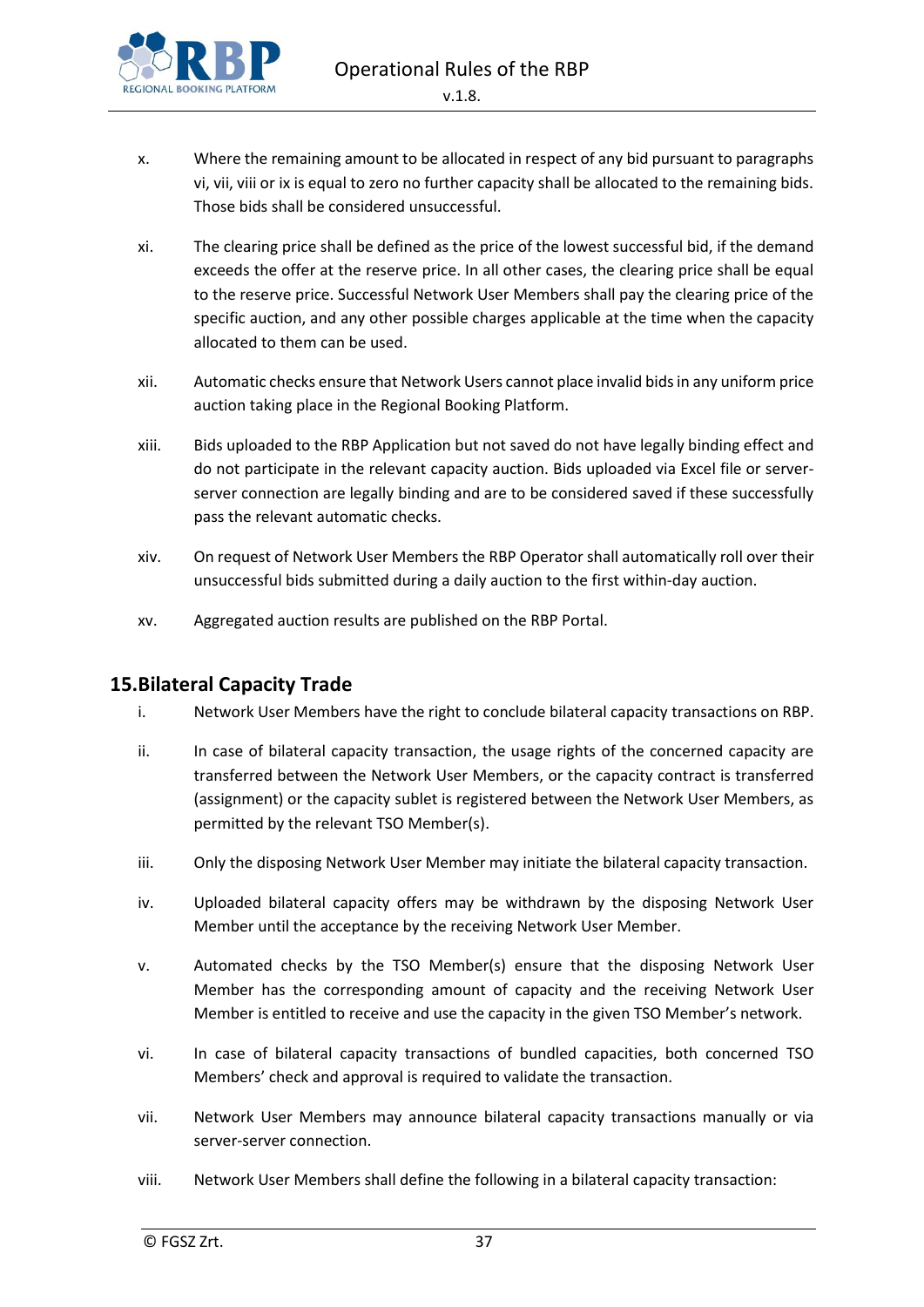

- a. the name and EIC code of concerned network point,
- b. the flow direction,
- c. parameters of the capacity quality (exit TSO and entry TSO),
- d. the receiving Network User Member,
- e. the starting gas day and gas hour and ending gas day of the bilateral capacity transaction,
- f. the hourly quantity,
- g. the validity period of the offer,
- h. the type of the transfer (transfer of usage rights, assignment, sublet),
- i. balancing group data of the initiating shipper as well as the receiving shipper (if required),
- j. contract ID of the existing primary capacity contract (if required).
- ix. The secondary capacity market transaction becomes effective if the receiving Network User Member confirms the acceptance of the offer and the TSO Member(s) check(s) and approves(s) the transaction.

#### <span id="page-37-0"></span>**16.Capacity Surrender**

- i. Network User Members have the right to surrender their contracted capacities and offer them for the TSO Members for reallocation on RBP.
- ii. Network User Members cannot surrender daily or shorter duration capacity products.
- iii. Network User Members shall define the following in a capacity surrender:
	- a. the concerned network point,
	- b. the concerned transmission system operator,
	- c. the type of the capacity product,
	- d. the start date (beginning of the chosen gas day) and end date (end of the chosen gas day) of the capacity surrender,
	- e. the hourly quantity,
	- f. parameters of the capacity quality (separately for the exit TSO and the entry TSO),
	- g. balancing group data (if required),
	- h. contract ID of the existing primary capacity contract (if required).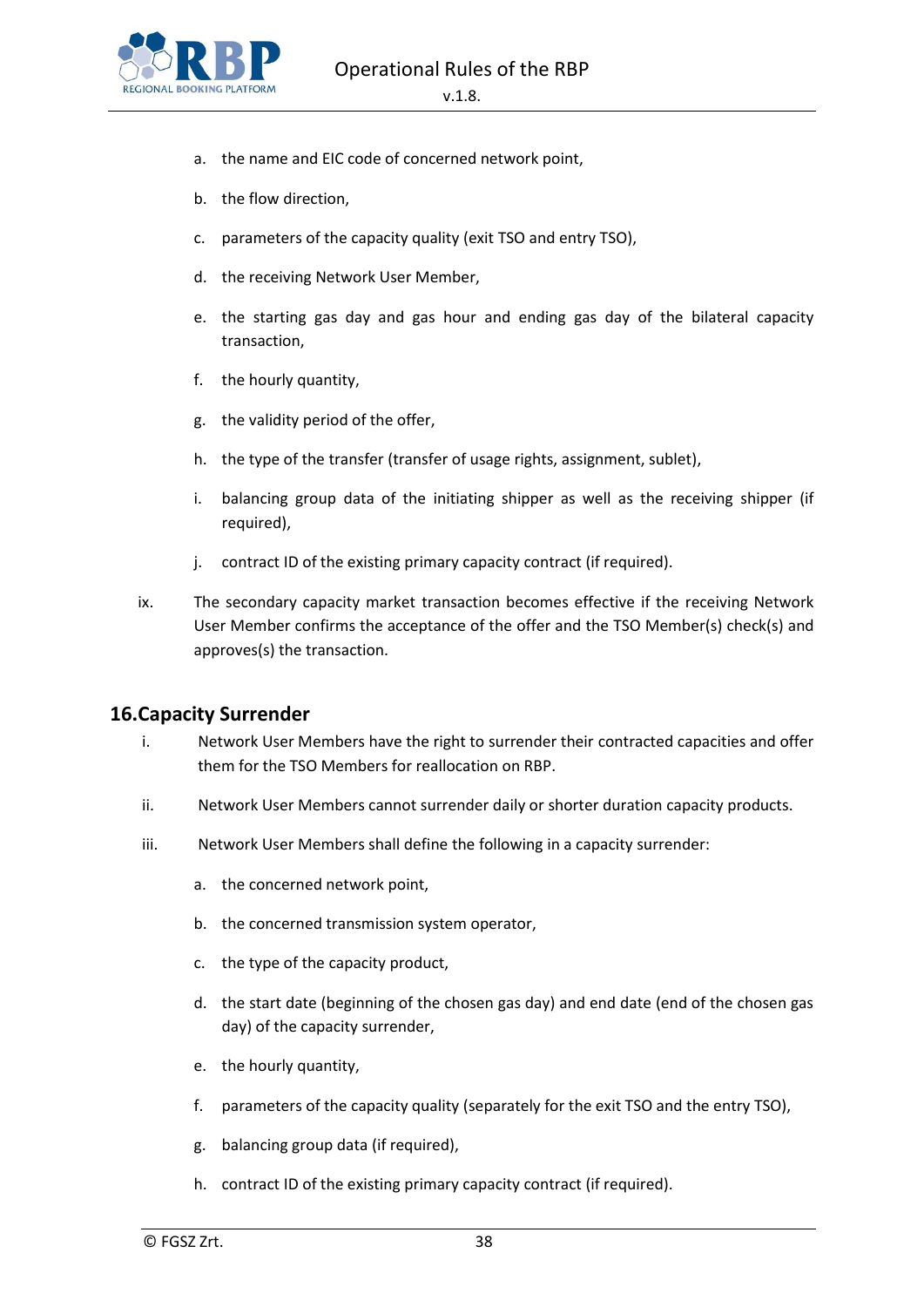

iv. The capacity offered for surrendering by the Network User Member is transmitted to the TSO Member for processing purposes during the capacity surrender.

# <span id="page-38-0"></span>**17.Capacity Buy-back Auction**

- i. According to the Article 2.2.2 of Annex I to Regulation (EC) No 715/2009 (CMP GL), capacity buy-back shall mean that TSO Members buy back the previously offered and sold firm capacities from Network Users Members.
- ii. Capacity buy-back takes place on RBP in the form of capacity auction, the duration of which can be set up by the relevant TSO Member. The auction starts automatically at the time of the auction has been created.
- iii. TSO Members shall define the following in a capacity buy-back:
	- a. amount and unit of the capacity to be bought back;
	- b. network point and flow direction;
	- c. type of capacity product;
	- d. usage period of the capacity product;
	- e. start time and duration of the buy-back auction;
	- f. reserve price of the capacity to be bought back;
	- g. maximum acceptable buy-back price of the capacity to be bought back;
	- h. Network User Members participating in the auction.
- iv. Network User Members offer their capacities in one round for the TSO Members in the form of bids submitted in a buy-back auction.
- v. A Network User Member shall submit maximum one bid in the bidding round of a given buy-back auction. After the end of the bidding round bids cannot be amended or withdrawn. Bids shall be uploaded in the RBP Application via graphic user interface or via server-server connection.
- vi. In the Network User's bid the following shall be defined:
	- a. the concerned entry/exit point and flow direction;
	- b. the capacity product for which the capacity is applied for;
	- c. the amount of capacity offered to buy-back;
	- d. the buy-back price expressed as an absolute value of the reserve price (on top of the bid price) that cannot exceed the maximum price of the concerned capacity product. Bids with bid prices exceeding the maximum price cannot be accepted.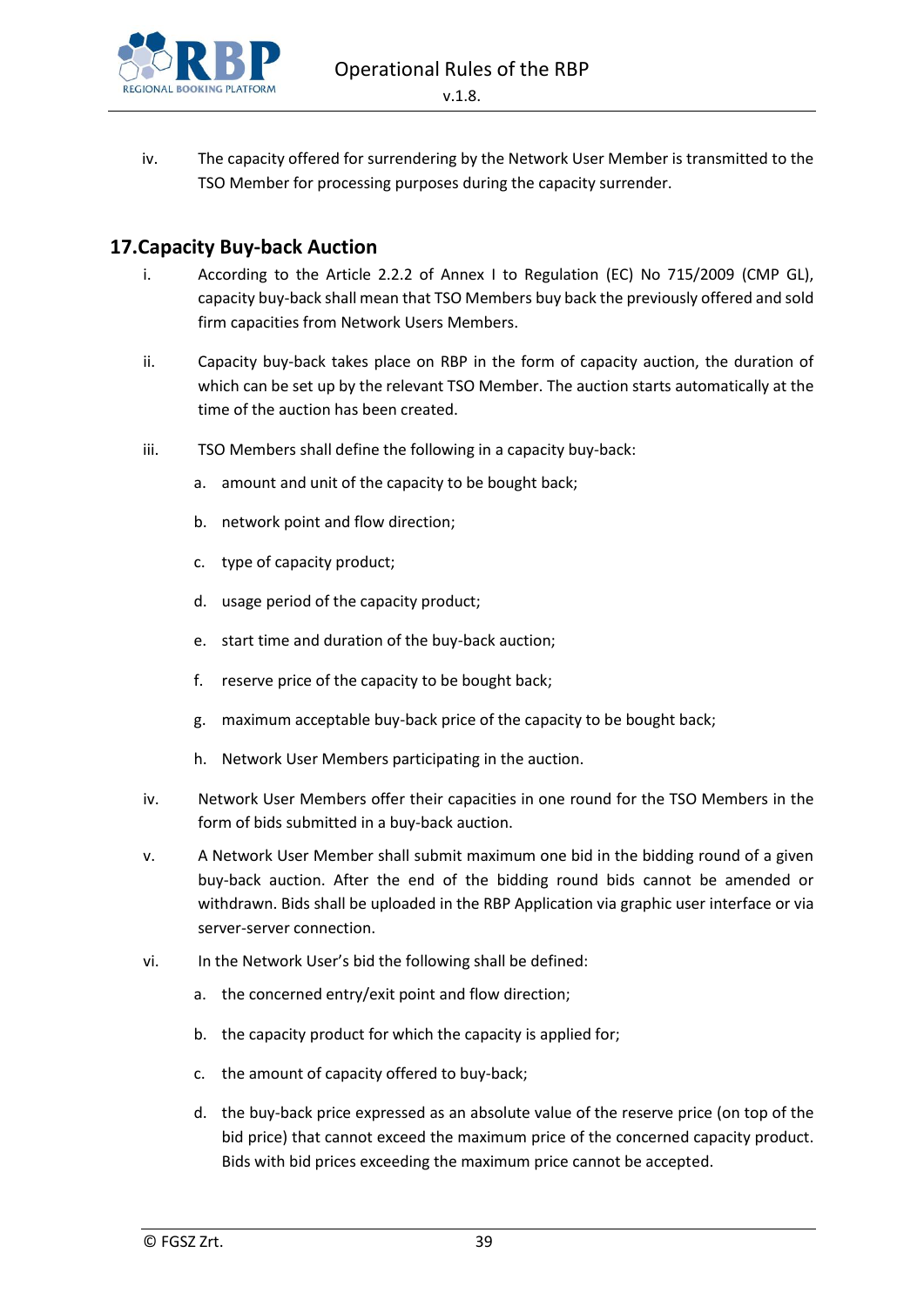

- vii. During the bidding round of the buy-back auction, the anonymous order book consisting of the Network User Members' submitted offers with quantity and price are displayed to all Network User Members and TSO Members who are participating in the auction.
- viii. The RBP shall rank all bids submitted for the certain capacity products according to their bid price, the lowest ranking first.
- ix. All remaining bids at bidding round closing time shall be considered as binding on those Network Users who submitted those bids.
- x. Following the ranking of the bids in accordance with paragraph viii, and subject to paragraphs xi to xiii, the amount bought back shall be determined to the bids in function of their price ranking.
- xi. After application of paragraph x, if the amount in the bid of a Network User Member exceeds the amount requested by the TSO Member (after the capacity allocation of the Network Users offering the lowest price), the capacity sold by the Network User concerned corresponds with the capacity requested by the TSO Member (mandatory partial performance).
- xii. If the same bid price has been defined in two or more bids, and in these bids the total amount of the capacity offered exceeds the amount requested by the TSO Member, the amount bought back shall be defined according to the timestamp of the bid, i.e. earlier submitted bids shall be ranked higher in order to increase price competition.
- xiii. Where the amount to be bought back and to be allocated in respect of a bid pursuant to paragraphs x., xi., xii., is equal to zero, no further capacity shall be allocated to the remaining bids. Those bids shall be considered unsuccessful.
- xiv. The TSO is requested to pay the fee increased by an amount expressed as a percentage of the reserve price as indicated in their bid besides the reserve price belonging to the auction concerned.
- xv. Automated checks ensure that Network User Members do not submit invalid bids during buy-back auctions on RBP after the auction starts.
- xvi. Bids uploaded manually on the bidding interface of the RBP Application but not saved are not considered as binding and as such, do not create capacity buy-back obligation for the TSO Member. Bids submitted via server-server connection are considered binding and saved bids, if they have passed all the relevant checks.
- xvii. Aggregated auction results are published on the RBP Portal.

# <span id="page-39-0"></span>**18.Competing Capacity Auctions**

- i. At the request of the TSO Member, the RBP Operator shall match network points regarding the competing capacity products.
- ii. TSO Members have the opportunity to participate in the setup of competing capacity auctions in 1:n configuration. Against the TSO on side 1, n numbers of TSO Members or network points may participate in the setup of the capacity product on the other side.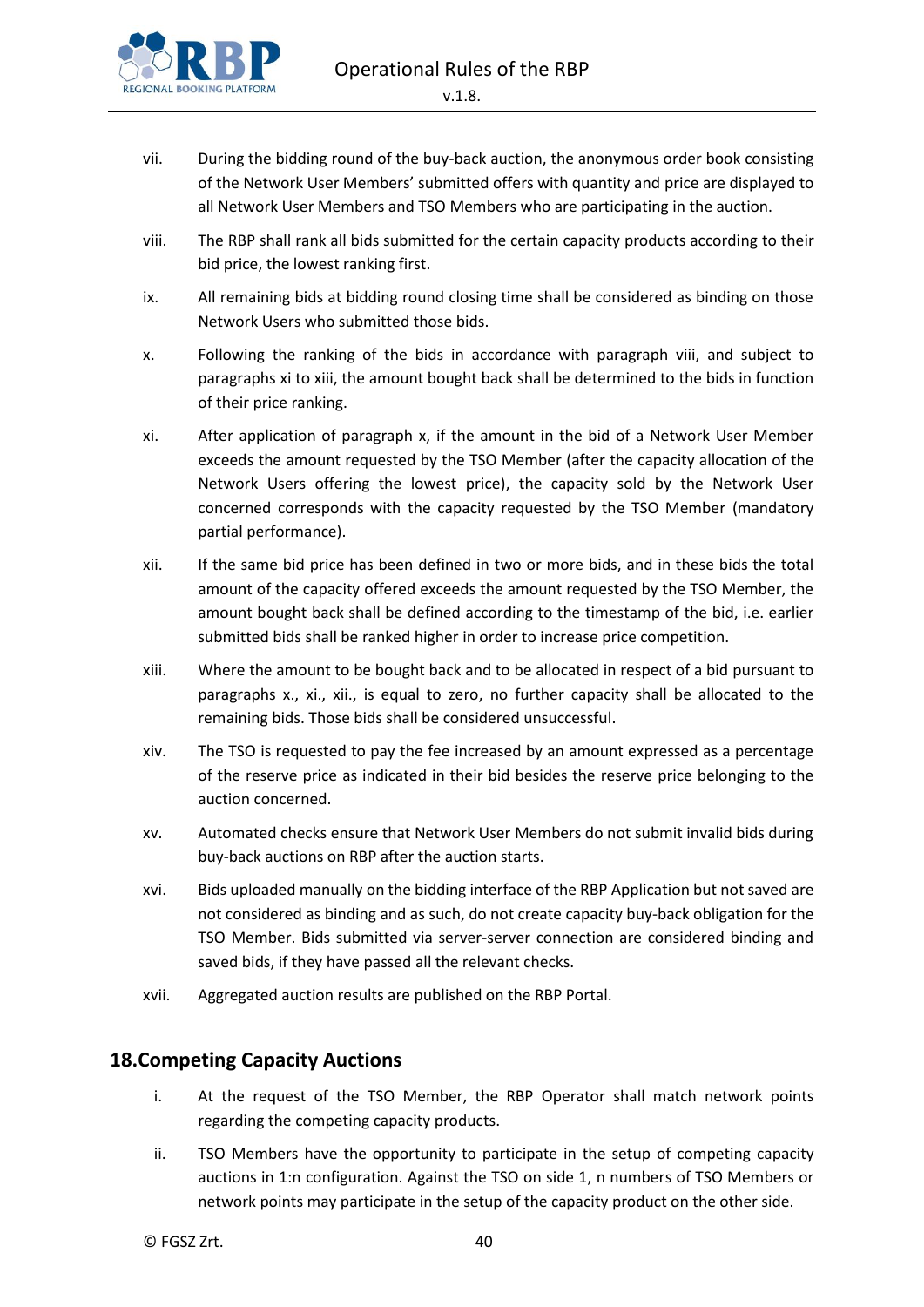

- iii. After the setup of the capacity product on side 1 and side n, at the first editing (publishing) deadline the RBP Application automatically matches the capacity products on side 1 and side n in case of bundled capacity products, for which competing capacity products had been created.
- iv. Competing capacity products shall be allocated via ascending clock auctions in case of yearly, quarterly, monthly capacity products and via uniform price auctions in case of daily and within-day capacity products.
- v. In order to perform competing capacity auctions:
	- a. during the evaluation of ascending clock competing auctions, internal restrictions are imposed on capacities to be allocated in the given auction round.
	- b. during the evaluation of uniform price competing auctions, competition constraint is set regarding the capacities to be allocated.

# <span id="page-40-0"></span>**19.Comfort Bidding**

- i. The comfort bidding function is provided to the Network User Members as convenience service only and it does not replace the regular bidding function of RBP. It is the Network User Members' sole duty and responsibility to assess the risks and to bear all consequences without limitation related to the usage of Comfort Bidding function.
- ii. Comfort bidding shall enable Network User Members to submit bids to an ascending clock auction, uniform price auction or pro rata allocation before it is in the 'Active' status.
- iii. As a first step, Network User Members shall define the comfort product by giving the following parameters:
	- a. Network point name and EIC
	- b. Direction
	- c. Capacity type
	- d. Zone(s)
	- e. Auction Algorithm
	- f. Product type (yearly, quarterly, monthly, daily, within-day)
	- g. Product interval
	- h. Capacity quality (separately for the exit TSO and the entry TSO),
	- i. Gas flow
	- j. Measure Unit
	- k. Comfort bid set validity (from-to)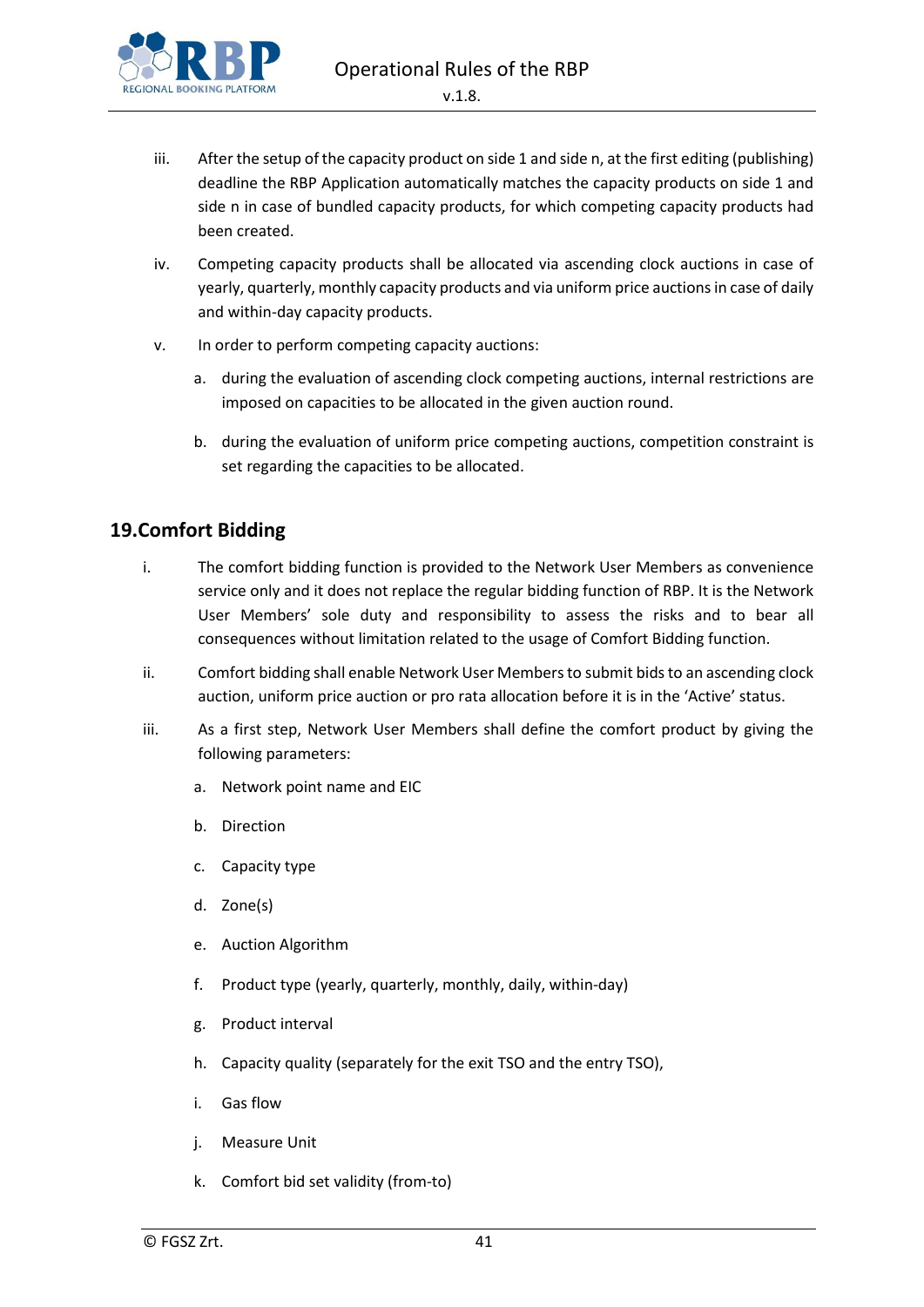

l. The capacity demand for each large price step bidding round in case of an ascending clock auction, or the capacity demand up to 10 independent bids with different prices in case of a uniform price auction,

m. Balancing group data (if required).

- iv. Comfort products may be defined maximum one year before the relevant capacity allocation procedure takes place.
- v. Automated checks ensure that comfort products cannot be submitted with the exact same comfort product parameters and entire or partial validity period.
- vi. After creating the required comfort product, Network User Members may choose from the following activities:
	- a. Submit Comfort Bid: Network User Members may create a bid set for comfort product by giving capacity and tariff data based on the requirements of the auction algorithm. The RBP Application runs formal validations preventing formally invalid bids according to the relevant auction algorithm. Further validations (e.g. whether the Network User Member is entitled to participate in the relevant capacity allocation procedure or whether the financial limit is sufficient) take place at the beginning of the relevant capacity allocation procedure.
	- b. Copy: Network User Members may create comfort products faster and easier, by copying pre-filled parameter sets of the selected comfort product. By making a change (e.g. setting a different Network Point), the new set can be saved to create a new comfort product.
	- c. Delete: Network User Members may delete comfort products.
	- d. Activate/Passivate: Network User Members may activate or passivate their Comfort Bid within the Comfort Bid's validity period.
- vii. As soon as the relevant auction becomes 'Active,' the RBP Application automatically places the comfort bid, if there is a running capacity allocation procedure matching the comfort bid's parameters as defined by the Network User Member. The RBP Application runs a business validation for each comfort bid, and Network User Members are receiving feedback about the acceptance or rejection of their comfort bids via e-mail. Comfort bids uploaded to the RBP Application but not saved, passivated, improperly set up or having expired validity do not participate in the relevant capacity allocation procedure.
- viii. After the start of the relevant capacity ascending clock auction, uniform price auction or pro rata allocation procedure, Network User Members may participate in the said capacity allocation procedures and submit, modify or withdraw bids through the existing bidding procedures (graphic user interface, Excel upload, server-server connection).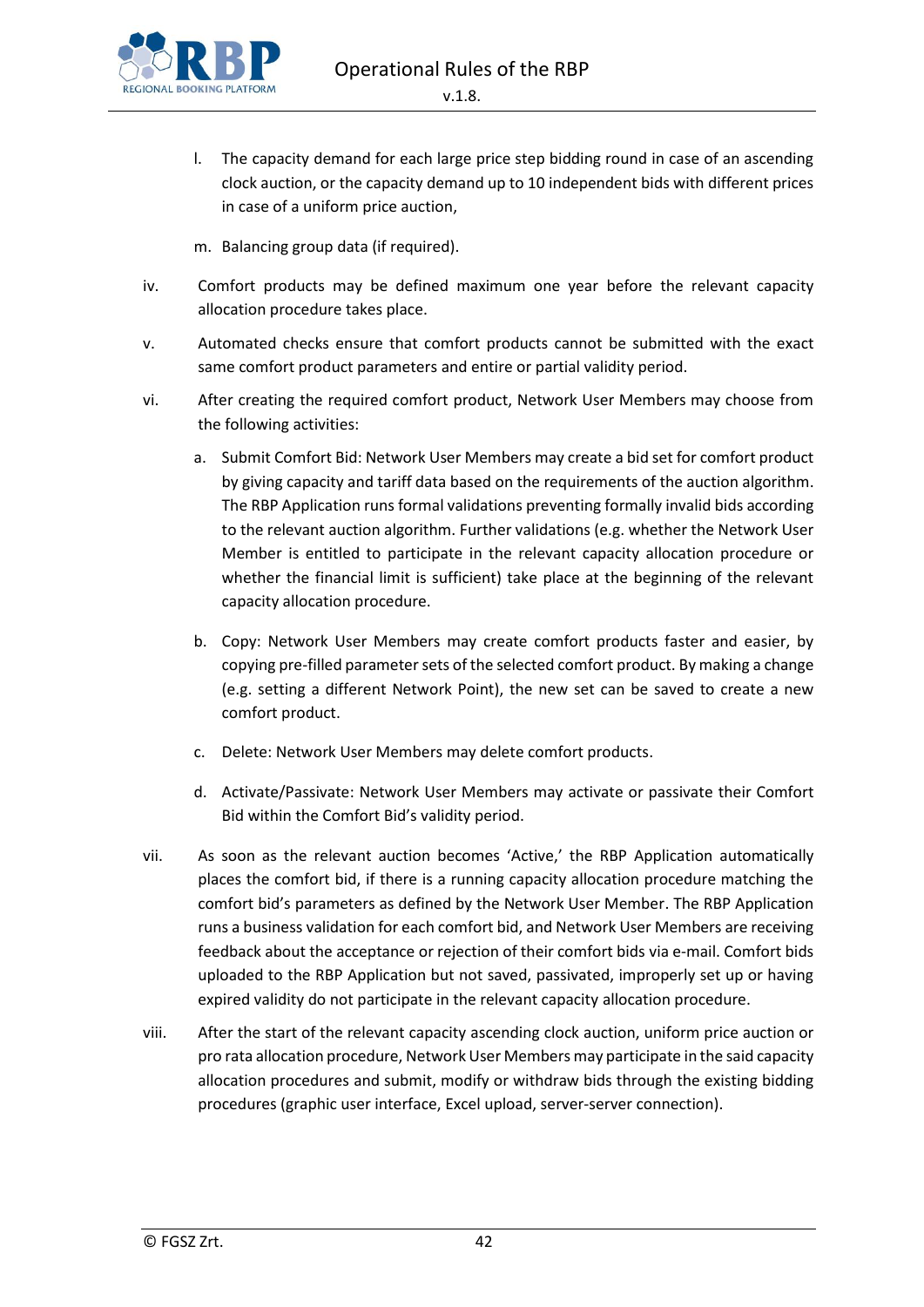

# <span id="page-42-0"></span>**20.Pro Rata Capacity Allocation**

- i. Only unbundled capacity may be offered via the pro rata allocation algorithm.
- ii. In the pro rata capacity allocation, there is a single bidding round in which the Network User Member bids only one bid for the quantity in case balancing groups are not required or multiple bids for the quantity in case balancing groups are required.
- iii. The clearing price shall be always equal to the reserve price.
- iv. After the closure of the bidding round, the bid may not be amended or withdrawn. Bids may be submitted in Excel file or via server-server connection as well.
- v. A bid shall specify:
	- a. the identity of the Network User Member applying;
	- b. the concerned entry/exit point and direction of the flow;
	- c. the capacity product for which the capacity is applied for;
	- d. the amount of capacity for the respective capacity product applied for,
	- e. balancing group data (if required).
- vi. All valid bids at the closure of the bidding round shall be considered as binding on those Network User Members to which capacity is allocated.
- vii. In case of undersell, Network User Members shall be allocated the amount of capacity they bid for.
- viii. In case of oversubscription, the ratio of the capacity required by Network User Member and the total capacity required by all Network User Members shall be calculated by the RBP Application and the offered capacity shall be multiplied by this ratio respectively for each Network User Member. The resulting ratios may necessitate the rounding of the allocated capacities in order not to allocate capacity in excess of the offered capacity. The resulting capacity quantity shall be allocated to each Network User Member.
- ix. Automatic checks ensure that Network Users cannot place invalid bids in a pro rata allocation taking place on the RBP Application.
- x. Bids uploaded to the RBP Application but not saved do not have legally binding effect and do not participate in the relevant pro rata capacity allocation. Bids uploaded via Excel file or server-server connection are legally binding and are to be considered saved if these successfully pass the relevant automatic checks.

#### <span id="page-42-1"></span>**21.Incremental Capacity Auctions**

i. Additionally to Article 13, the following data have to be specified by the TSO Members in case of incremental capacity auctions: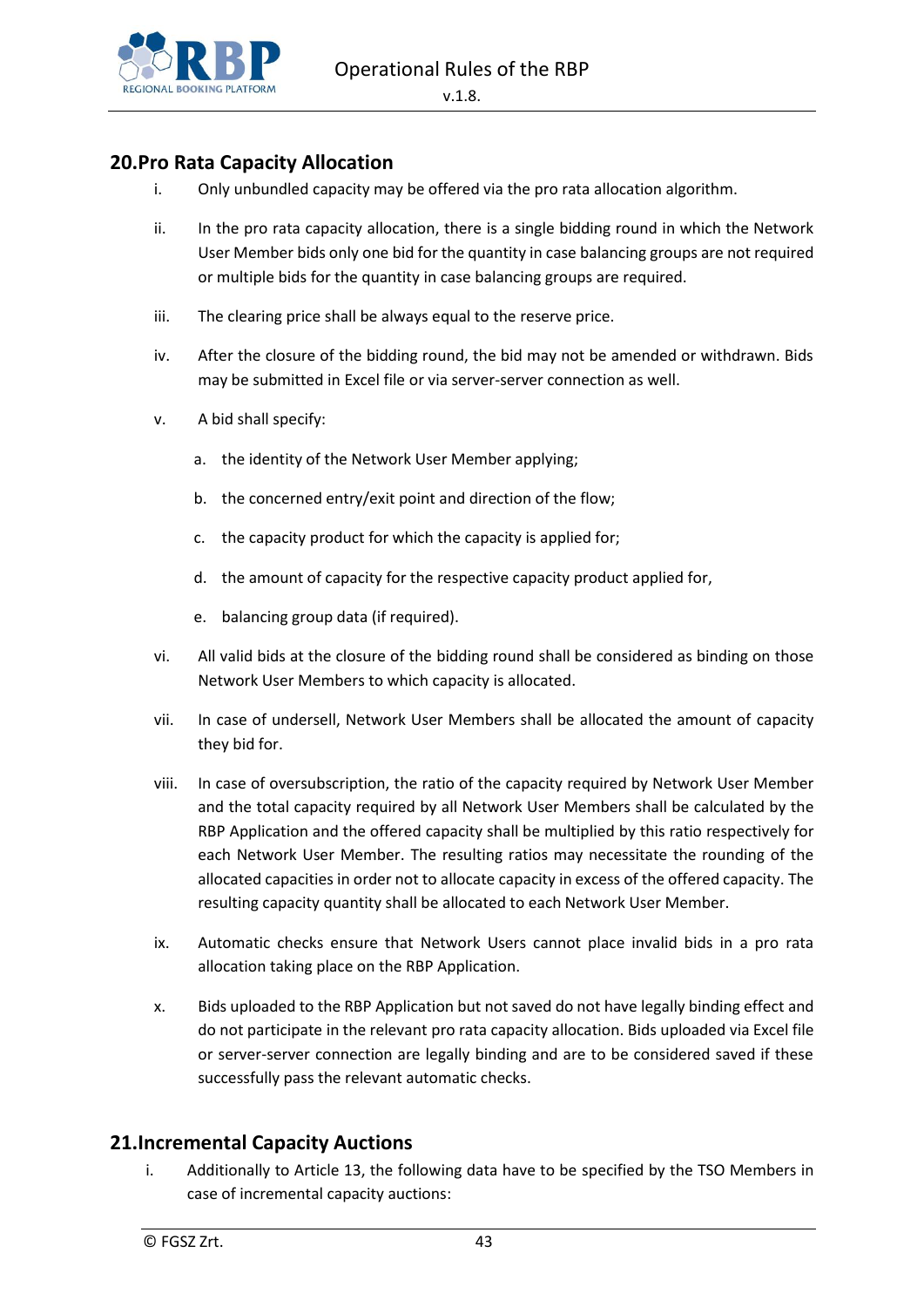

- a. The number of offer levels with the respective capacities and tariffs,
- b. The number of gas years offered.
- ii. Incremental capacity auctions do not close automatically but enter into the 'Approval' status waiting for TSO Members' action. In all cases, the involved TSOs have to decide unanimously on the outcome of the incremental capacity auctions by performing the following actions:
	- a. Approve the selected incremental capacity auction. In case of unanimous TSO Member approval, the status of the incremental capacity auction changes to 'Closed.'
	- b. Reject the selected incremental capacity auction. In case of unanimous TSO rejection, the status of the incremental capacity auction changes to 'Rejected.'
	- c. Revoke the approval or rejection of incremental capacity auction if the adjacent TSO Member has not yet changed the status of the relevant auction.
	- d. Once the involved TSO Members performed the relevant action unanimously, it is not possible to change the status of the relevant incremental capacity auction.
- iii. Additionally to the ordinary auction result confirmations, incremental capacity specific information is also contained in the auction result confirmations.

#### <span id="page-43-0"></span>**22.Anonymous secondary capacity market**

- i. Network User Members may conclude Anonymous secondary capacity market transactions in the RBP Application.
- ii. In case of an Anonymous secondary capacity market transaction, the usage rights of the concerned capacity are transferred between the Network User Members, or the capacity contract is transferred (assignment) or the capacity sublet is registered between the Network User Members, as permitted by the relevant TSO Member(s).
- iii. Both the transferring and receiving Network User Member may initiate the Anonymous secondary capacity market transaction.
- iv. Uploaded Anonymous secondary capacity offers may be withdrawn by the transferring Network User Member until the acceptance by the receiving Network User Member.
- v. Automated checks by the TSO Member(s) ensure that the disposing Network User Member has the corresponding amount of capacity and the receiving Network User Member is entitled to receive and use the capacity in the given TSO Member's network.
- vi. In case of Anonymous secondary capacity market transactions of bundled capacities, both concerned TSO Members' check and approval is required to validate the transaction.
- vii. Network User Members may initiate an Anonymous secondary capacity market transaction manually on the graphic user interface.
- viii. Network User Members shall define the following in an Anonymous secondary capacity transaction:
	- a. the name and EIC code of concerned network point,
	- b. the flow direction,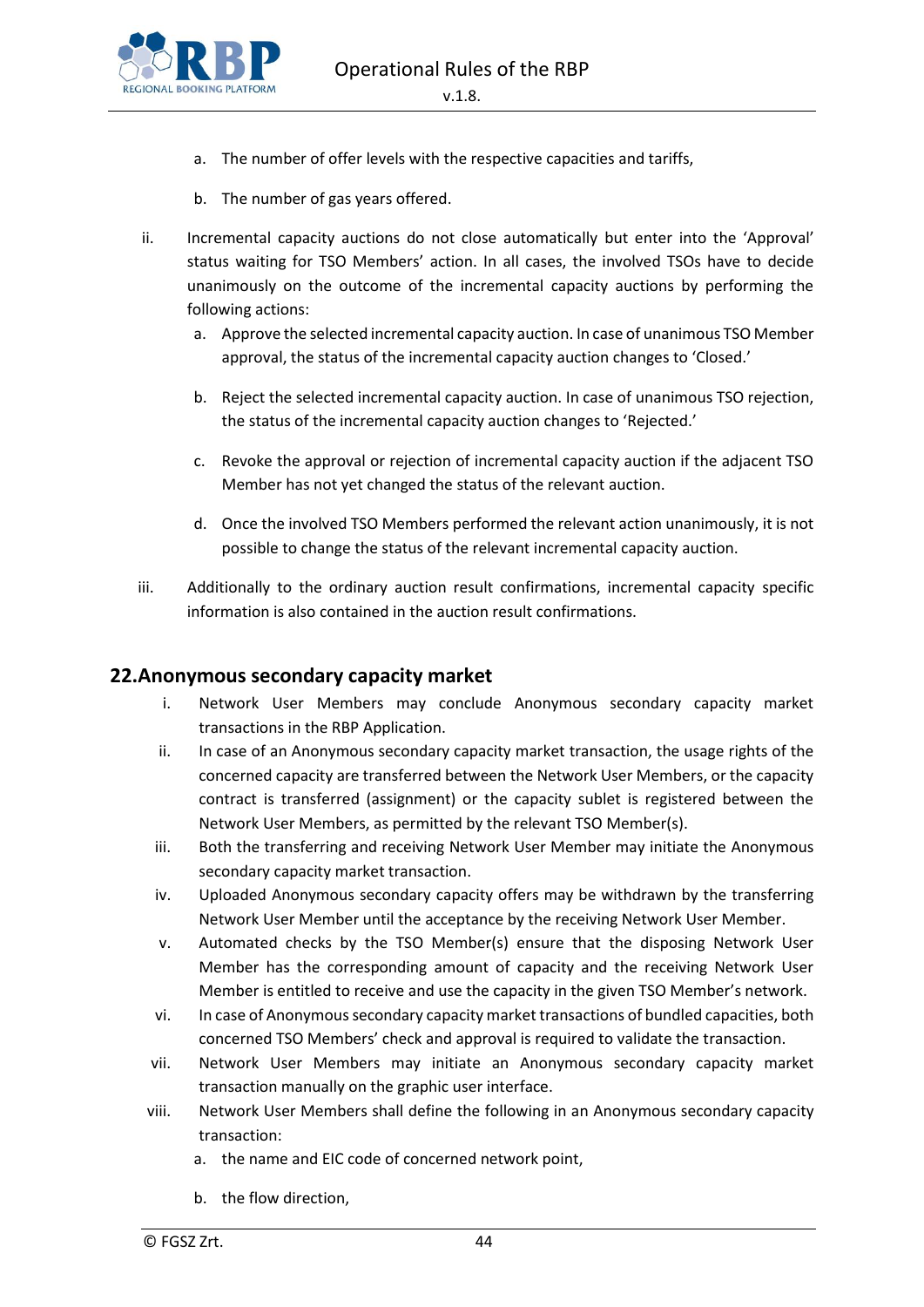

- c. parameters of the capacity quality (separately for the exit TSO and the entry TSO),
- d. the receiving Network User Member,
- e. the starting gas day and gas hour and ending gas day of the Anonymous capacity transaction,
- f. the hourly quantity,
- g. price and currency,
- h. the validity period of the offer,
- i. the type of the transfer (transfer of usage rights, assignment, sublet),
- j. balancing group data of the initiating shipper as well as the receiving shipper (if required),
- k. contract ID of the existing primary capacity contract (if required).
- ix. The secondary capacity market transaction becomes effective if the Network User Member confirms the acceptance of the offer and the TSO Member(s) check(s) and approve(s) the transaction.

#### <span id="page-44-0"></span>**23. Route product**

- i. In case of route auctions, capacity is offered for more network points during an auction.
- ii. During a route auction, the capacity offered for the specific network points may be bundled and unbundled.
- iii. All relevant TSOs shall set the parameters for each network point of the route. Capacities, price steps and network users are matched for the entire route.
- iv. Only TSO Members are entitled to set the parameters of a route auction.

#### <span id="page-44-1"></span>**24.Capacity conversion**

- i. Subject to the authorisation of the TSO Member, Network User Members have the opportunity to submit yearly, quarterly, monthly, daily and within-day capacity conversion requests in the RBP Application, based on the TSO Member requirements.
- ii. An ex-ante request can be submitted during the bidding round of the bundled capacity auction.
- iii. An ex-post request can be submitted after the end of the bundled capacity by the notification deadline defined by the TSO Member (if offered by the TSO Member).
- iv. The RBP Application sends an e-mail to the relevant TSO Member about the conversion request in case of ex-post conversion request.
- v. It is TSO Member's responsibility to approve or reject the conversion request.
- vi. The TSO Member can approve or reject the capacity conversion request on the graphic user interface or via server-server connection.